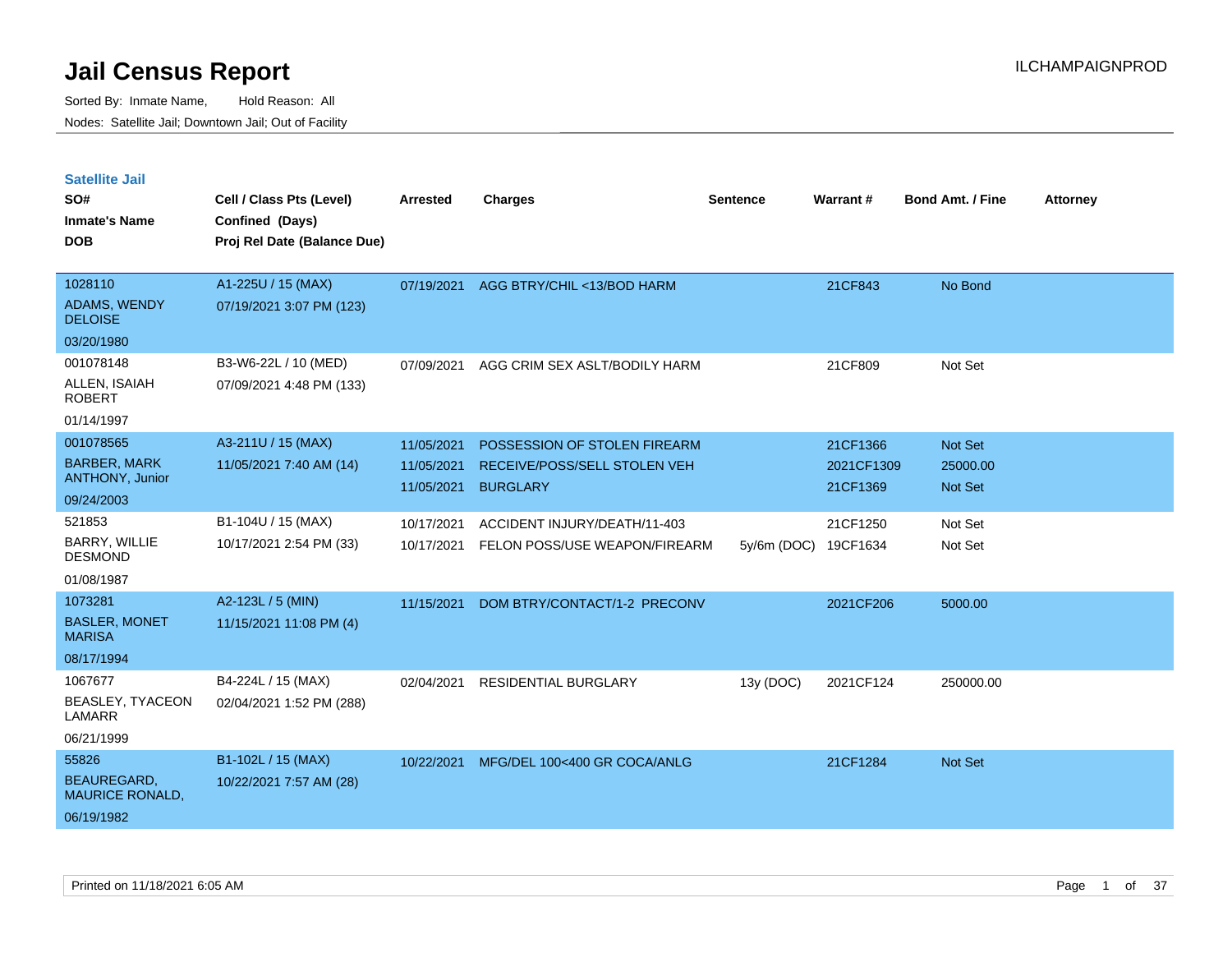| rouco. Calcinic Jan, Downtown Jan, Out of Facility |                             |                 |                                  |                 |                 |                         |                 |
|----------------------------------------------------|-----------------------------|-----------------|----------------------------------|-----------------|-----------------|-------------------------|-----------------|
| SO#                                                | Cell / Class Pts (Level)    | <b>Arrested</b> | <b>Charges</b>                   | <b>Sentence</b> | <b>Warrant#</b> | <b>Bond Amt. / Fine</b> | <b>Attorney</b> |
| <b>Inmate's Name</b>                               | Confined (Days)             |                 |                                  |                 |                 |                         |                 |
| <b>DOB</b>                                         | Proj Rel Date (Balance Due) |                 |                                  |                 |                 |                         |                 |
|                                                    |                             |                 |                                  |                 |                 |                         |                 |
| 1059371                                            | A4-101U / 15 (MAX)          | 11/15/2021      | <b>RESIDENTIAL BURGLARY</b>      | 10y (DOC)       | 2021CF154       | No Bond                 |                 |
| BECKETT, ANQWAUN<br><b>JAWAUN</b>                  | 11/15/2021 11:01 AM (4)     | 11/15/2021      | AGG BATTERY/PEACE OFFICER        | 5y (DOC)        | 2021CF154       | No Bond                 |                 |
| 11/14/1996                                         |                             |                 |                                  |                 |                 |                         |                 |
| 001078535                                          | B2-T2-07U / 15 (SPH)        | 10/26/2021      | CRIM SEX ASSAULT/FORCE           |                 | 21CF1305        | Not Set                 |                 |
| BERRY, DAVID ISAAC                                 | 10/26/2021 10:52 AM (24)    |                 |                                  |                 |                 |                         |                 |
| 09/23/2000                                         |                             |                 |                                  |                 |                 |                         |                 |
| 1057334                                            | A4-201L / 15 (ADS)          | 10/27/2021      | MURDER/INTENT TO KILL/INJURE     |                 |                 | No Bond                 |                 |
| <b>BEVERLY, DAVID</b><br><b>BENJAMIN</b>           | 10/27/2021 1:42 PM (23)     |                 |                                  |                 |                 |                         |                 |
| 03/31/1987                                         |                             |                 |                                  |                 |                 |                         |                 |
| 57176                                              | B3-DR / 5 (MIN)             | 11/04/2021      | DRIVING ON REVOKED LICENSE       |                 | 2021CF92        | Not Set                 |                 |
| <b>BICKERS, LARRY RAY</b>                          | 11/04/2021 4:37 PM (15)     |                 |                                  |                 |                 |                         |                 |
|                                                    |                             |                 |                                  |                 |                 |                         |                 |
| 03/03/1966                                         | 11/3/2021 (0.00)            |                 |                                  |                 |                 |                         |                 |
| 29626                                              | A3-216L / 10 (MED)          | 11/09/2021      | MFG/DEL 15<100 GR COCA/ANALOG    |                 | 21CF1387        | <b>Not Set</b>          |                 |
| <b>BISHOP, DARRELL</b><br><b>EDWARD</b>            | 11/09/2021 4:46 PM (10)     |                 |                                  |                 |                 |                         |                 |
| 07/18/1968                                         |                             |                 |                                  |                 |                 |                         |                 |
| 51247                                              | B1-202U / 10 (MED)          | 04/15/2021      | FELON POSS/USE WEAPON/FIREARM    |                 | 21CF411         | Not Set                 |                 |
| <b>BROWN, DANTE</b><br><b>MAURICE</b>              | 04/15/2021 6:24 PM (218)    |                 |                                  |                 |                 |                         |                 |
| 04/19/1979                                         |                             |                 |                                  |                 |                 |                         |                 |
| 1067476                                            | A4-106L / 10 (MED)          | 11/13/2021      | AGG DOMESTIC BATTERY/STRANGLE    |                 | 20CF575         | 5000.00                 |                 |
| <b>BROWN, JAMES</b>                                | 11/13/2021 2:35 AM (6)      | 11/13/2021      | LEAVING THE SCENE INVOLV VEHICLE |                 | 20TR3784        | 5000.00                 |                 |
| <b>BRONELL</b>                                     |                             | 11/13/2021      | <b>RESIDENTIAL BURGLARY</b>      |                 | 21CF385         | 25000.00                |                 |
| 01/08/1996                                         |                             |                 |                                  |                 |                 |                         |                 |
| 1035923                                            | B3-W3-12L / 10 (MED)        | 08/23/2021      | POSS STOLEN VEHICLE > \$25,000   |                 | 21CF1029        | Not Set                 |                 |
| BROWN, KYRELL<br><b>NAJUAN</b>                     | 08/23/2021 9:46 AM (88)     |                 |                                  |                 |                 |                         |                 |
| 06/14/1993                                         |                             |                 |                                  |                 |                 |                         |                 |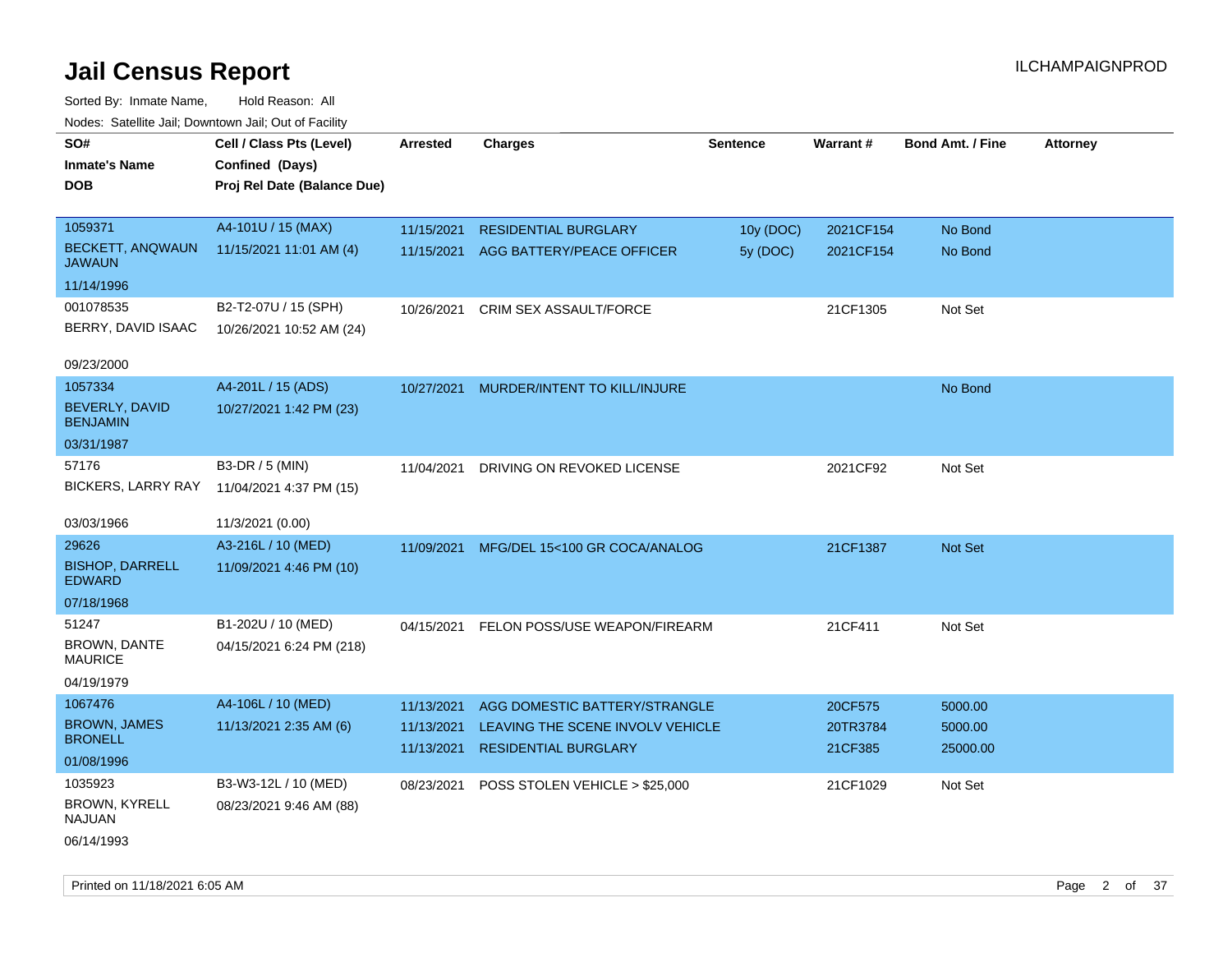| rougs. Calcing Jan, Downtown Jan, Out of Facility           |                             |                 |                                |                 |            |                         |                 |
|-------------------------------------------------------------|-----------------------------|-----------------|--------------------------------|-----------------|------------|-------------------------|-----------------|
| SO#                                                         | Cell / Class Pts (Level)    | <b>Arrested</b> | <b>Charges</b>                 | <b>Sentence</b> | Warrant#   | <b>Bond Amt. / Fine</b> | <b>Attorney</b> |
| <b>Inmate's Name</b>                                        | Confined (Days)             |                 |                                |                 |            |                         |                 |
| <b>DOB</b>                                                  | Proj Rel Date (Balance Due) |                 |                                |                 |            |                         |                 |
|                                                             |                             |                 |                                |                 |            |                         |                 |
| 524872                                                      | B1-202L / 10 (MED)          | 09/29/2021      | <b>DOMESTIC BATTERY</b>        | 4y (DOC)        | 2021CF440  | No Bond                 |                 |
| <b>BROWN, ROBERT</b><br><b>ANTHONY</b>                      | 09/29/2021 6:06 PM (51)     |                 |                                |                 |            |                         |                 |
| 03/13/1987                                                  |                             |                 |                                |                 |            |                         |                 |
| 29957                                                       | A3-116L / 15 (MAX)          | 11/13/2021      | FELON POSS/USE WEAPON/FIREARM  |                 | 21CF1390   | Not Set                 |                 |
| BROWN, RODNEY<br>LOUIS                                      | 11/13/2021 8:57 PM (6)      | 11/13/2021      | AGG CRIM SX AB/>5 YR OLDER VIC |                 | 2019CF0718 | 250000.00               |                 |
| 01/07/1968                                                  |                             |                 |                                |                 |            |                         |                 |
| 001077945                                                   | A2-121L / 10 (MED)          | 11/13/2021      | AGG ASLT PEACE OFF/FIRE/ER WRK |                 | 2021CF637  | 1000.00                 |                 |
| <b>BROWN, SIDREA</b>                                        | 11/13/2021 10:49 AM (6)     | 11/13/2021      | <b>BURGLARY</b>                |                 | 2021CF543  | 50000.00                |                 |
| <b>RENEIA</b>                                               |                             | 11/17/2021      | <b>BURGLARY</b>                |                 | 21CF1264   | 1000.00                 |                 |
| 07/23/1992                                                  |                             |                 |                                |                 |            |                         |                 |
| 001078572                                                   | A4-103U / 15 (MAX)          | 11/06/2021      | ARMED ROBBERY/NO FIREARM       |                 | 21CF1364   | No Bond                 |                 |
| BRUMMOND, DOMINIC 11/06/2021 2:24 AM (13)<br><b>ANTONIO</b> |                             |                 |                                |                 |            |                         |                 |
| 10/30/2001                                                  |                             |                 |                                |                 |            |                         |                 |
| 1071534                                                     | B2-T2-08L / 10 (SPH)        | 09/18/2020      | AGG BATTERY/DISCHARGE FIREARM  |                 | 20CF1049   | Not Set                 |                 |
| <b>BRYANT, KETONE</b><br><b>LEVELL</b>                      | 09/18/2020 1:19 PM (427)    |                 |                                |                 |            |                         |                 |
| 04/07/2000                                                  |                             |                 |                                |                 |            |                         |                 |
| 001078361                                                   | A4-107L / 10 (MED)          | 09/08/2021      | AGG UUW/LOADED/NO FCCA/FOID    |                 | 21CF1084   | Not Set                 |                 |
| BUFORD, DESHAWN<br><b>MICHAEL</b>                           | 09/08/2021 10:11 PM (72)    |                 |                                |                 |            |                         |                 |
| 02/23/1997                                                  |                             |                 |                                |                 |            |                         |                 |
| 56936                                                       | B4-225U / 15 (MAX)          | 11/01/2021      | PUBLIC INDECENCY/EXPOSURE/3+   |                 |            | Not Set                 |                 |
| CALDWELL, STEVEN<br><b>ANDRE</b>                            | 11/01/2021 1:09 PM (18)     |                 |                                |                 |            |                         |                 |
| 04/19/1982                                                  |                             |                 |                                |                 |            |                         |                 |
| 39474                                                       | B1-101U / 10 (ADS)          | 07/06/2021      | MFG/DEL 15<100 GR HEROIN/ANLG  |                 | 21CF792    | Not Set                 |                 |
| CAMPBELL, AARON<br><b>JACOB</b>                             | 07/06/2021 11:56 PM (136)   |                 |                                |                 |            |                         |                 |
| 07/18/1974                                                  |                             |                 |                                |                 |            |                         |                 |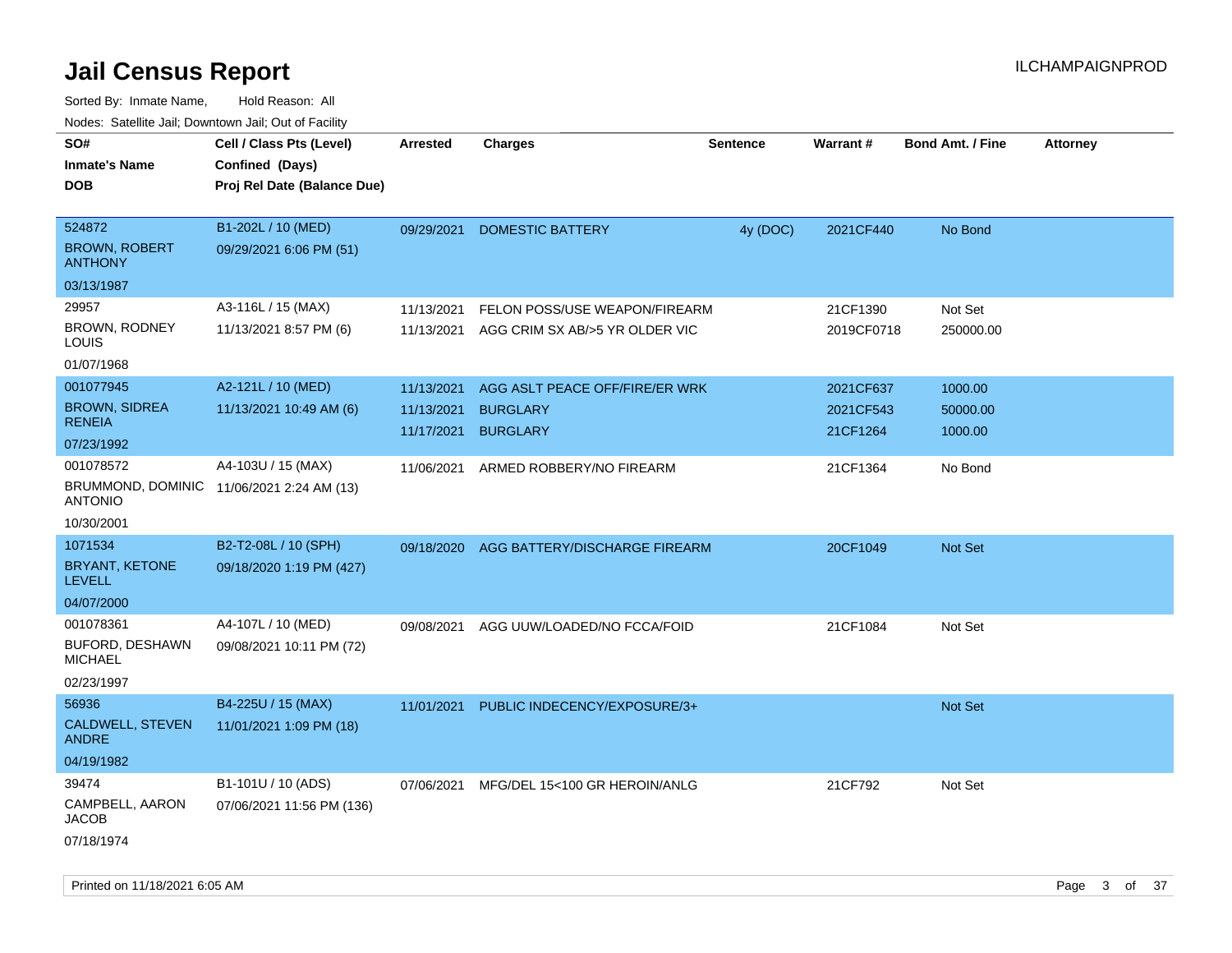Sorted By: Inmate Name, Hold Reason: All Nodes: Satellite Jail; Downtown Jail; Out of Facility

| SO#                                         | Cell / Class Pts (Level)    | <b>Arrested</b> | <b>Charges</b>                      | <b>Sentence</b> | <b>Warrant#</b> | <b>Bond Amt. / Fine</b> | <b>Attorney</b> |
|---------------------------------------------|-----------------------------|-----------------|-------------------------------------|-----------------|-----------------|-------------------------|-----------------|
| <b>Inmate's Name</b>                        | Confined (Days)             |                 |                                     |                 |                 |                         |                 |
| <b>DOB</b>                                  | Proj Rel Date (Balance Due) |                 |                                     |                 |                 |                         |                 |
|                                             |                             |                 |                                     |                 |                 |                         |                 |
| 533450                                      | <b>BOOKF-2 / 5 (MIN)</b>    | 11/17/2021      | RET THEFT/DISP MERCH/>\$300         |                 | 2021CF467       | 5000.00                 |                 |
| CAMPBELL,<br><b>ELIZABETH TAEHEE</b>        | 11/17/2021 9:37 PM (2)      |                 | 11/17/2021 THEFT/UNAUTHD CON/<\$500 |                 | 2021CM93        | 5000.00                 |                 |
| 11/11/1979                                  |                             |                 |                                     |                 |                 |                         |                 |
| 996275                                      | A4-202L / 10 (MED)          | 11/15/2021      | FELON POSS/USE WEAPON/FIREARM       |                 | 21CF1398        | Not Set                 |                 |
| CAMPBELL, JOHNNIE<br>LEE, Third             | 11/15/2021 8:37 AM (4)      | 11/15/2021      | <b>UNLICENSED</b>                   |                 | 21TR9796        | Not Set                 |                 |
| 04/02/1992                                  |                             |                 |                                     |                 |                 |                         |                 |
| 001078576                                   | A3-112L / 15 (MAX)          | 11/09/2021      | UNLAWFUL USE OF A WEAPON            |                 | 21CF1383        | <b>Not Set</b>          |                 |
| CARTER, DEMONDRE<br><b>DAVON</b>            | 11/09/2021 6:01 PM (10)     |                 |                                     |                 |                 |                         |                 |
| 05/27/2001                                  |                             |                 |                                     |                 |                 |                         |                 |
| 45896                                       | B2-T4-13U / 10 (SPH)        | 10/12/2021      | CRIM SEXUAL ABUSE/CONSENT           | 10 <sub>y</sub> |                 | No Bond                 |                 |
| CARTER, MICHAEL<br>DAVID                    | 10/12/2021 6:26 PM (38)     |                 |                                     |                 |                 |                         |                 |
| 07/11/1977                                  |                             |                 |                                     |                 |                 |                         |                 |
| 960551                                      | B4-225L / 10 (MED)          | 08/26/2021      | DOMESTIC BATTERY/HARM/VIO O/P       |                 | 21CF1035        | 100000.00               |                 |
| <b>COFFIN, KYLE LAIR</b>                    | 08/26/2021 4:43 AM (85)     | 08/26/2021      | POSS HYPO/SYRINGE/NEEDLES/1ST       |                 | 2021 CM116      | 1000.00                 |                 |
|                                             |                             |                 |                                     |                 |                 |                         |                 |
| 09/21/1988                                  |                             |                 |                                     |                 |                 |                         |                 |
| 34805                                       | B4-226L / 15 (MAX)          | 10/01/2021      | <b>DOMESTIC BATTERY</b>             |                 | 21CF1183        | Not Set                 |                 |
| CONERLY, KIN JOSEPH 10/01/2021 1:53 AM (49) |                             | 10/01/2021      | ARMED HABITUAL CRIMINAL             |                 | 21CF1184        | Not Set                 |                 |
|                                             |                             | 10/06/2021      | POSS STOLEN VEHICLE > \$25,000      |                 | 19CF1786        | Not Set                 |                 |
| 11/16/1971                                  |                             |                 |                                     |                 |                 |                         |                 |
| 1074319                                     | A3-215L / 15 (ADS)          | 10/12/2021      | AGGRAVATED CRUELTY TO ANIMALS       |                 | 21CF1238        | <b>Not Set</b>          |                 |
| <b>CRAIG, DAVUCCI</b><br><b>DAVION</b>      | 10/12/2021 11:36 AM (38)    | 10/14/2021      | <b>MURDER</b>                       |                 | 21CF1239        | <b>Not Set</b>          |                 |
| 08/02/2001                                  |                             |                 |                                     |                 |                 |                         |                 |
| 49829                                       | BOOKH-5 / 10 (MED)          | 11/17/2021      | AGG BATTERY/PEACE OFFICER           |                 | 2021CFAWOW      | Not Set                 |                 |
| CRANDALL, TERRY<br>LEE, Junior              | 11/17/2021 3:38 PM (2)      | 11/17/2021      | CRIM DMG TO PROP \$500-10K          |                 | 2021CFAWOW      | Not Set                 |                 |

01/12/1974

Printed on 11/18/2021 6:05 AM **Page 4 of 37** Page 4 of 37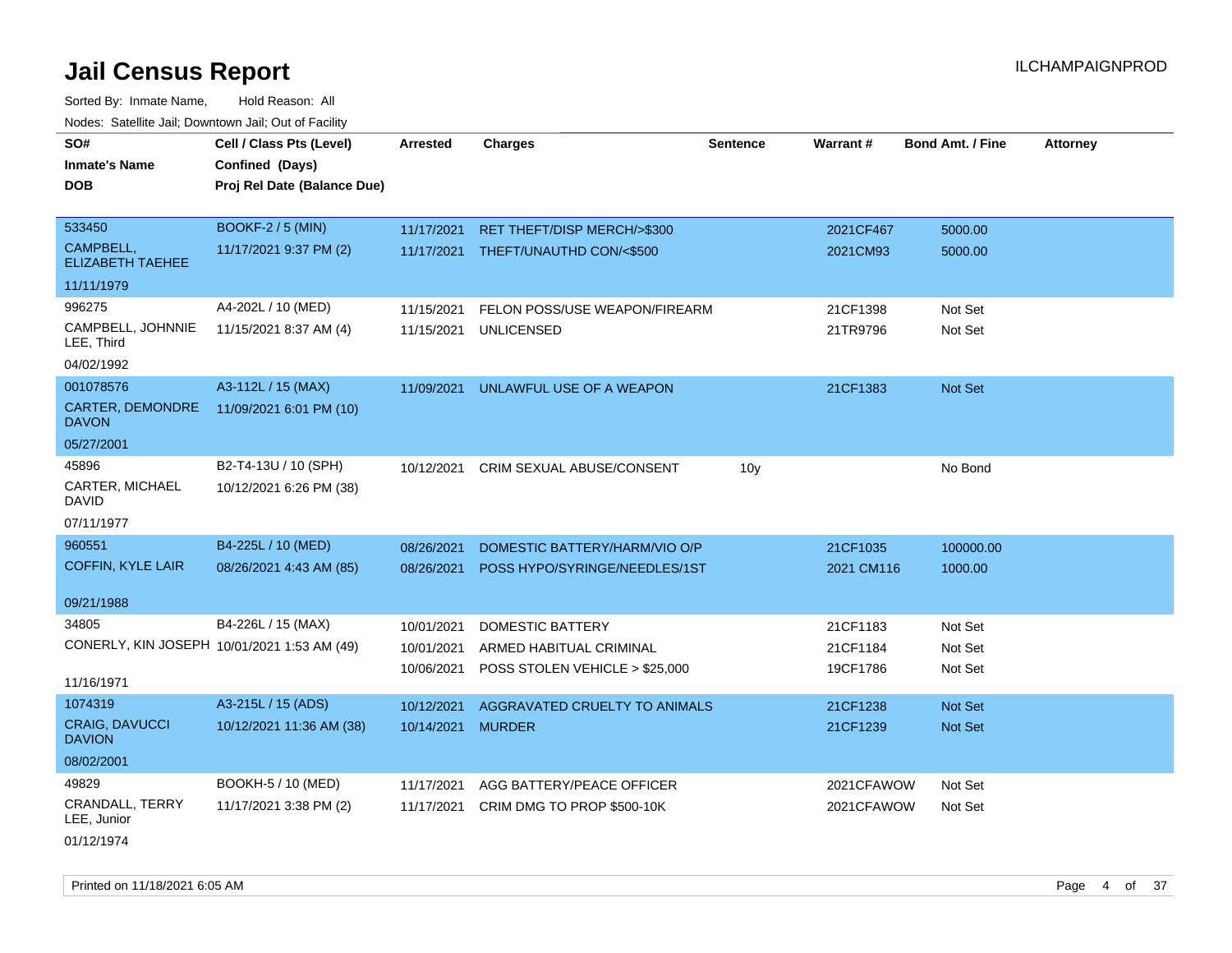| roaco. Catolino cali, Domntonn cali, Out of Facility |                             |            |                                 |                 |            |                         |                 |
|------------------------------------------------------|-----------------------------|------------|---------------------------------|-----------------|------------|-------------------------|-----------------|
| SO#                                                  | Cell / Class Pts (Level)    | Arrested   | <b>Charges</b>                  | <b>Sentence</b> | Warrant#   | <b>Bond Amt. / Fine</b> | <b>Attorney</b> |
| <b>Inmate's Name</b>                                 | Confined (Days)             |            |                                 |                 |            |                         |                 |
| <b>DOB</b>                                           | Proj Rel Date (Balance Due) |            |                                 |                 |            |                         |                 |
|                                                      |                             |            |                                 |                 |            |                         |                 |
| 001077549                                            | B2-T3-10L / 10 (SPH)        | 12/22/2020 | PRED CRIM SEX ASLT/VICTIM <13   |                 | 2020CF1469 | Not Set                 |                 |
| CRISTOBAL-MATEO,<br><b>CRISTOBAL</b>                 | 12/22/2020 1:17 PM (332)    |            |                                 |                 |            |                         |                 |
| 12/02/1988                                           |                             |            |                                 |                 |            |                         |                 |
| 001077536                                            | B2-T1-03U / 10 (SPH)        | 12/20/2020 | <b>ROBBERY</b>                  |                 | 20CF1446   | Not Set                 |                 |
| DAVIS, ARTRE LAVAE                                   | 12/20/2020 1:38 PM (334)    |            |                                 |                 |            |                         |                 |
|                                                      |                             |            |                                 |                 |            |                         |                 |
| 06/26/2002                                           |                             |            |                                 |                 |            |                         |                 |
| 1067370                                              | A3-217L / 15 (MAX)          | 11/05/2021 | FIREARM/FOID INVALID/NOT ELIG   |                 | 21CF1370   | Not Set                 |                 |
| <b>DAVIS, AUSTIN</b><br><b>CHRISTOPHER</b>           | 11/06/2021 12:23 AM (13)    |            |                                 |                 |            |                         |                 |
| 08/11/1997                                           |                             |            |                                 |                 |            |                         |                 |
| 1023587                                              | B1-203U / 15 (MAX)          | 09/24/2021 | MFG/DEL CANNABIS/2.5-10 GRAMS   |                 | 21CF1155   | Not Set                 |                 |
| DAVIS, MARTIN<br><b>DENNIS</b>                       | 09/24/2021 9:38 PM (56)     | 09/24/2021 | ARMED HABITUAL CRIMINAL         |                 | 2021-CF681 | 500000.00               |                 |
| 12/02/1994                                           |                             |            |                                 |                 |            |                         |                 |
| 001077634                                            | A2-223L / 5 (ADS)           | 09/23/2021 | OBSTRUCT JUST/DESTROY EVIDENCE  |                 | 21CF887    | 25000.00                |                 |
| DAVIS, TAMIKA                                        | 09/23/2021 12:30 AM (57)    |            |                                 |                 |            |                         |                 |
| 03/11/1974                                           |                             |            |                                 |                 |            |                         |                 |
| 56972                                                | B4-227U / 10 (MED)          | 08/30/2021 | POSS STOLEN VEHICLE > \$25,000  |                 | 21CF1044   | Not Set                 |                 |
| DAY, DANIEL JOSEPH                                   | 08/30/2021 3:07 PM (81)     | 09/04/2021 | <b>BURGLARY</b>                 |                 | 21CF1054   | Not Set                 |                 |
|                                                      |                             |            |                                 |                 |            |                         |                 |
| 10/16/1982                                           |                             |            |                                 |                 |            |                         |                 |
| 989143                                               | B3-W2-06L / 10 (MED)        | 09/27/2021 | STALKING/CAUSE PERSON DISTRESS  |                 | 21CF1149   | 50000.00                |                 |
| DIAL, CLAYTON COLE                                   | 09/27/2021 4:12 PM (53)     | 09/27/2021 | <b>VIOLATE ORDER PROTECTION</b> |                 | 21CM440    | 25000.00                |                 |
|                                                      |                             | 09/27/2021 | POSSESSION OF METH<5 GRAMS      |                 |            | 9430.00                 |                 |
| 07/28/1991                                           |                             |            |                                 |                 |            |                         |                 |
| 001078223                                            | A3-214U / 5 (MIN)           | 11/09/2021 | AGG DUI/NO VALID DL             |                 | 21CF1382   | Not Set                 |                 |
| DIEGO-MATEO,<br><b>JOAQUIN</b>                       | 11/09/2021 10:52 PM (10)    |            |                                 |                 |            |                         |                 |
| 01/23/2002                                           |                             |            |                                 |                 |            |                         |                 |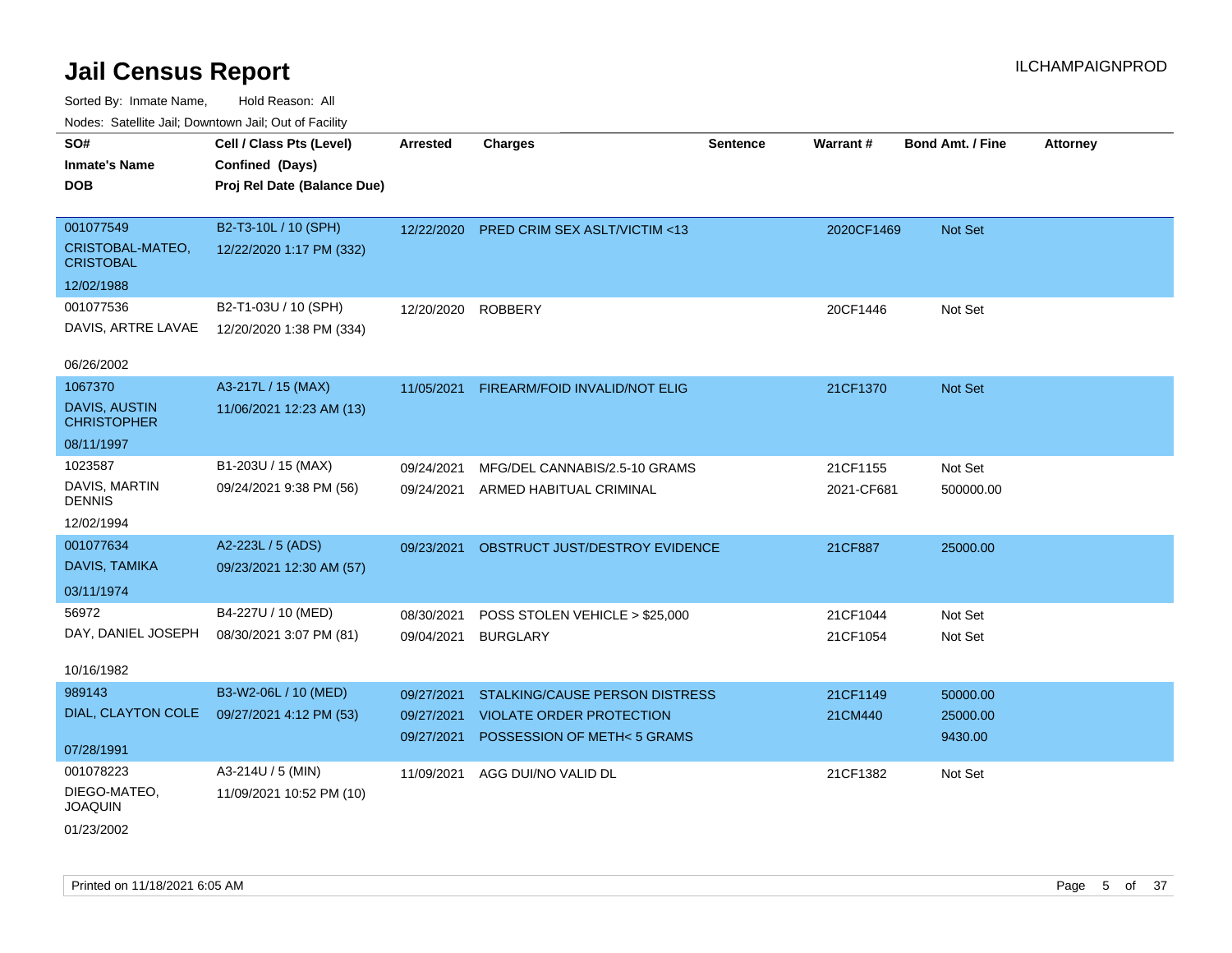| SO#<br><b>Inmate's Name</b><br><b>DOB</b>                      | Cell / Class Pts (Level)<br>Confined (Days)<br>Proj Rel Date (Balance Due) | <b>Arrested</b>                                                    | <b>Charges</b>                                                                                                                                                  | <b>Sentence</b> | Warrant#                                                    | Bond Amt. / Fine                                    | <b>Attorney</b> |
|----------------------------------------------------------------|----------------------------------------------------------------------------|--------------------------------------------------------------------|-----------------------------------------------------------------------------------------------------------------------------------------------------------------|-----------------|-------------------------------------------------------------|-----------------------------------------------------|-----------------|
| 001077846<br>DONAHUE, JEANICE<br><b>LUELLA</b>                 | A1-224L / 5 (ADS)<br>04/12/2021 9:50 AM (221)                              | 04/12/2021<br>08/19/2021<br>08/19/2021<br>08/19/2021<br>08/19/2021 | BATTERY/MAKES PHYSICAL CONTACT<br><b>CRIMINAL TRESPASS TO LAND</b><br>CRIM DAMAGE TO PROPERTY <\$500<br><b>CRIMINAL TRESPASS TO LAND</b><br><b>RETAIL THEFT</b> |                 | 21CM142<br>2019CM378<br>2020CM299<br>2020CM297<br>2020CM455 | Not Set<br>5000.00<br>1500.00<br>1500.00<br>1500.00 |                 |
| 07/03/1993<br>25659<br>DORRIS, LORENZO<br>07/19/1966           | B4-125L / 15 (MAX)<br>06/15/2021 6:17 AM (157)                             | 06/15/2021<br>06/15/2021                                           | <b>RESIDENTIAL BURGLARY</b><br><b>BURGLARY</b>                                                                                                                  |                 | 2020CF1218<br>21CF689                                       | 50000.00<br>Not Set                                 |                 |
| 45194<br><b>FALLS, ANDREW</b><br>08/15/1976                    | B3-W1-01U / 10 (MED)<br>10/20/2021 12:59 AM (30)                           | 10/20/2021                                                         | DOMESTIC BATTERY/OTHER PRIOR                                                                                                                                    |                 | 21CF1265                                                    | <b>Not Set</b>                                      |                 |
| 527081<br>FERGUSON,<br><b>CHRISTOPHER</b><br>12/21/1981        | B3-W6-24L / 10 (MED)<br>09/06/2021 1:18 PM (74)                            | 09/06/2021                                                         | ARSON/REAL/PERSONAL PROP>\$150                                                                                                                                  |                 | 2021 CF 797                                                 | 25000.00                                            |                 |
| 524764<br><b>FISCUS, ROBERT</b><br><b>LOWELL</b><br>02/17/1986 | B3-W2-08L / 5 (MIN)<br>09/18/2021 10:50 AM (62)                            |                                                                    | 09/18/2021 METH DELIVERY/15<100 GRAMS                                                                                                                           |                 | 21CF627                                                     | 50000.00                                            |                 |
| 997549<br>FLOWERS, FENTON<br><b>ARNEZ</b><br>12/14/1991        | B1-106L / 10 (MED)<br>10/12/2021 2:25 PM (38)                              | 10/12/2021                                                         | FELON POSS/USE WEAPON/FIREARM                                                                                                                                   | 3y(DOC)         | 19CF1089                                                    | Not Set                                             |                 |
| 518395<br>09/10/1985                                           | B2-T3-12L / 15 (SPH)<br>FRANDLE, MARK RYAN 07/07/2020 3:42 PM (500)        | 07/07/2020                                                         | <b>CRIMINAL SEXUAL ASSAULT</b>                                                                                                                                  |                 | 2020-CF735                                                  | 250000.00                                           |                 |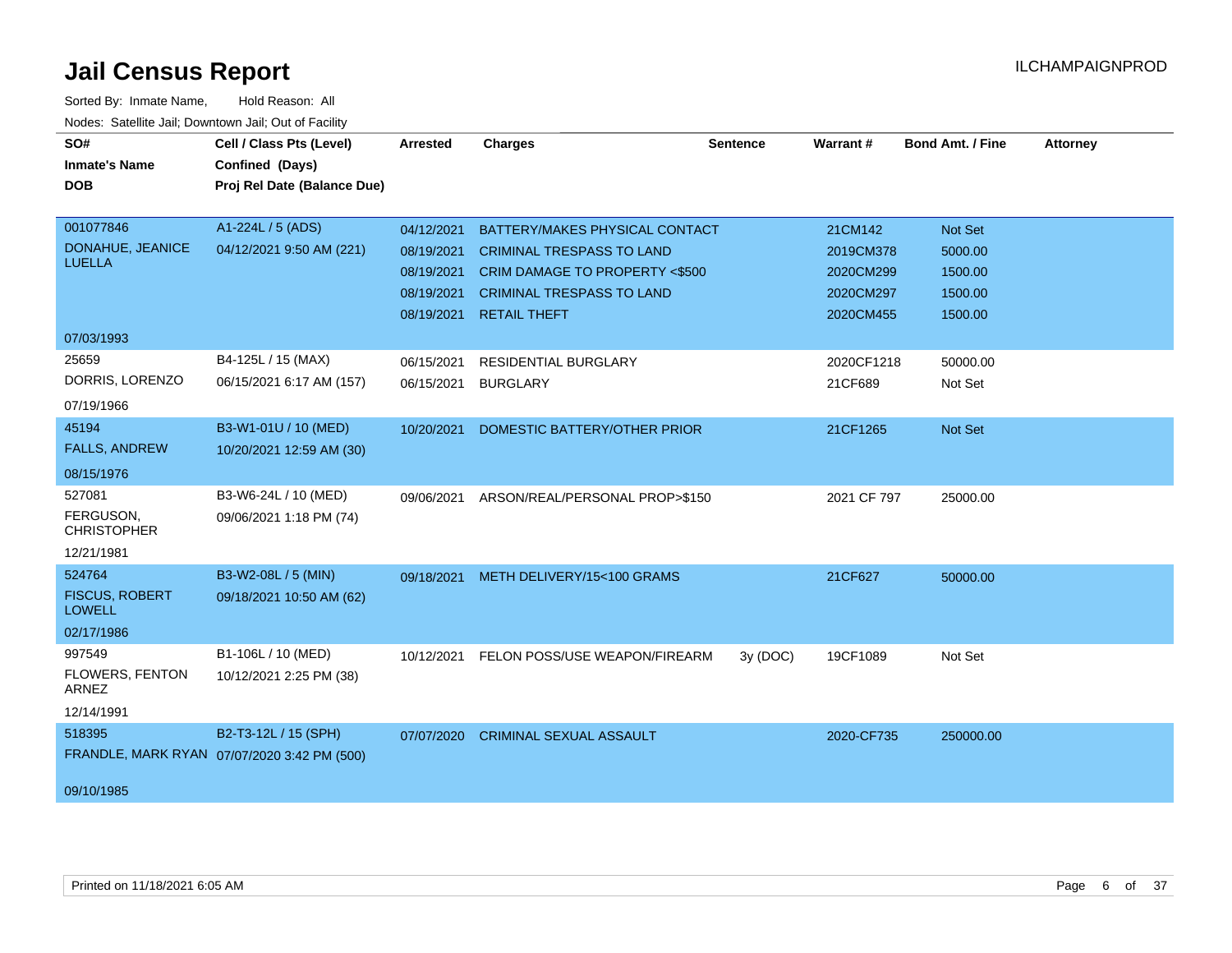| SO#                                        | Cell / Class Pts (Level)                     | <b>Arrested</b> | <b>Charges</b>                            | <b>Sentence</b> | Warrant#   | <b>Bond Amt. / Fine</b> | <b>Attorney</b> |
|--------------------------------------------|----------------------------------------------|-----------------|-------------------------------------------|-----------------|------------|-------------------------|-----------------|
| <b>Inmate's Name</b>                       | Confined (Days)                              |                 |                                           |                 |            |                         |                 |
| <b>DOB</b>                                 | Proj Rel Date (Balance Due)                  |                 |                                           |                 |            |                         |                 |
| 001078583                                  | A3-117U / 15 (MAX)                           |                 |                                           |                 |            |                         |                 |
| FRAZIER, RICHARD                           |                                              |                 | 11/14/2021 AGG UNLAWFUL USE WEAPON/PERSON |                 | 21CF1392   | Not Set                 |                 |
| <b>EMOND</b>                               | 11/14/2021 3:12 AM (5)                       |                 |                                           |                 |            |                         |                 |
| 04/19/2001                                 |                                              |                 |                                           |                 |            |                         |                 |
| 001077934                                  | A1-124U / 10 (MED)                           | 08/22/2021      | DOMESTIC BATTERY                          |                 | 21 CM 172  | 10000.00                |                 |
| FREED, LOGAN<br><b>SUZANNE</b>             | 08/22/2021 11:45 PM (89)                     | 08/22/2021      | AGG DUI/ACCIDENT/DEATH                    |                 | 21CF1024   | Not Set                 |                 |
| 08/18/1996                                 |                                              |                 |                                           |                 |            |                         |                 |
| 001078290                                  | A1-124L / 10 (ADS)                           | 08/19/2021      | MACHINE GUN/AUTO WEAPON/VEH               |                 | 21CF1012   | Not Set                 |                 |
| <b>FREEMAN, ANGEL</b><br><b>JANILA KAY</b> | 08/19/2021 1:26 AM (92)                      |                 |                                           |                 |            |                         |                 |
| 12/25/1995                                 |                                              |                 |                                           |                 |            |                         |                 |
| 001078450                                  | B3-W2-05U / 10 (MED)                         | 10/26/2021      | BURGLARY W/O CAUSING DAMAGE               |                 |            | No Bond                 |                 |
| GAMBLE, HAKEEM<br><b>DARION</b>            | 10/26/2021 1:01 PM (24)                      | 10/26/2021      | AGGRAVATED BATTERY                        |                 |            | Not Set                 |                 |
| 12/17/1999                                 | 12/23/2021 (0.00)                            |                 |                                           |                 |            |                         |                 |
| 1013012                                    | B4-222L / 15 (MAX)                           | 07/08/2021      | ATTEMPT (FIRST DEGREE MURDER)             |                 | 2021CF790  | 1000000.00              |                 |
|                                            | GARY, XAVIER LAMAR  07/08/2021 9:24 AM (134) | 07/08/2021      | <b>FELON POSS/USE FIREARM PRIOR</b>       |                 | 2020CF650  | 25000.00                |                 |
|                                            |                                              | 07/08/2021      | FELON POSS/USE FIREARM PRIOR              |                 | 21CF798    | <b>Not Set</b>          |                 |
| 12/14/1991                                 |                                              |                 |                                           |                 |            |                         |                 |
| 1069726                                    | <b>BOOKH-3/5 (MIN)</b>                       | 11/17/2021      | POSS AMT CON SUB EXCEPT(A)/(D)            |                 | 2021CF0472 | 10000.00                |                 |
| GREER, CONNOR JAY 11/17/2021 5:26 PM (2)   |                                              | 11/17/2021      | <b>BURGLARY W/O CAUSING DAMAGE</b>        |                 | 19CF1421   | 10000.00                |                 |
| 02/22/1994                                 |                                              |                 |                                           |                 |            |                         |                 |
| 56342                                      | B1-205L / 10 (MED)                           | 10/21/2021      | ARMED HABITUAL CRIMINAL                   |                 | 21CF1279   | <b>Not Set</b>          |                 |
| <b>GRIFFIN, NATHAN</b>                     | 10/21/2021 4:20 PM (29)                      | 10/21/2021      | THEFT CONTROL INTENT <\$500               |                 | 17CF1451   | 10000.00                |                 |
| <b>EUGENE</b>                              |                                              | 10/21/2021      | DRIVING ON REVOKED LICENSE                |                 | 20TR1979   | 3000.00                 |                 |
| 02/24/1969                                 |                                              |                 |                                           |                 |            |                         |                 |
| 1071098                                    | A4-104L / 10 (MED)                           | 11/06/2021      | AGG CRIM SEX ASSAULT/FIREARM              |                 | 21CF1368   | Not Set                 |                 |
| <b>HARRIS, SHEMAR</b><br><b>HARLEM</b>     | 11/06/2021 8:22 AM (13)                      |                 |                                           |                 |            |                         |                 |
| 07/22/2000                                 |                                              |                 |                                           |                 |            |                         |                 |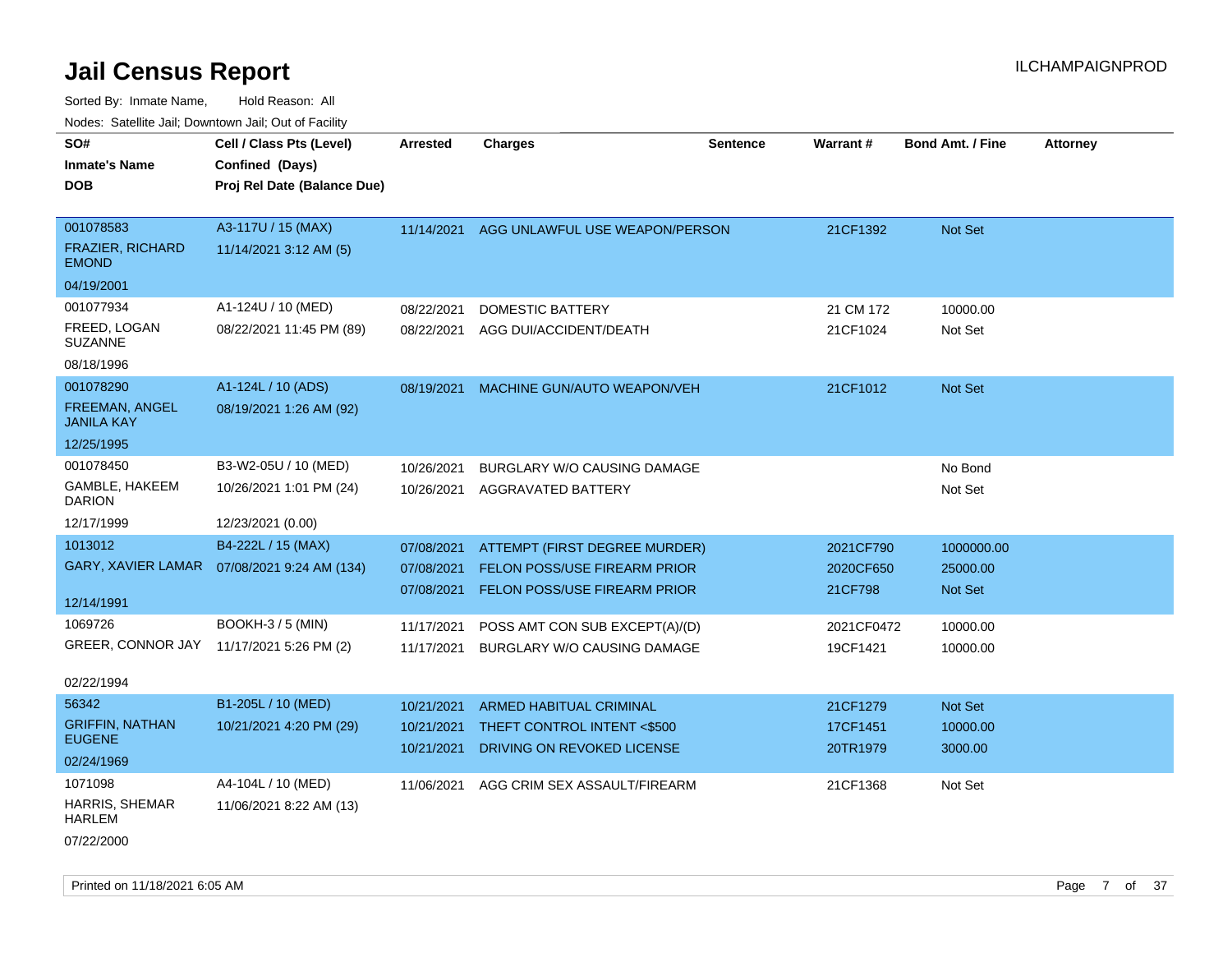| SO#                                                       |                             |                 |                                      |                 | Warrant#    | <b>Bond Amt. / Fine</b> |                 |
|-----------------------------------------------------------|-----------------------------|-----------------|--------------------------------------|-----------------|-------------|-------------------------|-----------------|
|                                                           | Cell / Class Pts (Level)    | <b>Arrested</b> | <b>Charges</b>                       | <b>Sentence</b> |             |                         | <b>Attorney</b> |
| <b>Inmate's Name</b>                                      | Confined (Days)             |                 |                                      |                 |             |                         |                 |
| <b>DOB</b>                                                | Proj Rel Date (Balance Due) |                 |                                      |                 |             |                         |                 |
|                                                           |                             |                 |                                      |                 |             |                         |                 |
| 1041176                                                   | B4-223U / 15 (MAX)          | 10/05/2021      | <b>PAROLE REVOCATION</b>             |                 |             | <b>Not Set</b>          |                 |
| <b>HART, DAVEON</b><br><b>LATTEEF</b>                     | 10/05/2021 10:35 AM (45)    | 10/06/2021      | AGGRAVATED DOMESTIC BATTERY          |                 |             | Not Set                 |                 |
| 03/15/1996                                                |                             |                 |                                      |                 |             |                         |                 |
| 1038973                                                   | A4-206L / 10 (MED)          | 11/05/2021      | AGG DOMESTIC BATTERY/STRANGLE        |                 | 21CF1365    | Not Set                 |                 |
| HAYS, DAMIEN CLYDE 11/05/2021 8:59 PM (14)                |                             |                 |                                      |                 |             |                         |                 |
|                                                           |                             |                 |                                      |                 |             |                         |                 |
| 03/19/1994                                                |                             |                 |                                      |                 |             |                         |                 |
| 001078589                                                 | BOOKH-7 / 5 (MIN)           |                 | 11/17/2021 WARRANT OUT OF COUNTY     |                 | 2020-CF-219 | 10000.00                |                 |
| HEDIGER, COURTNEY 11/17/2021 10:44 PM (2)<br><b>LAYNE</b> |                             |                 |                                      |                 |             |                         |                 |
| 04/11/1988                                                |                             |                 |                                      |                 |             |                         |                 |
| 965829                                                    | BOOKH-4 / 10 (ADS)          | 09/09/2021      | HRSMT/NO CONVERSATION/KILL           |                 | 2021CF1072  | 25000.00                |                 |
| HEINZ, ANDREW<br><b>MICHAEL</b>                           | 09/09/2021 5:21 PM (71)     | 09/13/2021      | PROBATION VIOLATION                  |                 | 21 CF 7     | Not Set                 |                 |
| 07/01/1987                                                |                             |                 |                                      |                 |             |                         |                 |
| 001078488                                                 | B2-T3-11U / 15 (SPH)        | 10/14/2021      | PRED CRIM SEX ASLT/VICTIM <13        |                 | 21CF1232    | 500000.00               |                 |
| HERNANDEZ-LOPEZ,<br><b>ERNESTO</b>                        | 10/14/2021 3:15 PM (36)     | 10/14/2021      | <b>FUGITIVE FROM JUSTICE</b>         |                 | 21CF1246    | Not Set                 |                 |
| 11/28/1975                                                |                             |                 |                                      |                 |             |                         |                 |
| 1041135                                                   | B1-107U / 15 (MAX)          | 10/19/2021      | ARMED VIOLENCE/CATEGORY I            |                 | 21CF1266    | No Bond                 |                 |
| HILL, DEONANCE<br><b>JAMES</b>                            | 10/19/2021 5:46 PM (31)     |                 |                                      |                 |             |                         |                 |
| 04/28/1992                                                |                             |                 |                                      |                 |             |                         |                 |
| 975293                                                    | B2-T4-14L / 10 (SPH)        | 07/21/2021      | <b>STALKING</b>                      |                 | 2021CF863   | <b>Not Set</b>          |                 |
| <b>HILL, JACOB MILES</b>                                  | 07/21/2021 8:43 PM (121)    | 07/21/2021      | VIO ORDER/PRIOR VIO OF ORDER         |                 | 21CF914     | No Bond                 |                 |
|                                                           |                             | 07/25/2021      | PAROLE REVOCATION                    |                 | CH2104646   | Not Set                 |                 |
| 02/06/1988                                                |                             |                 |                                      |                 |             |                         |                 |
|                                                           |                             | 08/18/2021      | <b>HARASS WITNESS/FAMILY MBR/REP</b> |                 | 21CF992     | <b>Not Set</b>          |                 |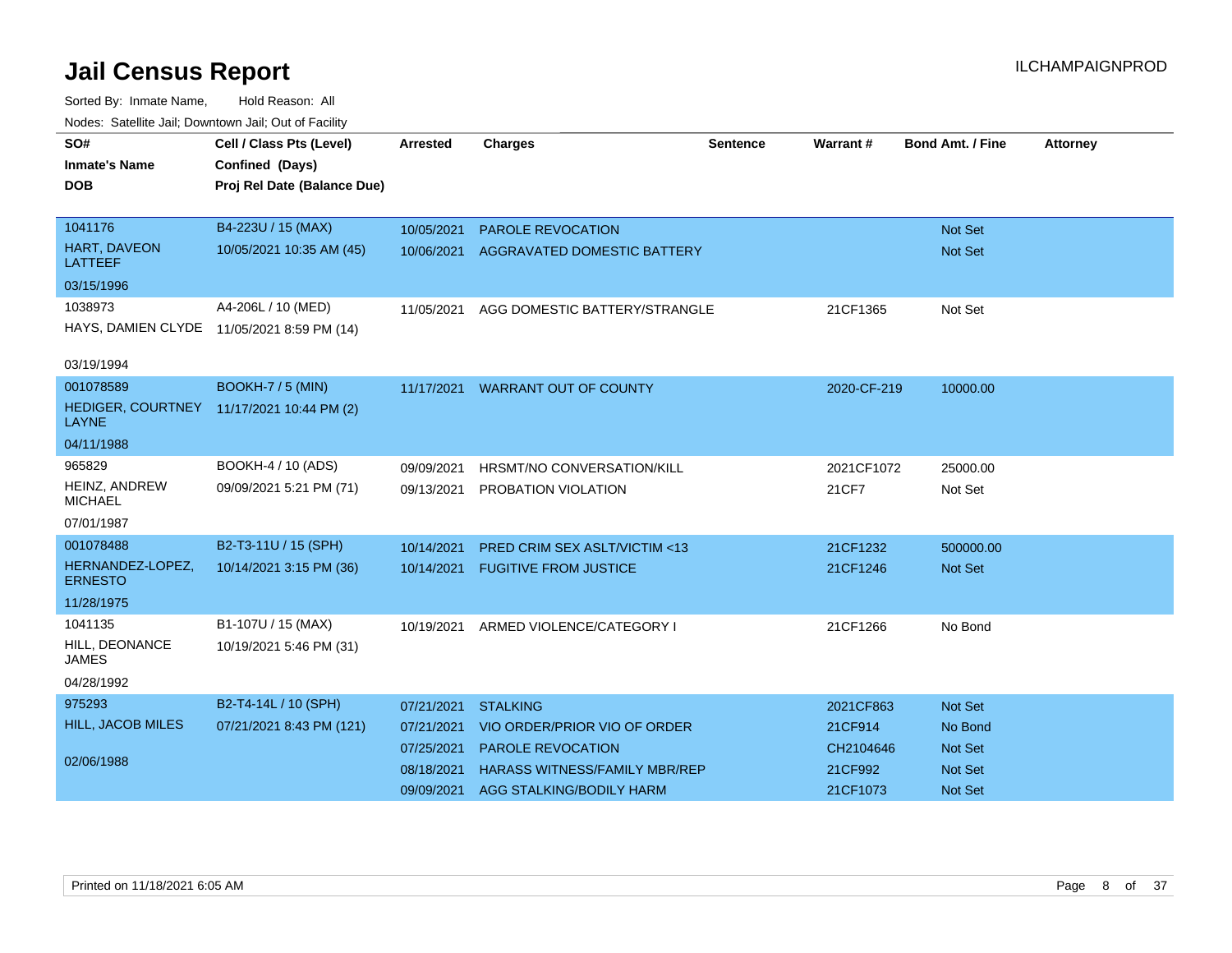| SO#<br><b>Inmate's Name</b><br><b>DOB</b>                         | Cell / Class Pts (Level)<br>Confined (Days)<br>Proj Rel Date (Balance Due) | Arrested                                                           | <b>Charges</b>                                                                                                                                      | Sentence | <b>Warrant#</b>                                              | <b>Bond Amt. / Fine</b>                             | <b>Attorney</b> |
|-------------------------------------------------------------------|----------------------------------------------------------------------------|--------------------------------------------------------------------|-----------------------------------------------------------------------------------------------------------------------------------------------------|----------|--------------------------------------------------------------|-----------------------------------------------------|-----------------|
| 48471<br><b>HILL, RAMESH</b><br><b>JERMAINE</b><br>12/11/1978     | B1-207L / 15 (MAX)<br>08/08/2021 4:45 AM (103)                             | 08/08/2021                                                         | AGG BATTERY/DISCHARGE FIREARM                                                                                                                       |          | 21CF946                                                      | Not Set                                             |                 |
| 1043704<br><b>HOUSTON, STEVEN</b><br><b>CORDELL</b><br>01/24/1989 | B4-223L / 15 (MAX)<br>07/13/2021 5:56 AM (129)                             | 07/13/2021<br>07/13/2021<br>07/13/2021                             | PROBATION VIOLATION<br>PROBATION VIOLATION<br>ARMED ROBBERY/ARMED W/FIREARM                                                                         |          | 18CF1697<br>19CF1295<br>21CF815                              | 25000.00<br>25000.00<br>Not Set                     |                 |
| 1061996<br>HUBBARD, REBEKIAH<br><b>DIONA</b><br>04/08/1998        | A1-227U / 5 (MIN)<br>10/30/2021 1:37 PM (20)                               | 10/30/2021<br>10/30/2021<br>10/30/2021<br>10/30/2021<br>10/31/2021 | <b>THEFT</b><br>DRVG UNDER INFLUENCE OF DRUG<br>CRIM DAMAGE TO PROPERTY <\$500<br>RETAIL THEFT/DISP MERCH/<\$300<br>USE FORGED CR/DEBIT CARD/<\$300 | 2y (DOC) | 21CF1321<br>2021DT71<br>2021CM156<br>2018CF1302<br>2020CF670 | No Bond<br>7500.00<br>660.00<br>20000.00<br>No Bond |                 |
| 1063119<br>HUNT, KHALLEEL<br><b>MALIK</b><br>03/28/1999           | A4-105U / 10 (ADS)<br>11/05/2021 7:47 AM (14)                              | 11/05/2021<br>11/05/2021<br>11/05/2021                             | THEFT/STOLEN/INTENT <\$500<br><b>BURGLARY</b><br>BURGLARY W/O CAUSING DAMAGE                                                                        |          | 2020CM14<br>2018CF877<br>2018CF1687                          | 5000.00<br>10000.00<br>10000.00                     |                 |
| 953555<br>HUNT, TAVARIS EARL<br>12/29/1987                        | B4-122L / 15 (MAX)<br>03/10/2021 4:58 AM (254)                             | 03/10/2021                                                         | <b>CRIM TRESPASS TO RESIDENCE</b><br>04/14/2021 AGG FLEEING POLICE/21 MPH OVER                                                                      | 3y (DOC) | 21CF272<br>2020CF94                                          | <b>Not Set</b><br>10000.00                          |                 |
| 38993<br>JACKSON, LAMONT<br><b>JEREMIE</b><br>07/31/1973          | B4-126L / 15 (MAX)<br>02/13/2021 7:45 AM (279)                             | 02/13/2021                                                         | ATTEMPT (FIRST DEGREE MURDER)                                                                                                                       |          | 21CF181                                                      | Not Set                                             |                 |
| 532426<br><b>JACKSON, NATASHA</b><br><b>RENETTA</b><br>01/02/1987 | A1-126L / 10 (ADS)<br>05/16/2021 12:24 AM (187)                            | 05/16/2021                                                         | AGGRAVATED BATTERY/NURSE                                                                                                                            |          | 2021CF344                                                    | No Bond                                             |                 |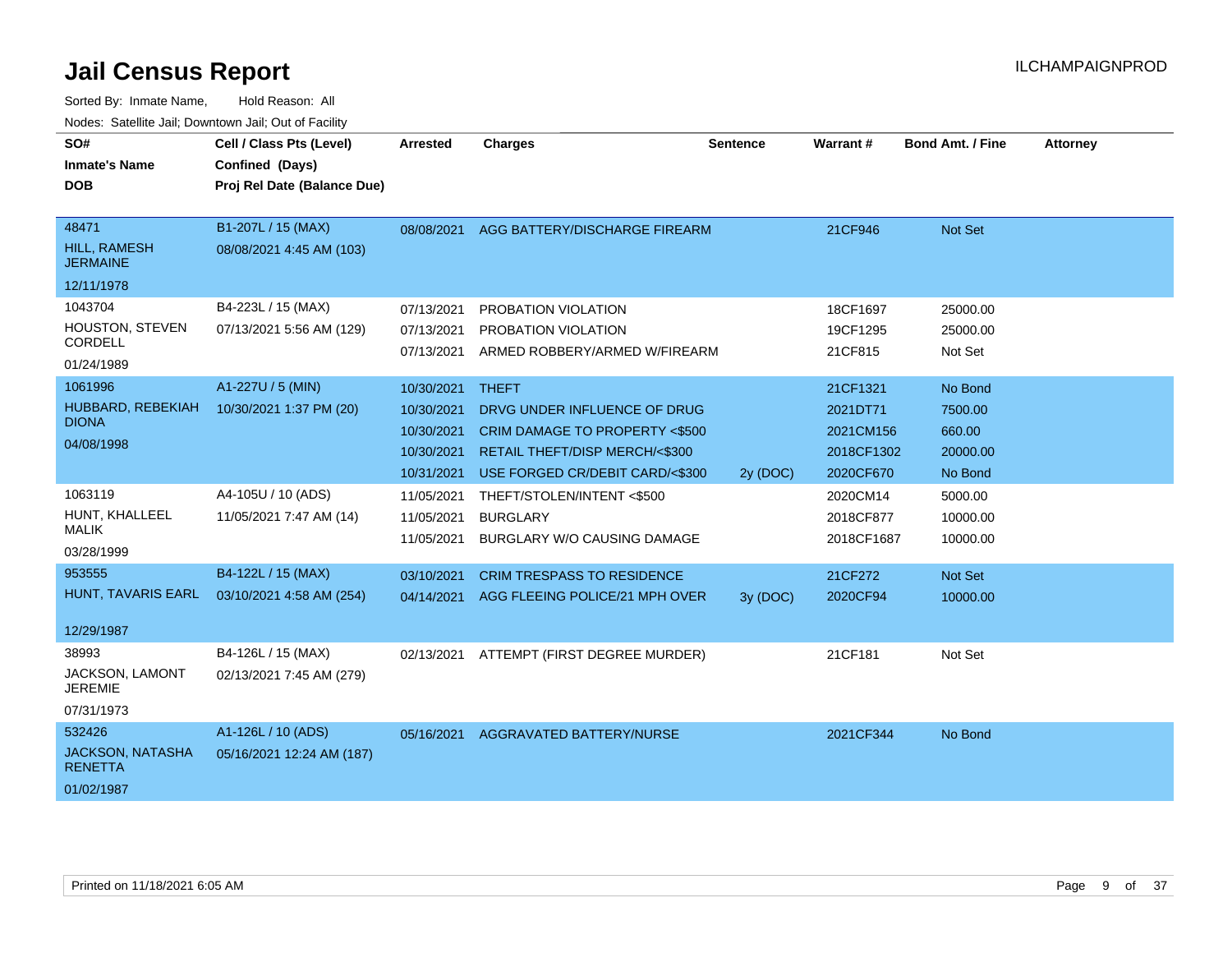Sorted By: Inmate Name, Hold Reason: All Nodes: Satellite Jail; Downtown Jail; Out of Facility

| SO#                                     | Cell / Class Pts (Level)                   | Arrested   | <b>Charges</b>                     | <b>Sentence</b> | Warrant#    | <b>Bond Amt. / Fine</b> | <b>Attorney</b> |
|-----------------------------------------|--------------------------------------------|------------|------------------------------------|-----------------|-------------|-------------------------|-----------------|
| <b>Inmate's Name</b>                    | Confined (Days)                            |            |                                    |                 |             |                         |                 |
| <b>DOB</b>                              | Proj Rel Date (Balance Due)                |            |                                    |                 |             |                         |                 |
|                                         |                                            |            |                                    |                 |             |                         |                 |
| 001077487                               | B3-W8-30L / 10 (MED)                       | 12/03/2020 | FELON POSS/USE WEAPON/FIREARM      |                 | 20CF1377    | Not Set                 |                 |
| <b>JACKSON, TERREL</b><br><b>DANDRE</b> | 12/03/2020 10:18 AM (351)                  | 11/09/2021 | AGG DISCHARGE FIREARM/OCC VEH      |                 | 21CR0331401 | No Bond                 |                 |
| 08/11/1990                              |                                            |            |                                    |                 |             |                         |                 |
| 001077864                               | B1-103L / 15 (MAX)                         | 04/18/2021 | FELON POSS/USE WEAPON/FIREARM      |                 | 21CF428     | Not Set                 |                 |
| D                                       | JAMERSON, ANTHONY 04/18/2021 7:21 PM (215) |            |                                    |                 |             |                         |                 |
| 01/26/1990                              |                                            |            |                                    |                 |             |                         |                 |
| 001077437                               | B1-205U / 10 (MED)                         | 08/23/2021 | DOM BTRY/CONTACT/1-2 PRECONV       |                 | 21CF1025    | <b>Not Set</b>          |                 |
| JOHNSON, ANTONIO<br><b>LASHAUN</b>      | 08/23/2021 7:48 PM (88)                    |            |                                    |                 |             |                         |                 |
| 01/06/1980                              |                                            |            |                                    |                 |             |                         |                 |
| 1007508                                 | B4-222U / 10 (MED)                         | 09/28/2021 | FELON POSS/USE FIREARM PRIOR       | $4y/6m$ (DOC)   | 2021CF200   | 50000.00                |                 |
| JOHNSON, KAWAME<br><b>TERRENCEIM</b>    | 09/28/2021 1:55 PM (52)                    |            |                                    |                 |             |                         |                 |
| 06/08/1990                              |                                            |            |                                    |                 |             |                         |                 |
| 29206                                   | A4-102L / 15 (MAX)                         | 11/09/2021 | <b>AGGRAVATED BATTERY</b>          |                 | 21CF1381    | No Bond                 |                 |
| JOHNSON, REUBEN<br><b>MONTE</b>         | 11/09/2021 11:30 AM (10)                   | 11/16/2021 | PROBATION VIOLATION                |                 | 20CF987     | Not Set                 |                 |
| 04/07/1956                              |                                            |            |                                    |                 |             |                         |                 |
| 1071536                                 | B1-206U / 15 (MAX)                         | 06/17/2021 | ATTEMPT (FIRST DEGREE MURDER)      |                 | 21CF702     | Not Set                 |                 |
| JOHNSON, ZACHERY<br>EDWARD              | 06/17/2021 2:00 AM (155)                   |            |                                    |                 |             |                         |                 |
| 10/30/1987                              |                                            |            |                                    |                 |             |                         |                 |
| 001077784                               | B2-T1-01U / 10 (SPH)                       | 10/21/2021 | DELIVERY OF OR POSSESSION OF W/INT |                 | 21CF1278    | Not Set                 |                 |
| <b>JONES, KEEFER</b><br><b>LAMONT</b>   | 10/21/2021 10:30 AM (29)                   |            |                                    |                 |             |                         |                 |
| 07/26/1970                              |                                            |            |                                    |                 |             |                         |                 |
| 506244                                  | B1-204L / 15 (MAX)                         | 07/15/2021 | ARMED ROBBERY/ARMED W/FIREARM      |                 | 2021CF791   | 250000.00               |                 |
| JOSLIN, JASON LEE                       | 07/15/2021 4:38 AM (127)                   |            |                                    |                 |             |                         |                 |

12/22/1985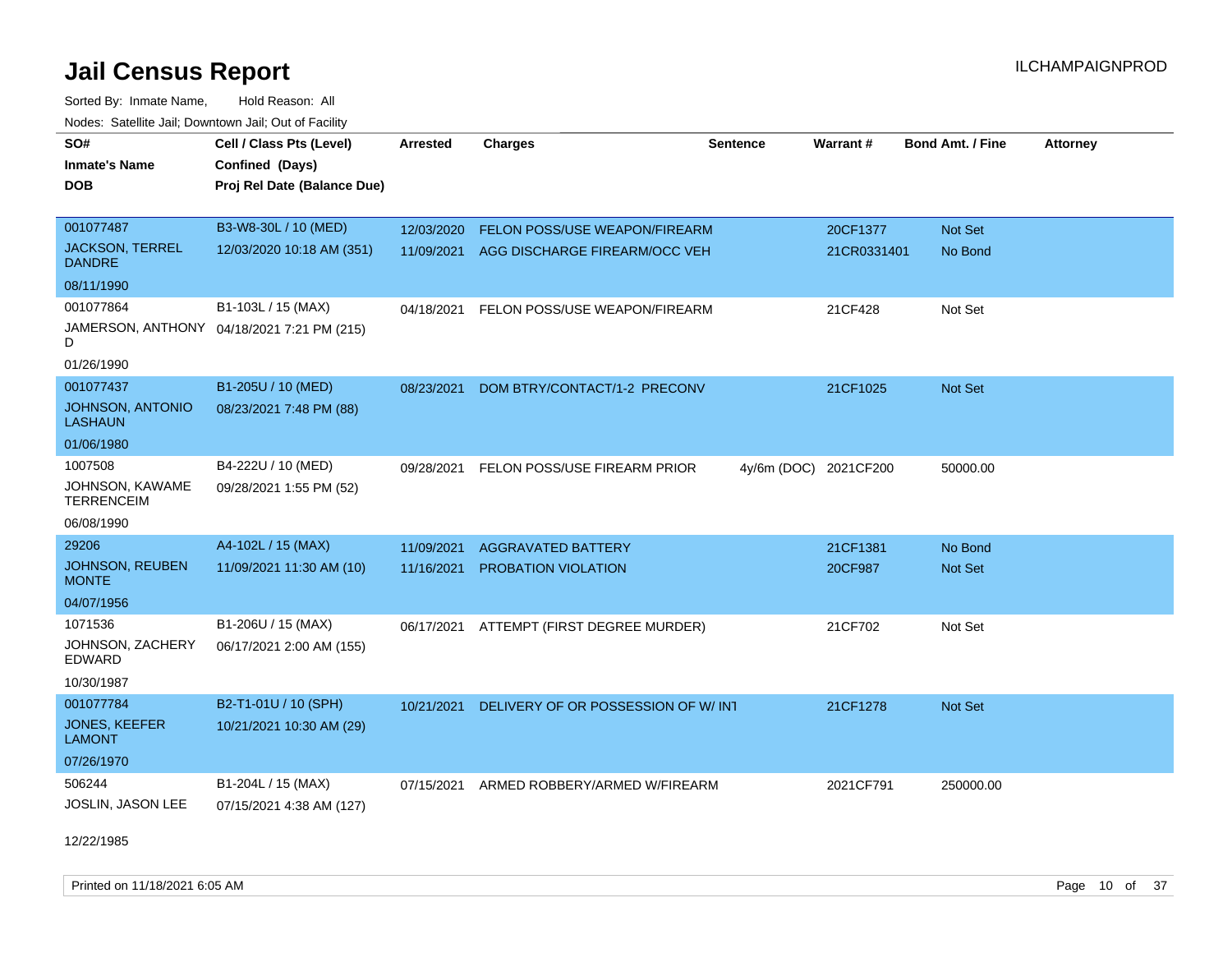| SO#<br><b>Inmate's Name</b><br><b>DOB</b>                  | Cell / Class Pts (Level)<br>Confined (Days)<br>Proj Rel Date (Balance Due) | Arrested                                             | <b>Charges</b>                                                                                                                  | Sentence | Warrant#                                                     | <b>Bond Amt. / Fine</b>                    | <b>Attorney</b> |  |
|------------------------------------------------------------|----------------------------------------------------------------------------|------------------------------------------------------|---------------------------------------------------------------------------------------------------------------------------------|----------|--------------------------------------------------------------|--------------------------------------------|-----------------|--|
| 49797<br><b>KELLY, WARREN</b><br><b>DYTRALE</b>            | B1-107L / 10 (MED)<br>10/12/2021 2:59 PM (38)                              | 10/12/2021                                           | POSSESSING A CONTROLLED SUBSTAN(4y (DOC)                                                                                        |          | 21CF365                                                      | No Bond                                    |                 |  |
| 10/23/1979                                                 |                                                                            |                                                      |                                                                                                                                 |          |                                                              |                                            |                 |  |
| 1070011<br>LAWS, WILLIAM<br>ZARAK, Third                   | B4-124U / 15 (MAX)<br>08/03/2021 3:53 PM (108)                             | 08/03/2021                                           | AGG DISCH FIREARM/1ST AID PERS                                                                                                  |          | 21CF929                                                      | Not Set                                    |                 |  |
| 07/06/1999                                                 |                                                                            |                                                      |                                                                                                                                 |          |                                                              |                                            |                 |  |
| 548089<br>LEWIS, LAWRENCE<br>PAUL, Third<br>02/08/1993     | B1-204U / 15 (MAX)<br>12/04/2020 4:42 AM (350)                             | 12/04/2020<br>12/04/2020<br>12/04/2020               | AGG DOMESTIC BATTERY/STRANGLE<br>ATTEMPT (FIRST DEGREE MURDER)<br>METH DELIVERY/100<400 GRAMS                                   |          | 18CF1507<br>20CF1378<br>20CF1481                             | 10000.00<br><b>Not Set</b><br>Not Set      |                 |  |
| 001077524                                                  | B2-T4-15U / 10 (SPH)                                                       | 12/14/2020                                           | AGG BATTERY/JUDGE/EMT                                                                                                           |          | 2020-CF-1212                                                 | 10000.00                                   |                 |  |
| LEWIS, TREVOR<br>DANIEL<br>06/03/2002                      | 12/14/2020 5:16 PM (340)                                                   | 12/14/2020<br>12/14/2020                             | <b>RESIDENTIAL ARSON</b><br>AGG BATTERY/PUBLIC PLACE                                                                            |          | 2020-CF-1388<br>2020-CF-1231                                 | 150000.00<br>50000.00                      |                 |  |
|                                                            |                                                                            | 12/14/2020                                           | AGG BATTERY/PEACE OFFICER                                                                                                       |          | 2020-CF-1211                                                 | 10000.00                                   |                 |  |
| 1065002<br>LOVELESS, DUSTIN<br>DEE.<br>06/17/1982          | A4-205U / 10 (MED)<br>11/16/2021 11:41 AM (3)                              | 11/16/2021<br>11/16/2021<br>11/16/2021<br>11/16/2021 | DOMESTIC BTRY/CONTACT/VIO O/P<br>DOM BTRY/CONTACT/1-2 PRECONV<br><b>TRANSP/CARRY ALC LIQ/DRIVER</b><br>DRVG ON SUSP LICENSE/FTA |          | 2019CF001781<br>2021CF000494<br>2020TR002442<br>2020TR002441 | 25000.00<br>25000.00<br>1000.00<br>1000.00 |                 |  |
| 1000869<br>MARTIN, MANNIX<br><b>TILMOND</b><br>07/19/1991  | B1-201L / 15 (MAX)<br>09/12/2021 12:40 AM (68)                             | 09/11/2021                                           | FELON POSS/USE WEAPON/FIREARM                                                                                                   |          | 21CF1102                                                     | Not Set                                    |                 |  |
| 1066623                                                    | <b>BOOKH-3 / 5 (MIN)</b>                                                   | 11/17/2021                                           | MFG/DEL 15<100 GR COCA/ANALOG                                                                                                   |          | 2017CF01093                                                  | 75000.00                                   |                 |  |
| MATA-OROZCO,<br><b>OLEGARIO</b>                            | 11/17/2021 5:08 PM (2)                                                     |                                                      |                                                                                                                                 |          |                                                              |                                            |                 |  |
| 03/06/1995                                                 |                                                                            |                                                      |                                                                                                                                 |          |                                                              |                                            |                 |  |
| 001077938<br>MCGAHA,<br><b>CHRISTOPHER D</b><br>07/27/1991 | BOOKH-2 / 15 (ADS)<br>05/10/2021 7:02 PM (193)                             | 05/10/2021<br>05/11/2021<br>05/27/2021               | AGG KIDNAPING DISCH FIR/HARM<br><b>MURDER</b><br>ESCAPE FROM DEPT OF CORRECTION                                                 |          | 21CF532<br>2021-CF-215<br>21CF600                            | Not Set<br>No Bond<br>Not Set              |                 |  |
| Printed on 11/18/2021 6:05 AM                              |                                                                            |                                                      |                                                                                                                                 |          |                                                              |                                            | Page 11 of 37   |  |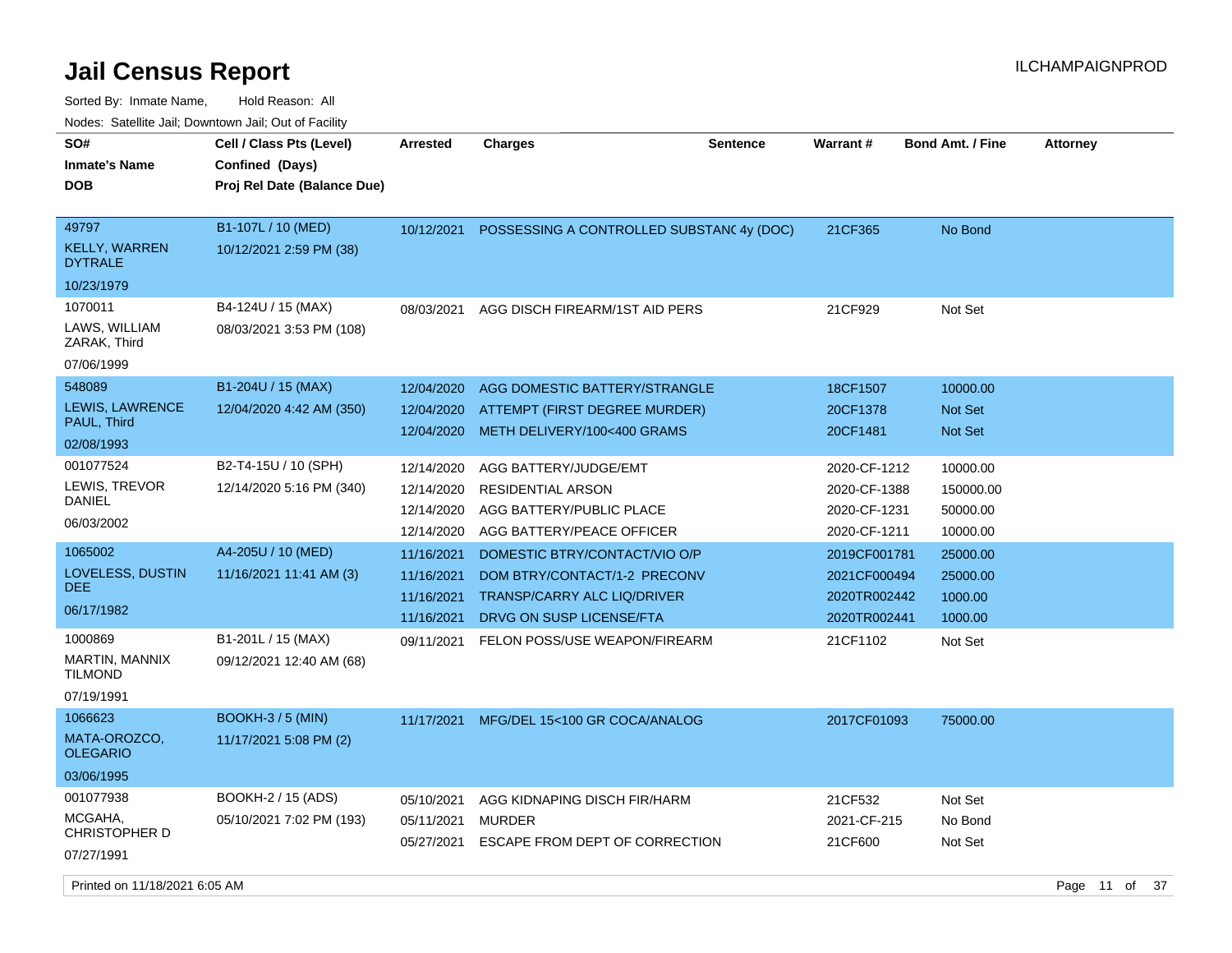| ivoues. Salellite Jali, Downtown Jali, Out of Facility |                                              |                 |                                                                       |                 |           |                         |                 |
|--------------------------------------------------------|----------------------------------------------|-----------------|-----------------------------------------------------------------------|-----------------|-----------|-------------------------|-----------------|
| SO#                                                    | Cell / Class Pts (Level)                     | <b>Arrested</b> | <b>Charges</b>                                                        | <b>Sentence</b> | Warrant#  | <b>Bond Amt. / Fine</b> | <b>Attorney</b> |
| <b>Inmate's Name</b>                                   | Confined (Days)                              |                 |                                                                       |                 |           |                         |                 |
| <b>DOB</b>                                             | Proj Rel Date (Balance Due)                  |                 |                                                                       |                 |           |                         |                 |
|                                                        |                                              |                 |                                                                       |                 |           |                         |                 |
| 001078575                                              | A3-111L / 10 (MED)                           |                 | 11/09/2021 GUNRUNNING                                                 |                 | 21CF1330  | 750000.00               |                 |
| MCLAURIN, KEYON A                                      | 11/09/2021 12:41 PM (10)                     |                 |                                                                       |                 |           |                         |                 |
|                                                        |                                              |                 |                                                                       |                 |           |                         |                 |
| 11/19/2002                                             |                                              |                 |                                                                       |                 |           |                         |                 |
| 1043071                                                | BOOKF-1 / 10 (MED)                           | 11/08/2021      | CRIM DMG/GOVT PROP/<\$500                                             |                 | 21CF1378  | Not Set                 |                 |
| MERRELL-                                               | 11/08/2021 2:22 AM (11)                      | 11/08/2021      | <b>CRIM TRESPASS TO STATE LAND</b>                                    |                 | 2021CM208 | 25000.00                |                 |
| SUTHERLAND, ALICIA                                     |                                              |                 |                                                                       |                 |           |                         |                 |
| 11/26/1972                                             |                                              |                 |                                                                       |                 |           |                         |                 |
| 1029510                                                | A3-113L / 15 (MAX)                           | 06/26/2021      | ATTEMPT DISARM PC OFF/CORR EMP                                        | 5y (DOC)        | 21CF751   | Not Set                 |                 |
| MESSER, CODY<br><b>JAMES</b>                           | 06/22/2021 1:47 AM (150)                     |                 |                                                                       |                 |           |                         |                 |
| 05/24/1991                                             |                                              |                 |                                                                       |                 |           |                         |                 |
| 39106                                                  | B2-T3-09U / 10 (SPH)                         | 10/12/2021      | DOMESTIC BATTERY/OTHER PRIOR                                          |                 | 21CF1217  | Not Set                 |                 |
| MOORE, ANDREW LEE, 10/12/2021 1:02 AM (38)             |                                              |                 |                                                                       |                 |           |                         |                 |
| Junior                                                 |                                              |                 |                                                                       |                 |           |                         |                 |
| 04/12/1973                                             |                                              |                 |                                                                       |                 |           |                         |                 |
| 1076384                                                | A2-120L / 5 (ADS)                            |                 | 10/28/2021 RETAIL THEFT/DISP MERCH/<\$300                             |                 | 21CM149   | 12500.00                |                 |
|                                                        | MURPHY, AZIA CIMONE 10/29/2021 12:49 AM (21) |                 |                                                                       |                 |           |                         |                 |
|                                                        |                                              |                 |                                                                       |                 |           |                         |                 |
| 09/23/1995                                             |                                              |                 |                                                                       |                 |           |                         |                 |
| 966887                                                 | A4-105L / 15 (ADS)                           |                 | 11/05/2021 DELIVERY OF OR POSSESSION OF W/ IN1 10y/0m/0d (DC 19CF1425 |                 |           | No Bond                 |                 |
| NELSON, DARRYL<br>WAYNE                                | 11/05/2021 11:00 AM (14)                     |                 |                                                                       |                 |           |                         |                 |
|                                                        |                                              |                 |                                                                       |                 |           |                         |                 |
| 01/16/1984                                             |                                              |                 |                                                                       |                 |           |                         |                 |
| 001078517                                              | B2-T1-02L / 15 (SPH)                         |                 | 10/19/2021 ATTEMPT (FIRST DEGREE MURDER)                              |                 | 21CF1267  | Not Set                 |                 |
| NELSON, RORY<br><b>DEMOND</b>                          | 10/19/2021 3:55 AM (31)                      |                 |                                                                       |                 |           |                         |                 |
| 08/14/1984                                             |                                              |                 |                                                                       |                 |           |                         |                 |
| 001077516                                              | B1-105U / 15 (MAX)                           |                 | 10/25/2021 FELON POSS/USE WEAPON/FIREARM                              | 5y (DOC)        | 2021CF769 | No Bond                 |                 |
| PAGET, GREGORY                                         | 10/25/2021 12:47 PM (25)                     |                 |                                                                       |                 |           |                         |                 |
| LAMAR                                                  |                                              |                 |                                                                       |                 |           |                         |                 |
| 05/27/1986                                             |                                              |                 |                                                                       |                 |           |                         |                 |
|                                                        |                                              |                 |                                                                       |                 |           |                         |                 |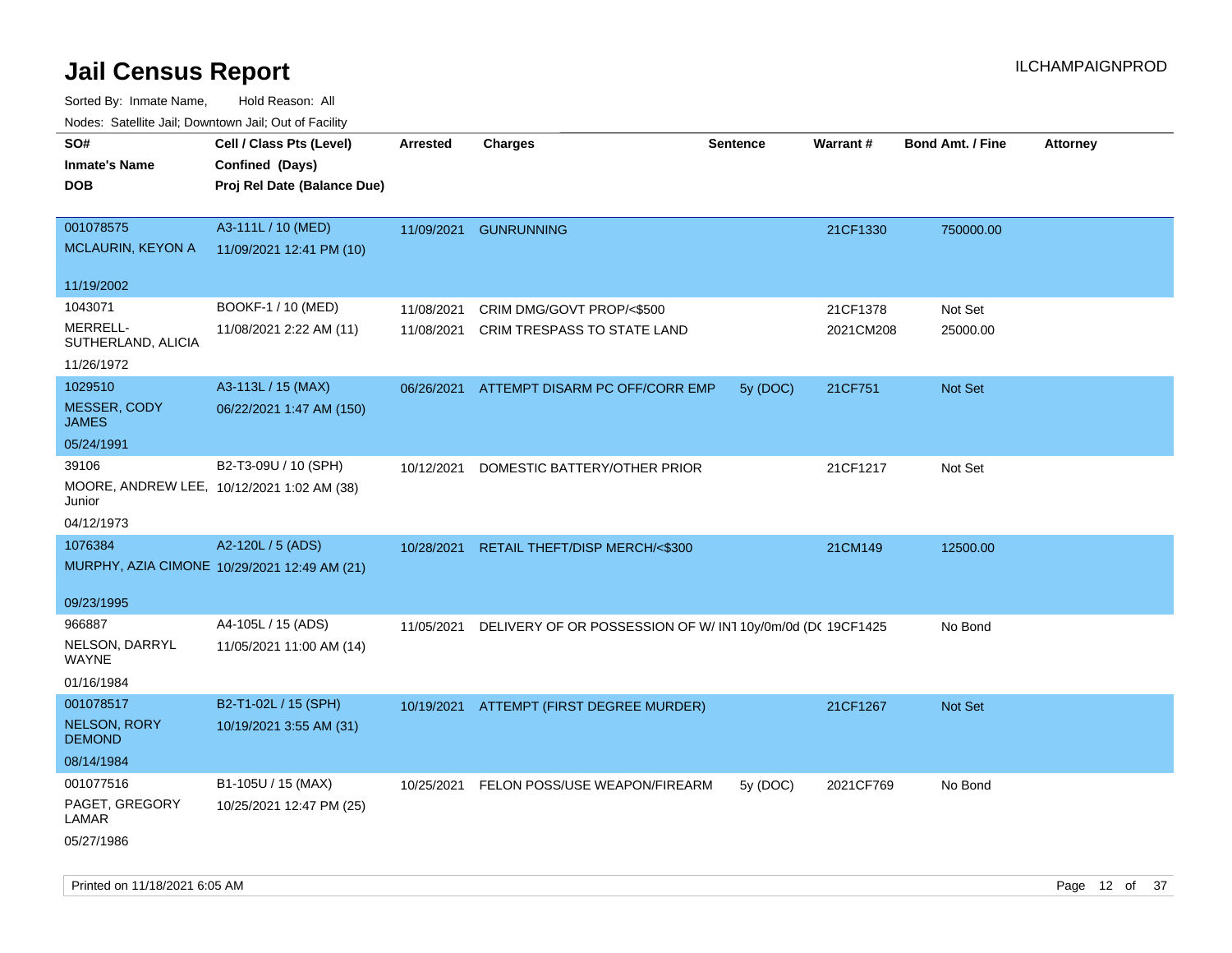| rougs. Calcing Jan, Downtown Jan, Out of Facility |                                            |                    |                                          |                 |                 |                         |                 |
|---------------------------------------------------|--------------------------------------------|--------------------|------------------------------------------|-----------------|-----------------|-------------------------|-----------------|
| SO#                                               | Cell / Class Pts (Level)                   | <b>Arrested</b>    | <b>Charges</b>                           | <b>Sentence</b> | <b>Warrant#</b> | <b>Bond Amt. / Fine</b> | <b>Attorney</b> |
| <b>Inmate's Name</b>                              | Confined (Days)                            |                    |                                          |                 |                 |                         |                 |
| <b>DOB</b>                                        | Proj Rel Date (Balance Due)                |                    |                                          |                 |                 |                         |                 |
|                                                   |                                            |                    |                                          |                 |                 |                         |                 |
| 1064809                                           | B4-127U / 10 (MED)                         | 11/03/2021         | <b>CRIMINAL TRESPASS TO LAND</b>         |                 | 21CF1318        | 50000.00                |                 |
| PARKER, ALVIN<br><b>JARELL</b>                    | 11/03/2021 2:39 PM (16)                    |                    | 11/08/2021 FELON POSS/USE FIREARM PRIOR  |                 | 21CF635         | 25000.00                |                 |
| 08/24/1982                                        |                                            |                    |                                          |                 |                 |                         |                 |
| 001078558                                         | B4-226U / 10 (MED)                         | 11/03/2021         | UNLAWFUL USE OF A WEAPON                 |                 | 21CF1352        | Not Set                 |                 |
| PARRISH, DOMINIC<br>WALTER                        | 11/03/2021 1:25 PM (16)                    |                    |                                          |                 |                 |                         |                 |
| 08/23/2001                                        |                                            |                    |                                          |                 |                 |                         |                 |
| 001077876                                         | <b>BOOKH-8 / 15 (MAX)</b>                  | 11/14/2021         | <b>ROBBERY</b>                           |                 | 21CF1394        | Not Set                 |                 |
| PETTIGREW, LARRY                                  | 11/14/2021 1:00 PM (5)                     | 11/15/2021         | FLEEING/ATTEMPT ELUDE OFFICER            |                 | 2020TR10495     | 5000.00                 |                 |
| <b>DALE</b>                                       |                                            | 11/15/2021 FORGERY |                                          |                 | 2019CF1659      | No Bond                 |                 |
| 07/11/1989                                        |                                            |                    |                                          |                 |                 |                         |                 |
| 999352                                            | B3-W5-20L / 10 (MED)                       | 09/09/2021         | VIOLATE OP/OTHER PRIOR                   |                 | 21CF1092        | Not Set                 |                 |
| PIRLOT, JUSTIN LEE                                | 09/09/2021 11:28 AM (71)                   | 10/23/2021         | <b>FALSE REPORT OF OFFENSE</b>           |                 | 2019CF836       | 5000.00                 |                 |
|                                                   |                                            |                    |                                          |                 |                 |                         |                 |
| 11/08/1982                                        |                                            |                    |                                          |                 |                 |                         |                 |
| 1069524                                           | B4-221L / 15 (MAX)                         | 08/08/2021         | MFG/DEL CANNABIS/30-500 GRAMS            |                 | 21CF953         | Not Set                 |                 |
| RAY DAVIS, KAMARI<br><b>DAYVON</b>                | 08/09/2021 2:44 AM (102)                   |                    |                                          |                 |                 |                         |                 |
| 03/30/2000                                        |                                            |                    |                                          |                 |                 |                         |                 |
| 1053270                                           | B4-121U                                    | 08/11/2021         | ARM VIOLENCE/CATEGORY III/2ND            | 8y (DOC)        | 21CF957         | Not Set                 |                 |
| RICHARDSON, WILLIE<br>LEE.                        | 08/11/2021 3:07 AM (100)                   |                    |                                          |                 |                 |                         |                 |
| 07/20/1994                                        |                                            |                    |                                          |                 |                 |                         |                 |
| 001078588                                         | A4-205L / 5 (MIN)                          | 11/16/2021         | DRVG UNDER INFLU OF ALCOHOL              |                 | 21DT316         | 240.00                  |                 |
| ROBINSON, RONALD<br><b>JACK</b>                   | 11/16/2021 6:20 PM (3)                     |                    |                                          |                 |                 |                         |                 |
| 08/29/1976                                        |                                            |                    |                                          |                 |                 |                         |                 |
| 979485                                            | B2-T4-16L / 15 (ADS)                       |                    | 03/12/2021 PRED CRIM SEX ASLT/VICTIM <13 |                 | 21CF282         | Not Set                 |                 |
| <b>ANTHONY</b>                                    | RODRIGUEZ, JOSHUA 03/12/2021 1:57 PM (252) |                    |                                          |                 |                 |                         |                 |
| 04/06/1990                                        |                                            |                    |                                          |                 |                 |                         |                 |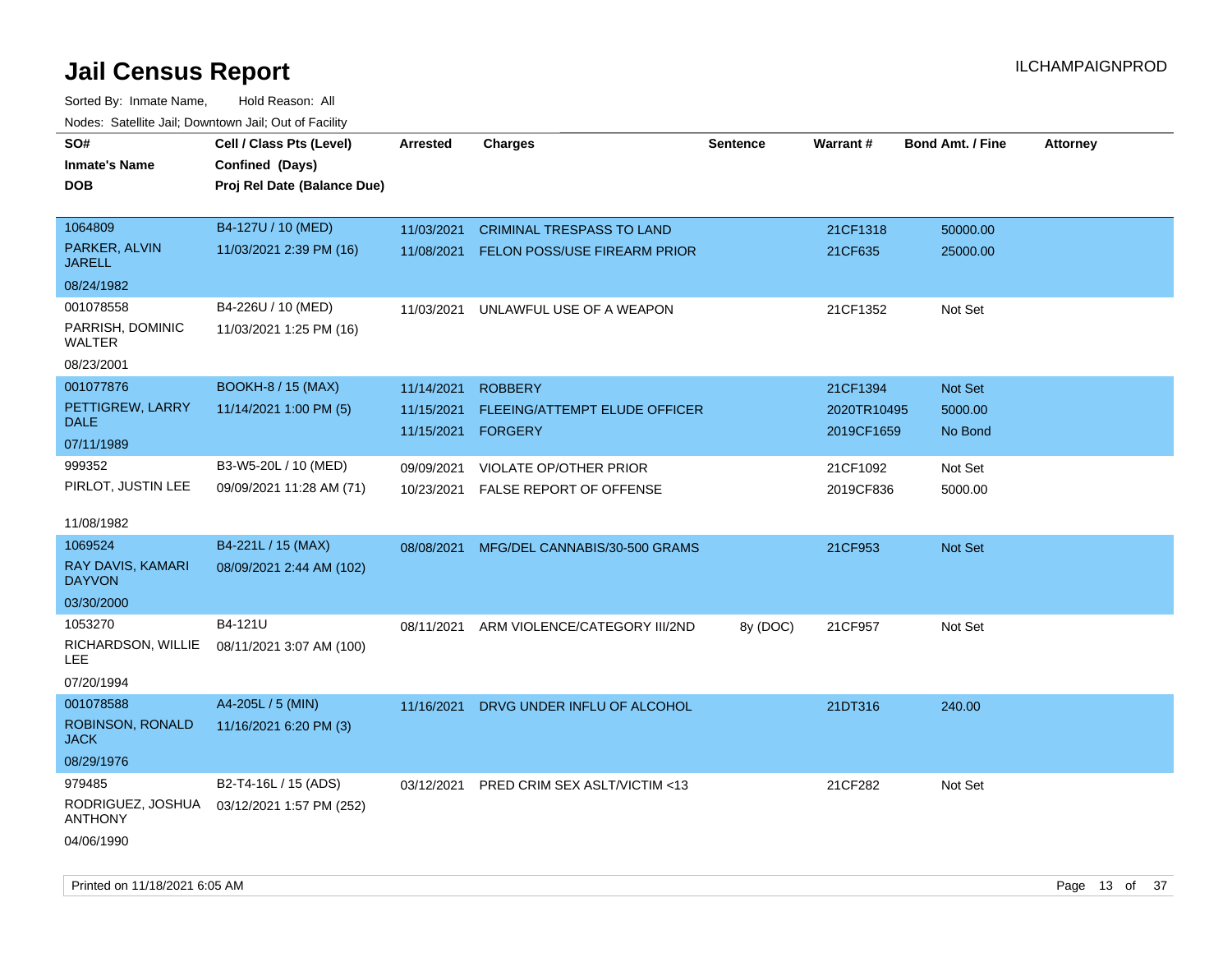| SO#<br><b>Inmate's Name</b><br><b>DOB</b> | Cell / Class Pts (Level)<br>Confined (Days)<br>Proj Rel Date (Balance Due) | <b>Arrested</b> | <b>Charges</b>                                         | <b>Sentence</b> | Warrant#  | <b>Bond Amt. / Fine</b> | <b>Attorney</b> |
|-------------------------------------------|----------------------------------------------------------------------------|-----------------|--------------------------------------------------------|-----------------|-----------|-------------------------|-----------------|
|                                           |                                                                            |                 |                                                        |                 |           |                         |                 |
| 1075587<br><b>ROSS, JAMARQUIS</b>         | B4-127L / 15 (MAX)                                                         |                 | 10/18/2021 AGG UNLAWFUL USE WEAPON/PERSON 2y/0m/0d (DO |                 |           | No Bond                 |                 |
| <b>ANTHONY TYREE</b>                      | 10/18/2021 9:46 AM (32)                                                    |                 |                                                        |                 |           |                         |                 |
| 05/03/2000                                |                                                                            |                 |                                                        |                 |           |                         |                 |
| 1068592                                   | BOOKH-1 / 15 (MAX)                                                         | 11/12/2021      | <b>BURGLARY</b>                                        |                 | 21CF1393  | Not Set                 |                 |
| ROSS, TEVONTAE<br><b>TERRANCE</b>         | 11/12/2021 8:41 AM (7)                                                     |                 |                                                        |                 |           |                         |                 |
| 12/15/1998                                |                                                                            |                 |                                                        |                 |           |                         |                 |
| 1071161                                   | B4-124L / 15 (MAX)                                                         | 08/18/2021      | DELIVERY OF OR POSSESSION OF W/ INT                    |                 | 21CF1008  | No Bond                 |                 |
| SANDERS, MARKELL<br><b>LAMAR</b>          | 08/18/2021 6:18 PM (93)                                                    | 08/19/2021      | <b>PAROLE REVOCATION</b>                               |                 | CH2105176 | No Bond                 |                 |
| 02/02/2000                                |                                                                            |                 |                                                        |                 |           |                         |                 |
| 1047469                                   | B3-W5-18L / 10 (MED)                                                       | 07/03/2021      | <b>CRIMINAL SEX ASSAULT/CONSENT</b>                    |                 | 21CF773   | Not Set                 |                 |
| ALLEN                                     | SCHINDLER, RICHARD 07/03/2021 10:25 PM (139)                               |                 |                                                        |                 |           |                         |                 |
| 10/16/1979                                |                                                                            |                 |                                                        |                 |           |                         |                 |
| 001077488                                 | <b>BOOKH-6 / 5 (MIN)</b>                                                   | 11/07/2021      | POSSESSING A CONTROLLED SUBSTANC                       |                 | 21CF1371  | Not Set                 |                 |
|                                           | SESSUM, NICHOLAS C 11/07/2021 9:33 PM (12)                                 |                 |                                                        |                 |           |                         |                 |
| 06/22/1989                                |                                                                            |                 |                                                        |                 |           |                         |                 |
| 001078441                                 | BOOKF-3 / 15 (ADS)                                                         | 10/01/2021      | ARMED HABITUAL CRIMINAL                                |                 | 21CF1182  | Not Set                 |                 |
| SINGLETON, CORRIE<br><b>DERRELL</b>       | 10/01/2021 12:36 PM (49)                                                   |                 |                                                        |                 |           |                         |                 |
| 05/07/1983                                |                                                                            |                 |                                                        |                 |           |                         |                 |
| 001078347                                 | A1-125L / 5 (MIN)                                                          | 09/04/2021      | CHILD ABDUCTN/CONCEAL/DETAIN                           |                 | 21CF942   | 500000.00               |                 |
| <b>SMITH, CRYSTAL</b><br><b>MARGARET</b>  | 09/04/2021 3:34 PM (76)                                                    |                 |                                                        |                 |           |                         |                 |
| 10/15/1992                                |                                                                            |                 |                                                        |                 |           |                         |                 |
| 001078115                                 | B4-224U / 15 (MAX)                                                         | 07/01/2021      | ARMED VIOLENCE/CATEGORY I                              |                 | 21CF772   | Not Set                 |                 |
| SMITH, JAMES<br>NASHAUN, Junior           | 07/01/2021 2:44 PM (141)                                                   | 07/30/2021      | DRIVING ON SUSPENDED LICENSE                           |                 | 21TR5804  | 1500.00                 |                 |
| 09/18/2000                                |                                                                            |                 |                                                        |                 |           |                         |                 |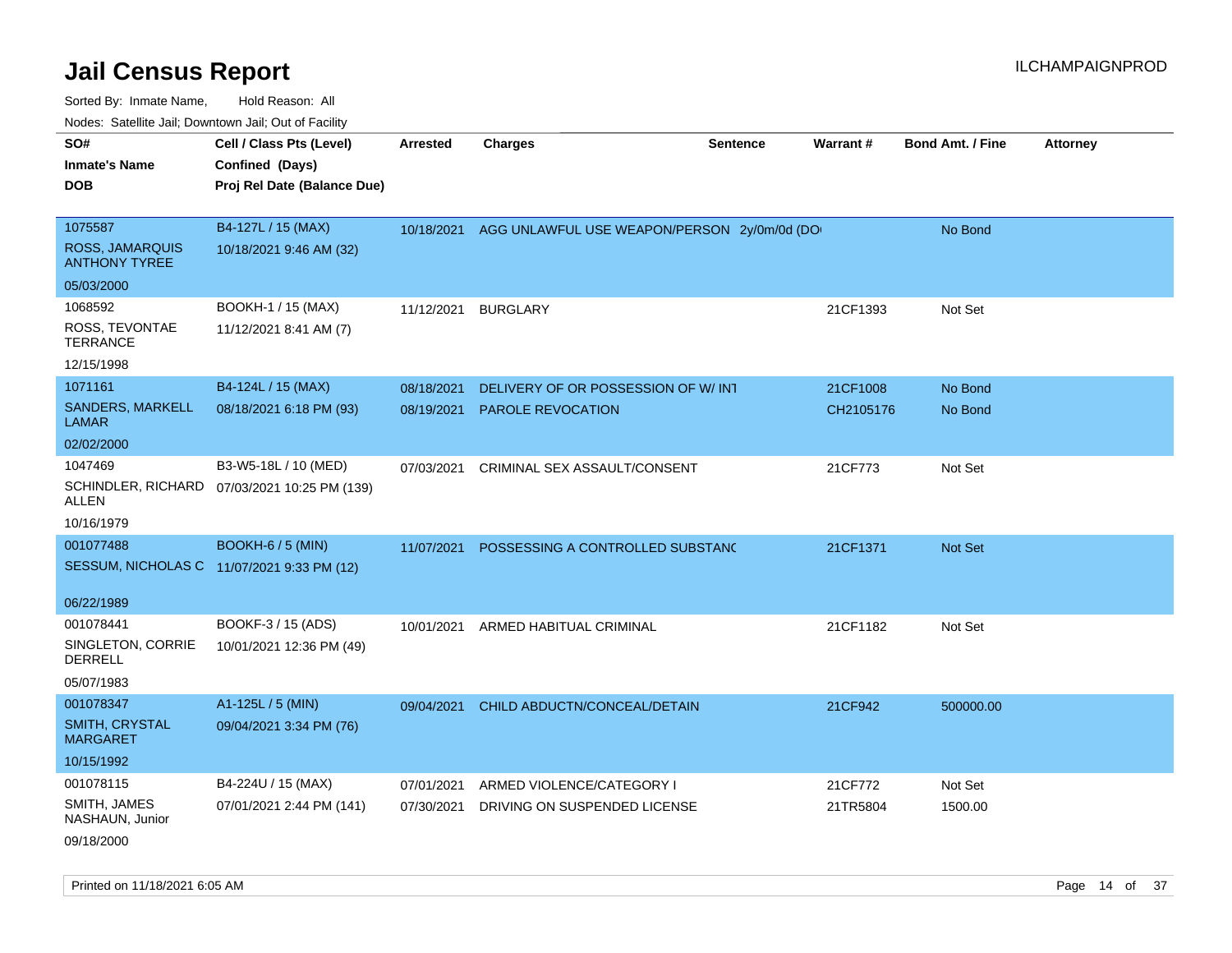Sorted Node:

| Sorted By: Inmate Name,                               | Hold Reason: All                             |                 |                                 |                 |            |                         |          |
|-------------------------------------------------------|----------------------------------------------|-----------------|---------------------------------|-----------------|------------|-------------------------|----------|
| Nodes: Satellite Jail; Downtown Jail; Out of Facility |                                              |                 |                                 |                 |            |                         |          |
| SO#                                                   | Cell / Class Pts (Level)                     | <b>Arrested</b> | <b>Charges</b>                  | <b>Sentence</b> | Warrant#   | <b>Bond Amt. / Fine</b> | Attorney |
| <b>Inmate's Name</b>                                  | Confined (Days)                              |                 |                                 |                 |            |                         |          |
| <b>DOB</b>                                            | Proj Rel Date (Balance Due)                  |                 |                                 |                 |            |                         |          |
|                                                       |                                              |                 |                                 |                 |            |                         |          |
| 001077269                                             | B3-W1-03U / 5 (MIN)                          | 10/13/2021      | RECEIVE/POSS/SELL STOLEN VEH    |                 | 2020CF1122 | 15000.00                |          |
|                                                       | SPURLIN, DAVID ELLIS 10/13/2021 7:36 AM (37) |                 |                                 |                 |            |                         |          |
| 03/25/1987                                            |                                              |                 |                                 |                 |            |                         |          |
| 1025740                                               | B1-105L / 10 (MED)                           | 03/19/2021      | AGG DOMESTIC BATTERY/STRANGLE   | 4y/0m/0d (DO    |            | Not Set                 |          |
| STANFORD,<br><b>TERRANCE NAWOUN</b>                   | 03/20/2021 12:48 AM (244)                    |                 |                                 |                 |            |                         |          |
| 12/06/1992                                            |                                              |                 |                                 |                 |            |                         |          |
| 960772                                                | A4-101L / 5 (ADS)                            | 11/11/2021      | POSSESSION OF METH<5 GRAMS      |                 | 2020CF362  | 100000.00               |          |
| <b>STARK, FARON</b><br><b>MICHAEL</b>                 | 11/11/2021 10:28 PM (8)                      |                 |                                 |                 |            |                         |          |
| 05/12/1988                                            |                                              |                 |                                 |                 |            |                         |          |
| 1057312                                               | A3-216U / 10 (MED)                           | 11/10/2021      | HOME INVASION/FIREARM           |                 | 21CF1388   | Not Set                 |          |
| STARKS, RAMEON<br><b>TAHZIER</b>                      | 11/10/2021 9:51 PM (9)                       |                 |                                 |                 |            |                         |          |
| 12/18/1996                                            |                                              |                 |                                 |                 |            |                         |          |
| 38305                                                 | B2-T2-06L / 10 (SPH)                         | 03/18/2020      | <b>CRIMINAL SEXUAL ABUSE</b>    |                 | 20CF-343   | 500000.00               |          |
| STOVER, JOSH<br><b>ANDREW</b>                         | 03/18/2020 10:24 AM (611)                    |                 |                                 |                 |            |                         |          |
| 08/18/1973                                            |                                              |                 |                                 |                 |            |                         |          |
| 001078436                                             | B2-T1-04L / 10 (SPH)                         | 09/30/2021      | CRIMINAL SEX ASSAULT/CONSENT    |                 | 20CF255    | 150000.00               |          |
| STRONG, CORTEZ                                        | 09/30/2021 2:47 PM (50)                      |                 |                                 |                 |            |                         |          |
| 04/13/1996                                            |                                              |                 |                                 |                 |            |                         |          |
| 1035647                                               | A3-115U / 10 (ADS)                           | 10/29/2021      | CRIM DMG TO PROP \$500-10K      |                 | 21CF983    | 10000.00                |          |
| SUMO, DAVID KLON                                      | 10/29/2021 6:36 PM (21)                      | 10/29/2021      | CRIM DMG/GOVT PROP/>\$500-\$10K |                 | 21CF984    | 10000.00                |          |
| 06/23/1975                                            |                                              |                 |                                 |                 |            |                         |          |
| 1066794                                               | B3-W2-07U / 5 (MIN)                          | 09/07/2021      | VIOLATE OP/OTHER PRIOR          |                 | 21CF1061   | Not Set                 |          |
| <b>TAYLOR, STANLEY</b><br><b>JAMES</b>                | 09/07/2021 7:01 AM (73)                      |                 |                                 |                 |            |                         |          |

01/05/1994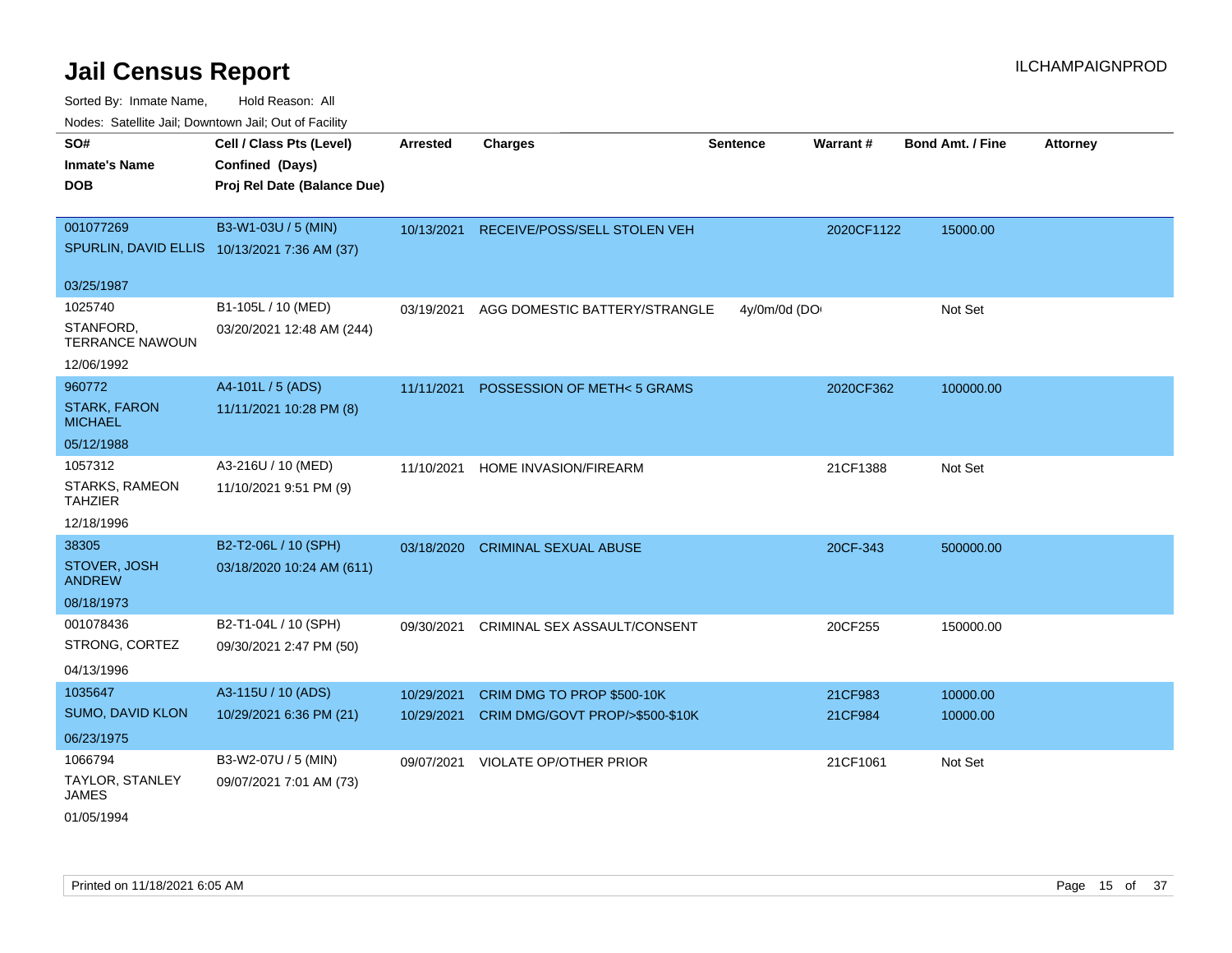| Nodes: Satellite Jail; Downtown Jail; Out of Facility |                             |                 |                              |                 |                 |                  |                 |
|-------------------------------------------------------|-----------------------------|-----------------|------------------------------|-----------------|-----------------|------------------|-----------------|
| SO#                                                   | Cell / Class Pts (Level)    | <b>Arrested</b> | <b>Charges</b>               | <b>Sentence</b> | <b>Warrant#</b> | Bond Amt. / Fine | <b>Attorney</b> |
| <b>Inmate's Name</b>                                  | Confined (Days)             |                 |                              |                 |                 |                  |                 |
| <b>DOB</b>                                            | Proj Rel Date (Balance Due) |                 |                              |                 |                 |                  |                 |
|                                                       |                             |                 |                              |                 |                 |                  |                 |
| 001078471                                             | B4-227L / 10 (MED)          | 10/11/2021      | AGG UUW/VEHICLE/<21          |                 | 21CF1210        | 100.00           |                 |
| <b>THATCH, OMARION</b><br><b>DIAMONTE</b>             | 10/11/2021 1:26 AM (39)     |                 |                              |                 |                 |                  |                 |
| 09/05/2003                                            |                             |                 |                              |                 |                 |                  |                 |
| 21252                                                 | B4-123L / 15 (MAX)          | 10/18/2021      | MFG/DEL 1<15 GR COCAINE/ANLG |                 | 2021CF172       | 25000.00         |                 |
| THOMAS, ELIJAH                                        | 10/18/2021 12:35 AM (32)    |                 |                              |                 |                 |                  |                 |
| 07/31/1962                                            |                             |                 |                              |                 |                 |                  |                 |
| 32058                                                 | B4-123U / 15 (MAX)          | 06/14/2021      | <b>AGG DISCH FIREARM</b>     |                 | 21CF690         | Not Set          |                 |
| THOMPSON, STEVEN<br><b>ONEAL</b>                      | 06/14/2021 6:44 AM (158)    |                 |                              |                 |                 |                  |                 |
| 03/14/1969                                            |                             |                 |                              |                 |                 |                  |                 |
| 32910                                                 | B2-T2-05U / 10 (SPH)        | 10/04/2021      | DOM BTRY/HARM/1-2 PRECONV    |                 | 21CF1189        | Not Set          |                 |
| TULL, CHRISTOPHER<br><b>MICHAEL</b>                   | 10/04/2021 10:53 PM (46)    |                 |                              |                 |                 |                  |                 |
| 04/02/1971                                            |                             |                 |                              |                 |                 |                  |                 |
| 001078529                                             | A2-122L / 10 (ADS)          | 10/23/2021      | ARMED ROBBERY/NO FIREARM     |                 | 21CF1286        | Not Set          |                 |
| VANHOOK, ALEXIS<br><b>ANNE</b>                        | 10/23/2021 5:50 PM (27)     |                 |                              |                 |                 |                  |                 |
| 10/25/1998                                            |                             |                 |                              |                 |                 |                  |                 |
| 1070737                                               | A1-226L / 15 (MAX)          | 10/14/2021      | AGG KIDNAPG/<13/INTEL DISABL |                 | 2020CF418       | 250000.00        |                 |
| WASHINGTON,<br><b>JASTINA VIRGINIA</b>                | 10/14/2021 12:02 PM (36)    |                 |                              |                 |                 |                  |                 |
| 04/11/2000                                            |                             |                 |                              |                 |                 |                  |                 |
| 977140                                                | B1-203L / 10 (MED)          | 10/24/2021      | ARMED HABITUAL CRIMINAL      |                 | 21CF1289        | Not Set          |                 |
| <b>WEBSTER, DERRIAL</b><br><b>DEVON</b>               | 10/24/2021 2:46 AM (26)     |                 |                              |                 |                 |                  |                 |
| 01/14/1990                                            |                             |                 |                              |                 |                 |                  |                 |
| 001078096                                             | A1-227L / 5 (MIN)           | 10/30/2021      | DOM BTRY/BOD HARM/3 PRECONV  |                 | 21CM264         | 1000.00          |                 |
| <b>WELLS, HAYLEY</b><br><b>CHRISTINE</b>              | 10/30/2021 5:03 AM (20)     | 10/30/2021      | AGGRAVATED DOMESTIC BATTERY  |                 | 21CF1319        | Not Set          |                 |
| 08/19/1995                                            |                             |                 |                              |                 |                 |                  |                 |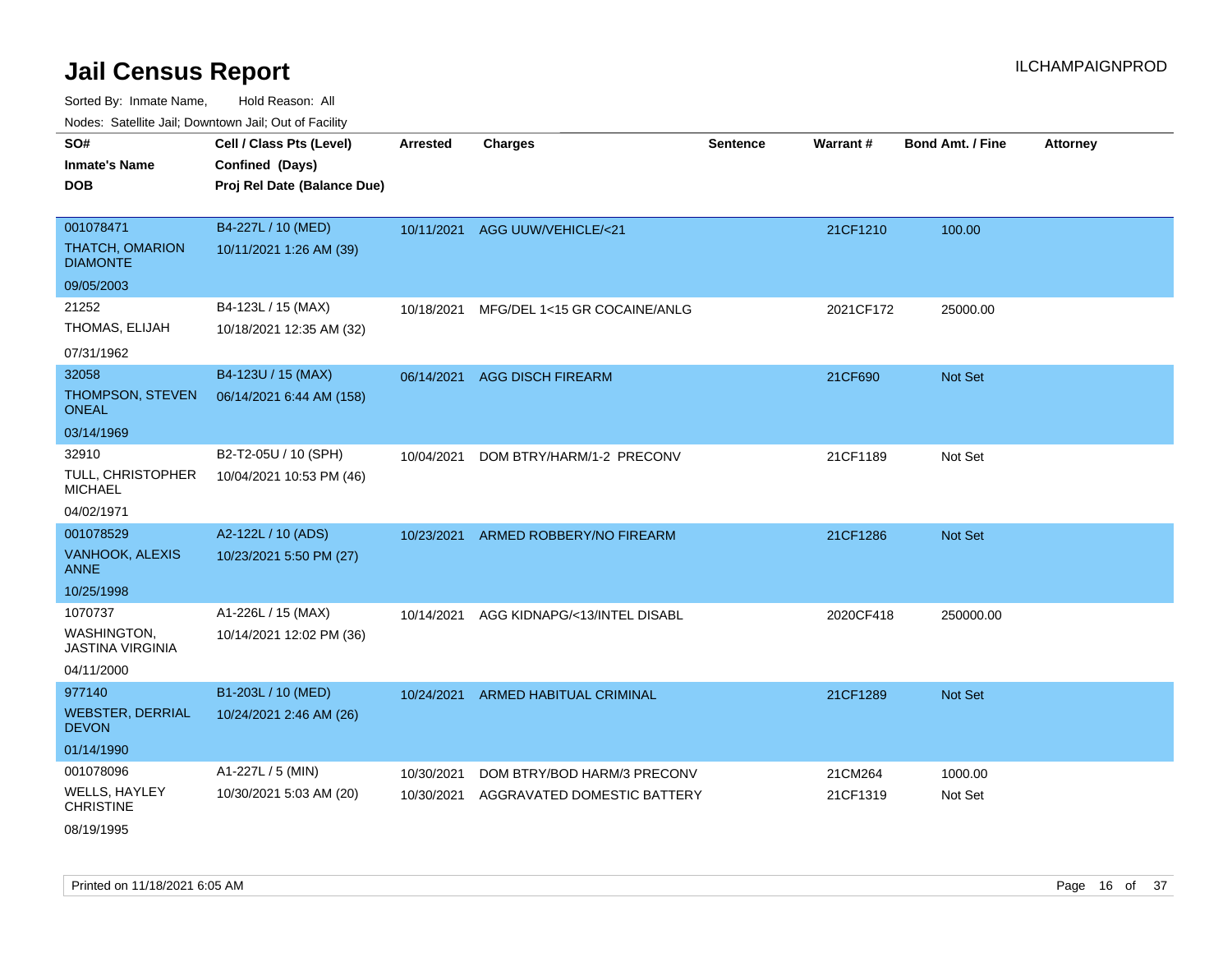| SO#<br><b>Inmate's Name</b><br><b>DOB</b>          | Cell / Class Pts (Level)<br>Confined (Days)<br>Proj Rel Date (Balance Due) | <b>Arrested</b>   | <b>Charges</b>                 | Sentence | <b>Warrant#</b> | <b>Bond Amt. / Fine</b> | <b>Attorney</b> |
|----------------------------------------------------|----------------------------------------------------------------------------|-------------------|--------------------------------|----------|-----------------|-------------------------|-----------------|
| 001078328<br><b>WHITE, JUSTIN</b><br><b>STEVEN</b> | B1-207U / 15 (MAX)<br>08/30/2021 10:48 AM (81)                             | 08/30/2021        | FELON POSS/USE WEAPON/FIREARM  |          | 21CF1045        | Not Set                 |                 |
| 10/25/1995                                         |                                                                            |                   |                                |          |                 |                         |                 |
| 503631                                             | A3-213U / 10 (MED)                                                         | 11/10/2021        | <b>PAROLE REVOCATION</b>       |          | CH2100061       | No Bond                 |                 |
| <b>WILLIAMS, DOUGLAS</b><br>LAMAR                  | 11/10/2021 1:11 PM (9)                                                     | 11/10/2021        | AGG BATTERY/USE DEADLY WEAPON  |          | 20CF1340        | 25000.00                |                 |
| 03/01/1991                                         |                                                                            |                   |                                |          |                 |                         |                 |
| 638552                                             | B2-DR / 5 (SPH)                                                            | 10/07/2021        | CHILD PORNOGRAPHY/PHOTOGRAPH   |          | 2021CF1207      | No Bond                 |                 |
| <b>WILLIAMS, MICHAEL</b><br><b>JAMES</b>           | 10/07/2021 12:20 PM (43)                                                   |                   |                                |          |                 |                         |                 |
| 03/29/1964                                         |                                                                            |                   |                                |          |                 |                         |                 |
| 1066370                                            | B1-101L / 15 (MAX)                                                         | 07/28/2021        | ARMED VIOLENCE/CATEGORY III    |          | 2021 CF 882     | Not Set                 |                 |
| <b>WILLIAMS, REONTE</b><br><b>REMIR</b>            | 07/28/2021 5:40 AM (114)                                                   |                   |                                |          |                 |                         |                 |
| 05/14/1999                                         |                                                                            |                   |                                |          |                 |                         |                 |
| 001078494                                          | B1-104L / 15 (MAX)                                                         | 10/15/2021        | AGG UNLAWFUL USE OF WEAPON/VEH |          | 21CF1254        | No Bond                 |                 |
| <b>WILLIAMS, TAVARAZ</b><br><b>LASHAWN</b>         | 10/15/2021 12:17 PM (35)                                                   |                   |                                |          |                 |                         |                 |
| 04/19/1990                                         |                                                                            |                   |                                |          |                 |                         |                 |
| 996311                                             | B1-201U / 5 (MIN)                                                          | 10/29/2021        | DOMESTIC BATTERY/OTHER PRIOR   |          | 21CF1326        | No Bond                 |                 |
| WILLIAMS,<br><b>TRAYSHAUN DEVONTA</b>              | 10/29/2021 10:51 PM (21)                                                   |                   |                                |          |                 |                         |                 |
| 02/18/1992                                         |                                                                            |                   |                                |          |                 |                         |                 |
| 001078539                                          | B4-221U / 15 (MAX)                                                         | 10/27/2021        | <b>AGG DISCHARGE FIREARM</b>   |          | 21CF1296        | 750000.00               |                 |
| <b>WRIGHT, AMARION</b><br><b>MALIK</b>             | 10/27/2021 7:31 AM (23)                                                    |                   |                                |          |                 |                         |                 |
| 10/31/2002                                         |                                                                            |                   |                                |          |                 |                         |                 |
| <b>Total Satellite Jail: 131</b>                   |                                                                            | <b>Males: 115</b> | Females: 16<br>Unknown: 0      |          |                 |                         |                 |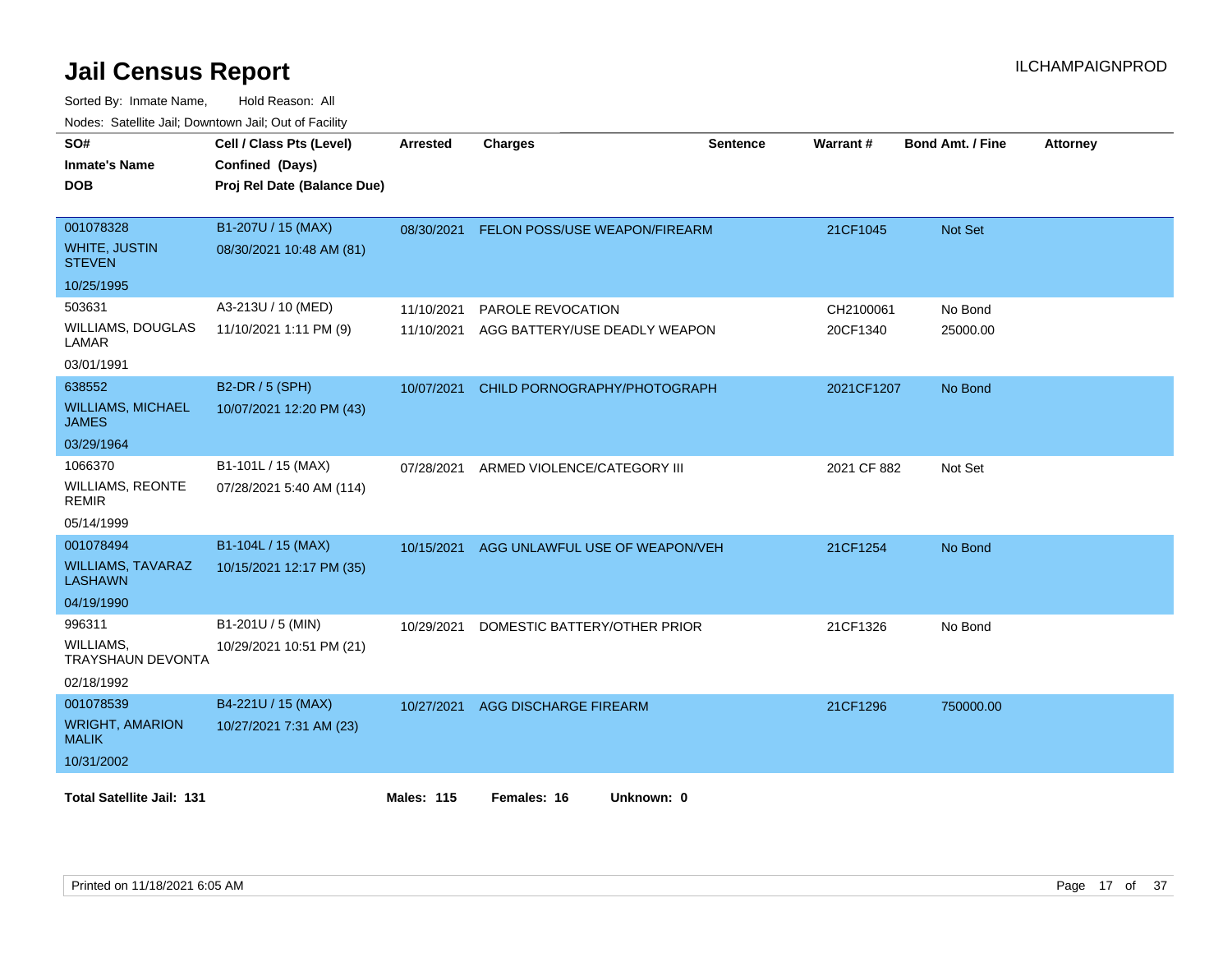| <b>Downtown Jail</b><br>SO#<br><b>Inmate's Name</b><br><b>DOB</b>         | Cell / Class Pts (Level)<br>Confined (Days)<br>Proj Rel Date (Balance Due) | Arrested                                                           | <b>Charges</b>                                                                                                                           | <b>Sentence</b> | Warrant#                                               | <b>Bond Amt. / Fine</b>                                                    | <b>Attorney</b> |
|---------------------------------------------------------------------------|----------------------------------------------------------------------------|--------------------------------------------------------------------|------------------------------------------------------------------------------------------------------------------------------------------|-----------------|--------------------------------------------------------|----------------------------------------------------------------------------|-----------------|
| 1073165<br><b>ACKERMAN, CODY</b><br>JAMES<br>02/01/1989<br>1058975        | G4L / 5 (MIN)<br>04/30/2021 4:48 PM (203)<br>J5U / 10 (MED)                | 04/30/2021<br>04/30/2021<br>04/30/2021<br>05/03/2021<br>09/20/2021 | <b>BURGLARY</b><br>UNLWFL POSS/DRIVER/VEH/STOLEN<br>FORGERY/ISSUE/DELIVER DOCUMENT<br>FORGERY/ISSUE/DELIVER DOCUMENT<br>DOMESTIC BATTERY | 2y (DOC)        | 21CF516<br>21CF486<br>19CF143<br>2018CF689<br>21CF1136 | <b>Not Set</b><br><b>Not Set</b><br>75000.00<br>2500.00 / 75.00<br>Not Set |                 |
| ANDERSON, LAROME<br><b>ROMEO</b><br>11/19/1996                            | 09/20/2021 11:18 PM (60)                                                   |                                                                    |                                                                                                                                          |                 |                                                        |                                                                            |                 |
| 517915<br><b>BOXLEY, CHARLES</b><br><b>OMAR</b><br>01/10/1985             | G8U / 5 (MIN)<br>08/03/2021 2:18 PM (108)                                  | 08/03/2021<br>08/03/2021<br>08/03/2021                             | <b>BURGLARY</b><br><b>BURGLARY</b><br>FORGERY/ISSUE/DELIVER DOCUMENT                                                                     |                 | 21CF289<br>21CF679                                     | 20000.00<br>20000.00<br>No Bond                                            |                 |
| 995432<br><b>BROWN, JAVON</b><br><b>SHANTEZ</b><br>10/14/1991             | I1 / 10 (ADS)<br>10/22/2021 2:36 AM (28)                                   | 10/22/2021<br>10/22/2021                                           | RESIST/OBSTRUCTING A PEACE OFFICEF<br>POSSESS DRUG PARAPHERNALIA                                                                         |                 | 21CM489<br>20CM650                                     | Not Set<br>10000.00                                                        |                 |
| 1075941<br><b>BROWN, LIONEL</b><br><b>TERRELL</b><br>10/19/1981           | G2L / 5 (MIN)<br>10/08/2021 5:16 PM (42)                                   | 10/08/2021                                                         | <b>HARASS WITNESS/FAMILY MBR/REP</b>                                                                                                     |                 | 2021CF1188                                             | 500000.00                                                                  |                 |
| 61904<br><b>BURNETT, TIMOTHY</b><br><b>LYNN</b><br>09/09/1983             | D4 / 15 (ADS)<br>10/23/2021 5:43 PM (27)                                   | 10/23/2021                                                         | <b>ROBBERY</b>                                                                                                                           |                 | 21CF1287                                               | Not Set                                                                    |                 |
| 1075361<br><b>COWART, TORREY</b><br><b>BENJAMEN, Junior</b><br>11/22/1987 | J6L / 5 (ADS)<br>04/16/2021 9:17 PM (217)                                  | 04/16/2021                                                         | <b>BURGLARY</b>                                                                                                                          |                 | 21CF414                                                | <b>Not Set</b>                                                             |                 |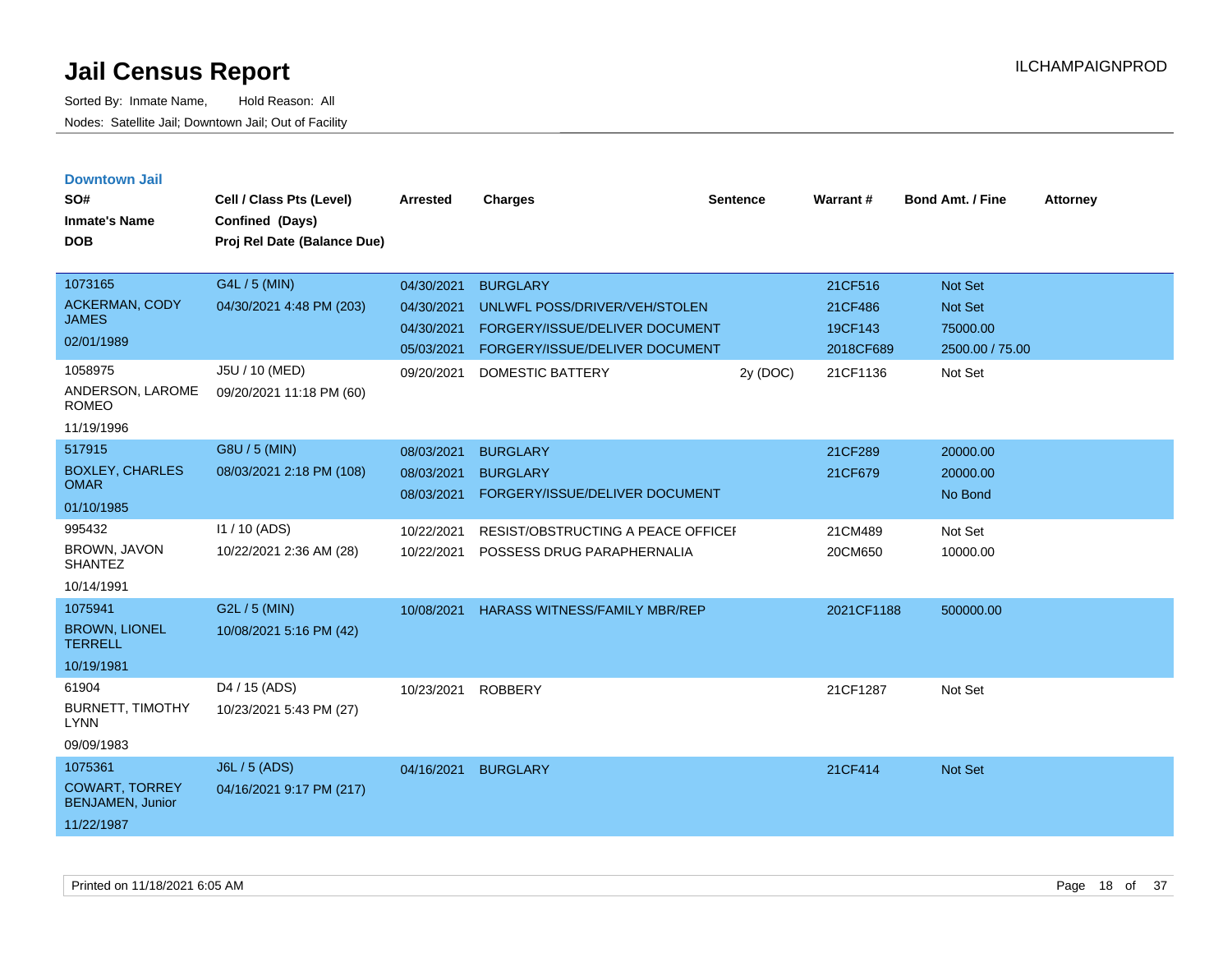Sorted By: Inmate Name, Hold Reason: All

|                                          | Nodes: Satellite Jail; Downtown Jail; Out of Facility |                 |                                  |                 |            |                  |                 |
|------------------------------------------|-------------------------------------------------------|-----------------|----------------------------------|-----------------|------------|------------------|-----------------|
| SO#                                      | Cell / Class Pts (Level)                              | <b>Arrested</b> | <b>Charges</b>                   | <b>Sentence</b> | Warrant#   | Bond Amt. / Fine | <b>Attorney</b> |
| <b>Inmate's Name</b>                     | Confined (Days)                                       |                 |                                  |                 |            |                  |                 |
| <b>DOB</b>                               | Proj Rel Date (Balance Due)                           |                 |                                  |                 |            |                  |                 |
|                                          |                                                       |                 |                                  |                 |            |                  |                 |
| 34111                                    | G6L / 5 (MIN)                                         | 10/29/2021      | OBSTRUCT JUST/DESTROY EVIDENCE   |                 | 2018CF1243 | 50000.00         |                 |
| <b>CROSSLAND, KEVIN</b><br><b>SHAWN</b>  | 10/29/2021 10:15 PM (21)                              |                 |                                  |                 |            |                  |                 |
| 10/02/1967                               |                                                       |                 |                                  |                 |            |                  |                 |
| 56063                                    | H4L / 10 (ADS)                                        | 09/18/2021      | AGGRAVATED BATTERY               |                 | 21CF1127   | Not Set          |                 |
| DAVIS, DAMIEN<br><b>DOMINIQUE</b>        | 09/18/2021 4:25 AM (62)                               | 09/19/2021      | AGGRAVATED BATTERY               |                 | 21CF1132   | Not Set          |                 |
| 02/28/1977                               |                                                       |                 |                                  |                 |            |                  |                 |
| 1066719                                  | C5L / 10 (MED)                                        | 06/09/2021      | AGG DOMESTIC BATTERY/STRANGLE    |                 | 21CF310    | 100000.00        |                 |
| <b>DAVIS, TAVEON</b>                     | 06/09/2021 10:50 PM (163)                             | 06/09/2021      | RET THEFT/DISP MERCH/>\$300      |                 | 19CF959    | 5000.00          |                 |
| <b>CORNELIUS</b>                         |                                                       | 06/09/2021      | RETAIL THEFT/DISP MERCH/<\$300   |                 | 19CM897    | 3000.00          |                 |
| 12/21/1997                               |                                                       |                 |                                  |                 |            |                  |                 |
| 001078538                                | C4L / 10 (MED)                                        | 10/26/2021      | CRIM SEX ASSAULT/FORCE           |                 | 21CF1301   | Not Set          |                 |
| DAWKINS, LEN                             | 10/26/2021 8:18 PM (24)                               |                 |                                  |                 |            |                  |                 |
| 03/23/1987                               |                                                       |                 |                                  |                 |            |                  |                 |
| 571307                                   | J3L / 15 (ADS)                                        | 09/14/2020      | <b>CRIM SEXUAL ABUSE/CONSENT</b> |                 | 2020CF1026 | <b>Not Set</b>   |                 |
| DOMINGO-<br>CASTANEDA,                   | 09/14/2020 11:19 PM (431)                             | 09/14/2020      | PRED CRIM SEX ASLT/VICTIM <13    |                 | 2020CF1025 | Not Set          |                 |
| 09/29/1989                               |                                                       |                 |                                  |                 |            |                  |                 |
| 527379                                   | C9U / 15 (ADS)                                        | 10/25/2021      | ARMED HABITUAL CRIMINAL          |                 | 21CF1297   | Not Set          |                 |
| DRAKE, MARCELL<br><b>DEON</b>            | 10/25/2021 5:05 PM (25)                               | 10/27/2021      | AGG DOMESTIC BATTERY/STRANGLE    |                 | 21CF1245   | Not Set          |                 |
| 04/20/1987                               |                                                       |                 |                                  |                 |            |                  |                 |
| 959292                                   | K1 / 15 (ADS)                                         | 04/01/2021      | ATTEMPT (FIRST DEGREE MURDER)    |                 | 2020CF565  | 2000000.00       |                 |
| <b>DUNCAN, COREYON</b><br><b>ANTHONY</b> | 04/01/2021 8:46 PM (232)                              |                 |                                  |                 |            |                  |                 |
| 01/17/1989                               |                                                       |                 |                                  |                 |            |                  |                 |
| 1053207                                  | K2 / 15 (SPH)                                         | 06/06/2019      | MURDER/INTENT TO KILL/INJURE     |                 | 2019-CF849 | 2000000.00       |                 |
| FAUST, JAQUAVEON<br>LAVELL               | 06/06/2019 2:24 PM (897)                              |                 |                                  |                 |            |                  |                 |
|                                          |                                                       |                 |                                  |                 |            |                  |                 |

07/25/1996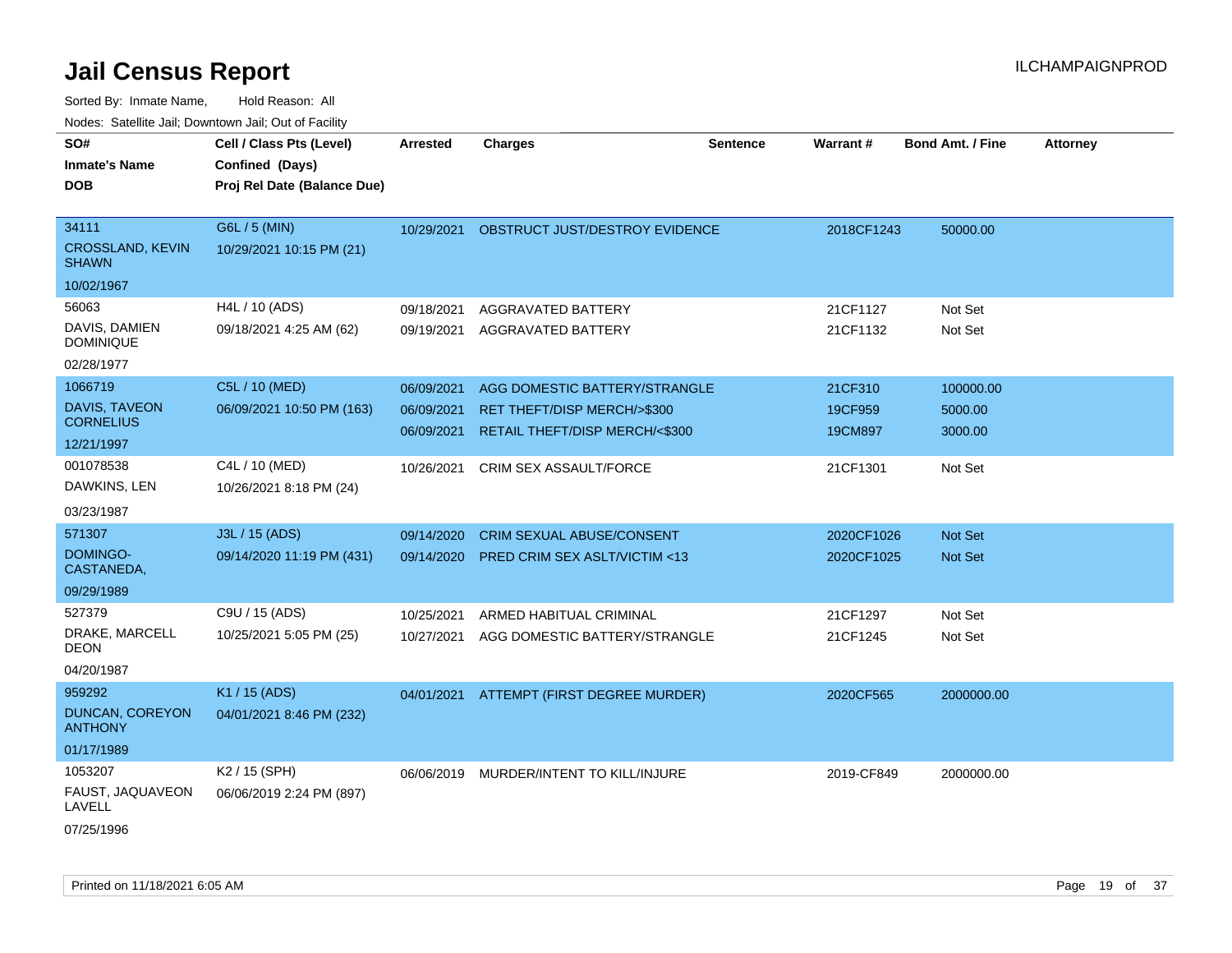| rougs. Calcinic Jan, Downtown Jan, Out of Facility |                                              |                 |                                          |                 |             |                         |                 |
|----------------------------------------------------|----------------------------------------------|-----------------|------------------------------------------|-----------------|-------------|-------------------------|-----------------|
| SO#                                                | Cell / Class Pts (Level)                     | <b>Arrested</b> | <b>Charges</b>                           | <b>Sentence</b> | Warrant#    | <b>Bond Amt. / Fine</b> | <b>Attorney</b> |
| <b>Inmate's Name</b>                               | Confined (Days)                              |                 |                                          |                 |             |                         |                 |
| <b>DOB</b>                                         | Proj Rel Date (Balance Due)                  |                 |                                          |                 |             |                         |                 |
|                                                    |                                              |                 |                                          |                 |             |                         |                 |
| 962759                                             | E6L / 5 (ADS)                                | 07/16/2021      | <b>METH DELIVERY&lt;5 GRAMS</b>          |                 | 21CF833     | Not Set                 |                 |
|                                                    | FINLEY, KEVIN DANTE 07/16/2021 9:44 PM (126) | 07/29/2021      | AGG CRIM SEX ASSAULT/FELONY              |                 | 21CF891     | No Bond                 |                 |
|                                                    |                                              |                 |                                          |                 |             |                         |                 |
| 12/28/1988                                         |                                              |                 |                                          |                 |             |                         |                 |
| 1068917                                            | H1L / 5 (MIN)                                | 08/11/2021      | VIO ORDER/PRIOR VIO OF ORDER             |                 | 21CF965     | Not Set                 |                 |
| GARCIA, JUAN<br>CARLOS                             | 08/11/2021 9:24 PM (100)                     |                 |                                          |                 |             |                         |                 |
| 10/21/1997                                         |                                              |                 |                                          |                 |             |                         |                 |
| 001077490                                          | J7L / 5 (ADS)                                | 07/12/2021      | BATTERY/MAKES PHYSICAL CONTACT           |                 | 20CM761     | 7500.00                 |                 |
| <b>GOURDINE, XAVIER</b><br><b>CHRISTOPHER</b>      | 07/12/2021 12:31 AM (130)                    |                 |                                          |                 |             |                         |                 |
| 09/28/1997                                         |                                              |                 |                                          |                 |             |                         |                 |
| 1073611                                            | G5L / 5 (MIN)                                | 02/09/2021      | DELIVERY OF OR POSSESSION OF W/INT       |                 | 21CF160     | Not Set                 |                 |
| <b>HAYES, CAMERON</b>                              | 02/09/2021 3:10 PM (283)                     | 02/09/2021      | MFG 15>100 GR ECSTASY/ANALOG             |                 | 21CF121     | 500000.00               |                 |
| <b>TAYLOR MALEEK</b>                               |                                              |                 |                                          |                 |             |                         |                 |
| 08/10/1998                                         |                                              |                 |                                          |                 |             |                         |                 |
| 544770                                             | C7L / 10 (ADS)                               | 08/14/2021      | AGG DOMESTIC BATTERY/STRANGLE            |                 | 2021CF514   | 25000.00                |                 |
| <b>HAYES, DEVON</b><br><b>JERMAINE</b>             | 08/14/2021 2:56 AM (97)                      | 08/14/2021      | AGGRAVATED DOMESTIC BATTERY              |                 | 21CF977     | No Bond                 |                 |
| 11/07/1987                                         |                                              |                 |                                          |                 |             |                         |                 |
| 1015002                                            | J1L / 10 (ADS)                               | 07/22/2021      | AGGRAVATED BATTERY                       |                 | 2021CF861   | Not Set                 |                 |
| HERRERA, ANDREW<br>WESLEY                          | 07/22/2021 9:17 PM (120)                     |                 |                                          |                 |             |                         |                 |
| 12/17/1993                                         |                                              |                 |                                          |                 |             |                         |                 |
| 1024228                                            | K3 / 15 (SPH)                                |                 | 04/24/2018 *MURDER/INTENT TO KILL/INJURE |                 | 2018-CF1170 | 5000000.00              |                 |
| HILL, JAMONTE<br><b>RASHAD</b>                     | 04/24/2018 4:07 PM (1,305)                   |                 |                                          |                 |             |                         |                 |
| 05/23/1994                                         |                                              |                 |                                          |                 |             |                         |                 |
| 49618                                              | G6U / 5 (MIN)                                | 10/26/2021      | AGG FLEEING POLICE/21 MPH OVER           |                 | 21CF1300    | No Bond                 |                 |
| HITES, STEVEN<br>WAYNE                             | 10/26/2021 7:42 AM (24)                      |                 |                                          |                 |             |                         |                 |
| 12/31/1979                                         |                                              |                 |                                          |                 |             |                         |                 |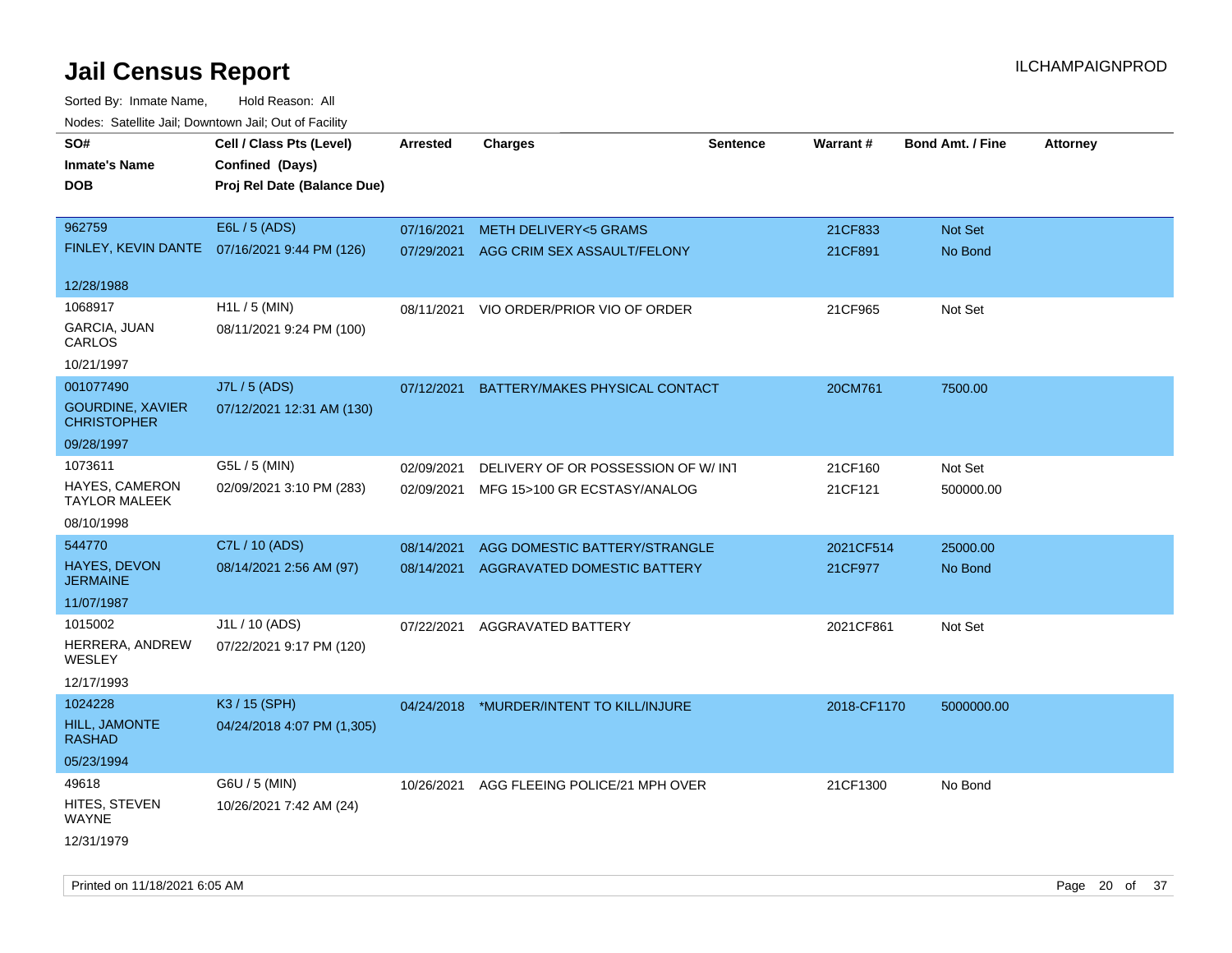| SO#<br><b>Inmate's Name</b>                | Cell / Class Pts (Level)<br>Confined (Days) | <b>Arrested</b> | <b>Charges</b>                     | <b>Sentence</b> | <b>Warrant#</b> | <b>Bond Amt. / Fine</b> | Attorney |
|--------------------------------------------|---------------------------------------------|-----------------|------------------------------------|-----------------|-----------------|-------------------------|----------|
| <b>DOB</b>                                 | Proj Rel Date (Balance Due)                 |                 |                                    |                 |                 |                         |          |
| 1073894<br><b>JOKICH, ANTON VEGO</b>       | E4U / 10 (ADS)<br>09/09/2021 2:14 PM (71)   | 09/09/2021      | VIOLATE SEX OFFENDER REGIS/2+      |                 | 2021CF920       | 10000.00                |          |
| 05/30/1969                                 |                                             |                 |                                    |                 |                 |                         |          |
| 23138                                      | D1 / 15 (MAX)                               | 06/17/2021      | STALKING/TRANSMITS THREAT          |                 | 18CF1332        | Not Set                 |          |
| JONES, GLENN<br><b>CLAYTON</b>             | 06/17/2021 12:51 PM (155)                   | 06/17/2021      | AGG CRIM SEXUAL ABUSE/FELONY       |                 | 18-CF-1333      | Not Set                 |          |
| 08/17/1958                                 |                                             |                 |                                    |                 |                 |                         |          |
| 1017120                                    | G9L / 5 (MIN)                               | 10/29/2021      | BATTERY/CAUSE BODILY HARM          |                 | 21CM498         | Not Set                 |          |
| JONES, JOSHUA LYNN 10/29/2021 3:15 AM (21) |                                             | 10/29/2021      | AGG ASLT/USE DDLY WEAPON           |                 | 21CM452         | 2500.00                 |          |
| 05/16/1993                                 |                                             |                 |                                    |                 |                 |                         |          |
| 001077231                                  | C6L / 10 (ADS)                              | 11/02/2021      | RECEIVE/POSS/SELL STOLEN VEH       |                 | 21CF25          | 15000.00                |          |
| KOLESAR, JEREMY J                          | 11/02/2021 5:51 PM (17)                     | 11/02/2021      | VIOLATE SEX OFFENDER REGIS         |                 | 21CF924         | 10000.00                |          |
| 10/20/1979                                 |                                             |                 |                                    |                 |                 |                         |          |
| 24308                                      | D <sub>2</sub> / 15 (MAX)                   | 06/03/2021      | <b>ROBBERY</b>                     |                 | 21CF625         | No Bond                 |          |
| KWIATKOWSKI,<br><b>ROBERT JOHN</b>         | 06/03/2021 10:40 PM (169)                   |                 |                                    |                 |                 |                         |          |
| 08/08/1963                                 |                                             |                 |                                    |                 |                 |                         |          |
| 37260                                      | C2U / 10 (ADS)                              | 09/09/2021      | FORGERY/ISSUE DOCUMENT/1 UPC       |                 | 2019 CF 559     | 200000.00               |          |
| LENARD, DEMETRIUS<br><b>MARQUIS</b>        | 09/09/2021 1:44 AM (71)                     |                 |                                    |                 |                 |                         |          |
| 07/03/1973                                 |                                             |                 |                                    |                 |                 |                         |          |
| 29681                                      | J2L / 15 (ADS)                              | 07/14/2020      | PREDATORY CRIMINAL SEX ASSLT/CHILE |                 | 20CF-781        | 250000.00               |          |
| LENOIR, JOHN<br><b>CHRISTOPHER</b>         | 07/14/2020 12:51 PM (493)                   |                 |                                    |                 |                 |                         |          |
| 04/20/1966                                 |                                             |                 |                                    |                 |                 |                         |          |
| 001078249                                  | B3 / 10 (MED)                               | 08/07/2021      | FELON POSS/USE WEAPON/FIREARM      |                 | 21CF947         | Not Set                 |          |
| MCCLENDON, CALVIN<br>М                     | 08/07/2021 8:56 AM (104)                    |                 |                                    |                 |                 |                         |          |
| 04/29/1990                                 |                                             |                 |                                    |                 |                 |                         |          |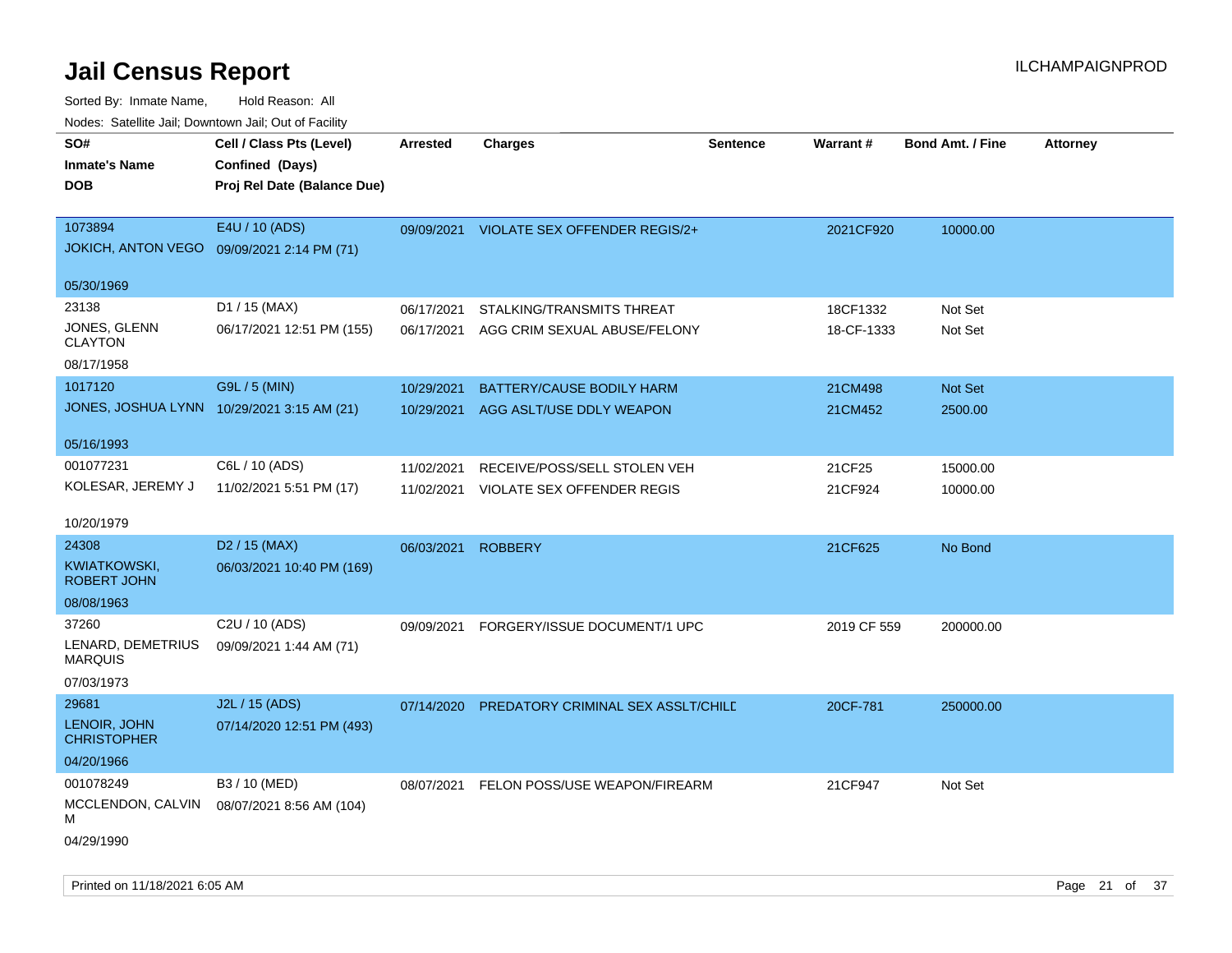| Nuuts. Saltiille Jali, Duwilluwii Jali, Oul of Facility |                             |            |                                         |                 |              |                         |                 |
|---------------------------------------------------------|-----------------------------|------------|-----------------------------------------|-----------------|--------------|-------------------------|-----------------|
| SO#                                                     | Cell / Class Pts (Level)    | Arrested   | <b>Charges</b>                          | <b>Sentence</b> | Warrant#     | <b>Bond Amt. / Fine</b> | <b>Attorney</b> |
| <b>Inmate's Name</b>                                    | Confined (Days)             |            |                                         |                 |              |                         |                 |
| <b>DOB</b>                                              | Proj Rel Date (Balance Due) |            |                                         |                 |              |                         |                 |
|                                                         |                             |            |                                         |                 |              |                         |                 |
| 40235                                                   | G9U / 5 (MIN)               | 10/04/2021 | AGG DUI/4                               |                 | 2021CF1145   | 35000.00                |                 |
| MERRIWEATHER,<br><b>MARCUS TODD</b>                     | 10/04/2021 4:41 PM (46)     |            |                                         |                 |              |                         |                 |
| 11/28/1967                                              |                             |            |                                         |                 |              |                         |                 |
| 1040273                                                 | E3L / 15 (ADS)              | 09/30/2021 | <b>PRED CRIM SEX ASLT/VICTIM &lt;13</b> |                 | 21CF329      | 500000.00               |                 |
| METCALFE, LANELL<br>JARON                               | 09/30/2021 11:32 PM (50)    |            |                                         |                 |              |                         |                 |
| 09/22/1988                                              |                             |            |                                         |                 |              |                         |                 |
| 1075635                                                 | B <sub>2</sub> / 10 (ADS)   | 05/11/2021 | AGG DISCHARGE FIREARM/OCC VEH           |                 | 21CF538      | Not Set                 |                 |
| MILES, DEVLON VON,<br>Junior                            | 05/11/2021 10:39 PM (192)   | 05/11/2021 | MFG/DEL CANNABIS/30-500 GRAMS           |                 | 20CF1402     | 100000.00               |                 |
| 11/04/2000                                              |                             |            |                                         |                 |              |                         |                 |
| 1069209                                                 | H2L / 10 (ADS)              | 04/07/2021 | AGG BATTERY/GREAT BODILY HARM           |                 | 21CF376      | Not Set                 |                 |
| MOORE, DEVONTE<br>JAMAL                                 | 04/07/2021 6:25 PM (226)    |            |                                         |                 |              |                         |                 |
| 09/24/1995                                              |                             |            |                                         |                 |              |                         |                 |
| 001078357                                               | H6L / 15 (ADS)              | 09/17/2021 | ARMED ROBBERY/ARMED W/FIREARM           |                 | 21CF1230     | <b>Not Set</b>          |                 |
| PETTIGREW, CAREY<br><b>CORNITRIAS DEOBLO</b>            | 09/17/2021 9:56 AM (63)     | 09/17/2021 | ARMED ROBBERY/ARMED W/FIREARM           |                 | 21CF1128     | <b>Not Set</b>          |                 |
| 08/31/1986                                              |                             | 09/17/2021 | ARMED ROBBERY/ARMED W/FIREARM           |                 | 21CF1129     | Not Set                 |                 |
| 1022441                                                 | H3L / 10 (ADS)              | 10/27/2021 | AGG BATTERY/PEACE OFFICER               |                 | 2021 CF 12   | No Bond                 |                 |
| PICKENS, DONTRELL<br><b>DEMAR</b>                       | 10/27/2021 1:39 PM (23)     | 10/27/2021 | AGG BATTERY/PEACE OFFICER               |                 | 2020 CF 1488 | No Bond                 |                 |
| 12/10/1993                                              |                             |            |                                         |                 |              |                         |                 |
| 1072114                                                 | A1U / 15 (SPH)              | 01/17/2021 | ATTEMPT (FIRST DEGREE MURDER)           |                 | 2021CF65     | Not Set                 |                 |
| ROBINSON, DONNELL                                       | 01/17/2021 2:40 PM (306)    | 01/17/2021 | ARMED ROBBERY/NO FIREARM                |                 | 2020CF824    | 75000.00                |                 |
| <b>LEVON</b>                                            |                             | 02/17/2021 | <b>AGGRAVATED BATTERY</b>               | 4y (DOC)        |              | 250000.00               |                 |
| 10/23/2000                                              |                             |            |                                         |                 |              |                         |                 |
| 980761                                                  | B1 / 10 (MED)               | 06/07/2021 | DOMESTIC BATTERY/OTHER PRIOR            |                 | 21CF639      | Not Set                 |                 |
| ROBINSON, LEON<br>SOLOMON                               | 06/07/2021 1:53 AM (165)    |            |                                         |                 |              |                         |                 |
| 10/22/1983                                              |                             |            |                                         |                 |              |                         |                 |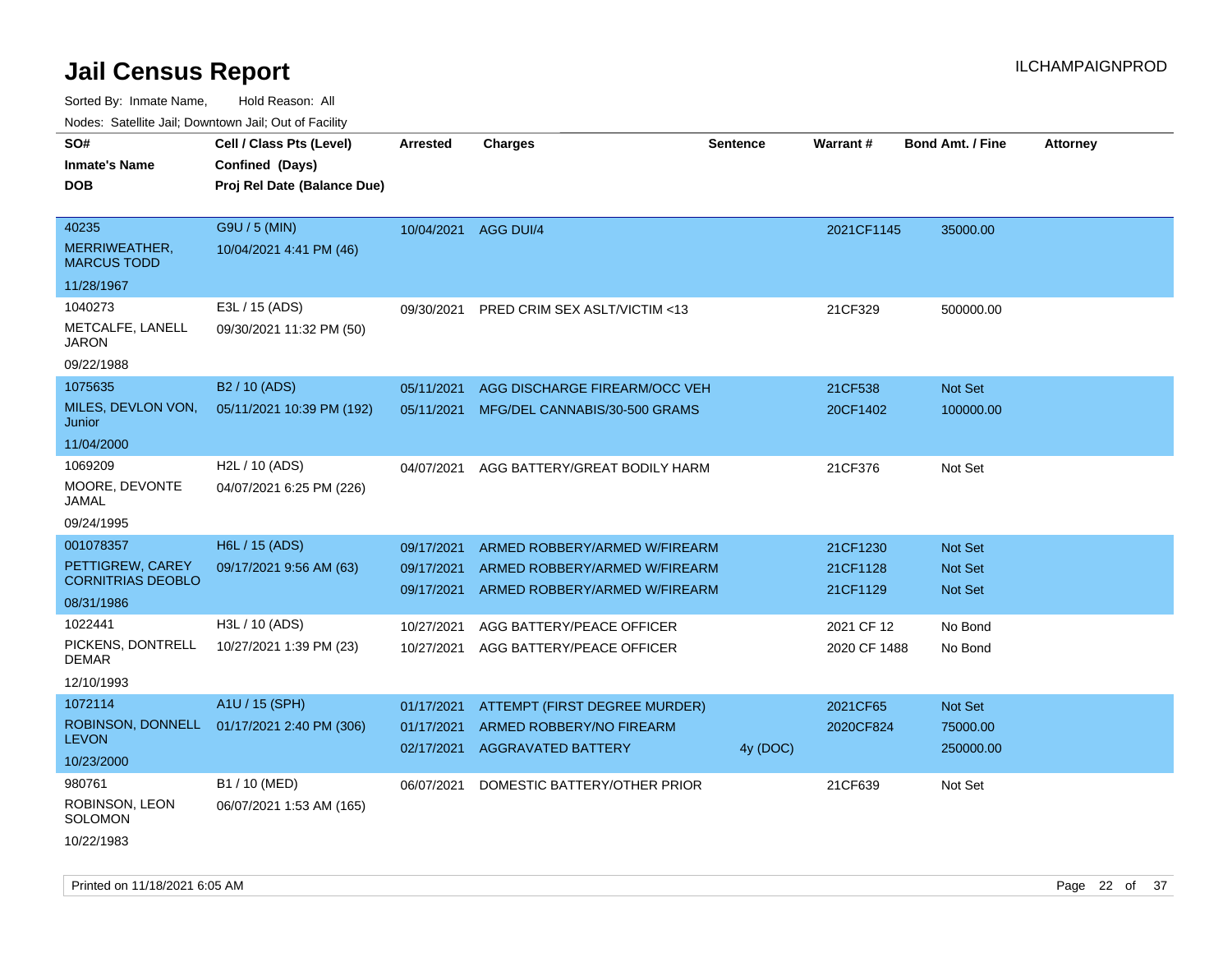Sorted By: Inmate Name, Hold Reason: All Nodes: Satellite Jail; Downtown Jail; Out of Facility

| roaco. Catolino dall, Downtown dall, Out of Fability |                                             |                     |                                           |                 |            |                         |                 |
|------------------------------------------------------|---------------------------------------------|---------------------|-------------------------------------------|-----------------|------------|-------------------------|-----------------|
| SO#                                                  | Cell / Class Pts (Level)                    | <b>Arrested</b>     | <b>Charges</b>                            | <b>Sentence</b> | Warrant#   | <b>Bond Amt. / Fine</b> | <b>Attorney</b> |
| <b>Inmate's Name</b>                                 | Confined (Days)                             |                     |                                           |                 |            |                         |                 |
| <b>DOB</b>                                           | Proj Rel Date (Balance Due)                 |                     |                                           |                 |            |                         |                 |
|                                                      |                                             |                     |                                           |                 |            |                         |                 |
| 1006507                                              | D3 / 10 (ADS)                               | 10/21/2021          | AGG ASLT/USE DDLY WEAPON                  |                 | 21CM123    | 1000.00                 |                 |
| RODGERS, DYLAN                                       | 10/21/2021 12:34 AM (29)                    | 10/21/2021          | DOMESTIC BATTERY/OTHER PRIOR              |                 | 21CF1269   | Not Set                 |                 |
| <b>ROBERT</b>                                        |                                             | 10/21/2021          | <b>PROBATION VIOLATION</b>                |                 | 2019CF1220 | 10000.00                |                 |
| 12/12/1991                                           |                                             |                     |                                           |                 |            |                         |                 |
| 001077772                                            | E5L / 5 (ADS)                               | 03/16/2021          | PUBLIC INDECENCY/SEX CONDUCT              |                 | 21CM102    | Not Set                 |                 |
| RUSH, MARION EARL,<br>Junior                         | 03/16/2021 7:40 PM (248)                    |                     |                                           |                 |            |                         |                 |
| 10/21/1967                                           |                                             |                     |                                           |                 |            |                         |                 |
| 1069960                                              | G7L / 5 (MIN)                               |                     | 09/28/2021 IDENTITY THEFT/\$2K-\$10K      |                 | 21CF952    | 10000.00                |                 |
| SHELTON, JOSIAH<br><b>TIMOTHY</b>                    | 09/28/2021 2:04 AM (52)                     |                     |                                           |                 |            |                         |                 |
| 02/23/1980                                           |                                             |                     |                                           |                 |            |                         |                 |
| 1034452                                              | F9U / 10 (MED)                              | 09/24/2021          | MFG/DEL 1<15 GR HEROIN/ANALOG             | 4y (DOC)        | 20CF001071 | 500000.00               |                 |
| SMITH, CHERNENKO<br><b>CONSTANTINE</b>               | 09/24/2021 11:57 AM (56)                    |                     |                                           |                 |            |                         |                 |
| 08/17/1985                                           |                                             |                     |                                           |                 |            |                         |                 |
| 1034702                                              | F3L / 10 (MED)                              | 10/22/2021          | AGG DOMESTIC BATTERY/STRANGLE             |                 | 21CF1123   | 50000.00                |                 |
|                                                      | SOULE, AUSTIN TYLER 10/22/2021 6:49 AM (28) |                     |                                           |                 |            |                         |                 |
|                                                      |                                             |                     |                                           |                 |            |                         |                 |
| 03/18/1995                                           |                                             |                     |                                           |                 |            |                         |                 |
| 1051104                                              | $G1U / 5$ (MIN)                             | 05/26/2021          | DRIVING ON REVOKED LICENSE                |                 | 21TR4000   | Not Set                 |                 |
| STOVER, ANDREW                                       | 05/27/2021 12:59 AM (176)                   | 05/26/2021          | <b>BURGLARY</b>                           |                 | 21CF667    | Not Set                 |                 |
| WADE                                                 |                                             | 05/26/2021          | METH DELIVERY/5<15 GRAMS                  |                 | 21CF598    | Not Set                 |                 |
| 07/20/1994                                           |                                             |                     |                                           |                 |            |                         |                 |
| 1024184                                              | <b>H5L / 10 (ADS)</b>                       |                     | 09/08/2021 AGG ASLT PEACE OFF/FIRE/ER WRK |                 | 20CF1051   | No Bond                 |                 |
| SULLIVAN, CODY<br><b>MICHAEL</b>                     | 09/08/2021 3:28 PM (72)                     |                     |                                           |                 |            |                         |                 |
| 08/15/1994                                           |                                             |                     |                                           |                 |            |                         |                 |
| 1068839                                              | F8L / 15 (MAX)                              | 08/07/2020 HOMICIDE |                                           |                 | 2020-CF851 | 1000000.00              |                 |
| TAYLOR, LONDON<br><b>JAVON</b>                       | 08/07/2020 10:30 AM (469)                   |                     |                                           |                 |            |                         |                 |
| 08/16/1999                                           |                                             |                     |                                           |                 |            |                         |                 |

Printed on 11/18/2021 6:05 AM Page 23 of 37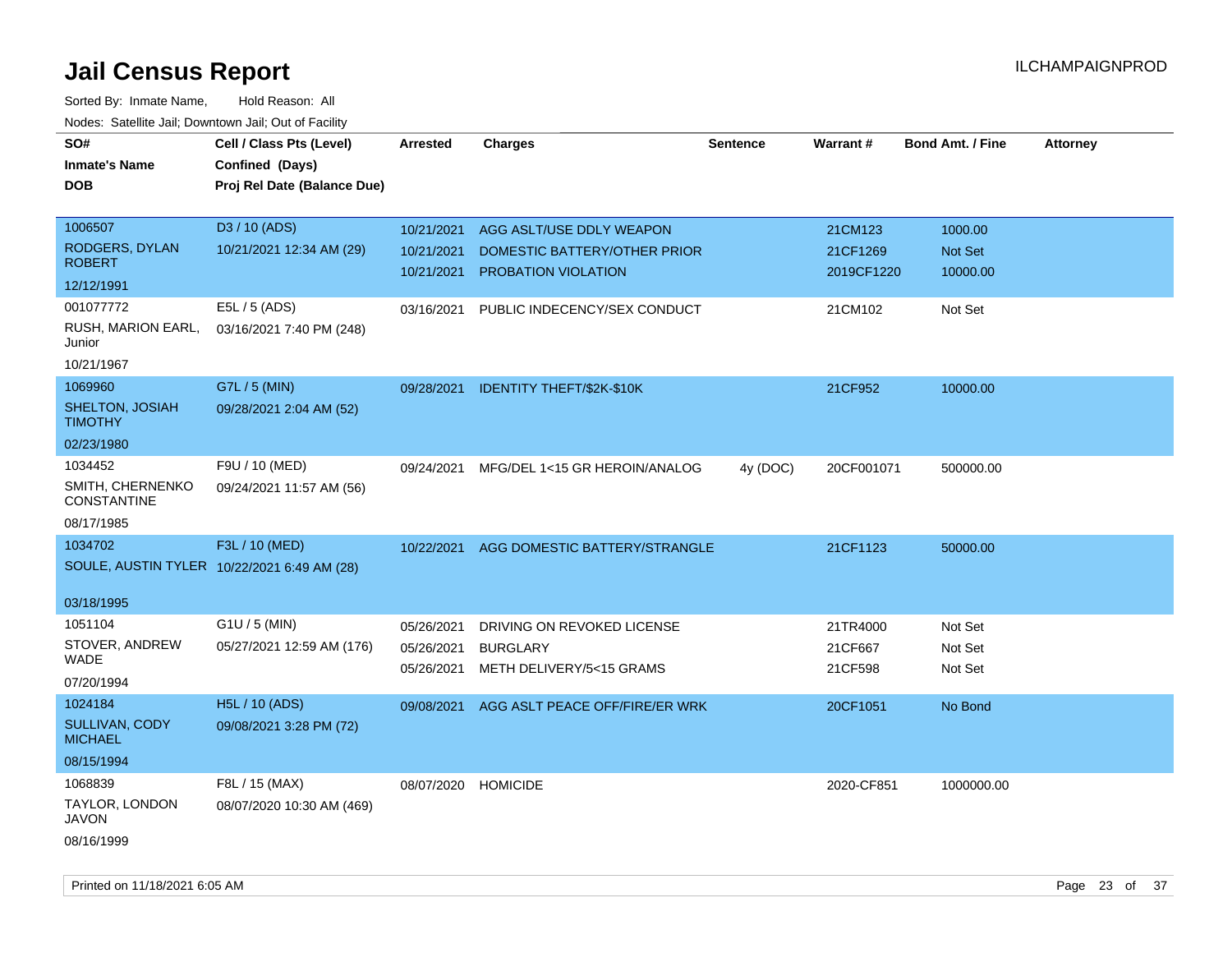| SO#                                     | Cell / Class Pts (Level)    | Arrested   | <b>Charges</b>                 | Sentence | <b>Warrant#</b> | <b>Bond Amt. / Fine</b> | <b>Attorney</b> |
|-----------------------------------------|-----------------------------|------------|--------------------------------|----------|-----------------|-------------------------|-----------------|
| <b>Inmate's Name</b>                    | Confined (Days)             |            |                                |          |                 |                         |                 |
| <b>DOB</b>                              | Proj Rel Date (Balance Due) |            |                                |          |                 |                         |                 |
|                                         |                             |            |                                |          |                 |                         |                 |
| 1004142                                 | F9L / 15 (MAX)              | 10/22/2021 | PAROLE REVOCATION              |          |                 | Not Set                 |                 |
| TOY, KAYON LARENZ                       | 10/22/2021 1:01 PM (28)     | 10/27/2021 | POSSESSION OF METH/15<100GRAMS |          | 2021CF1298      | 1500000.00              |                 |
|                                         |                             |            |                                |          |                 |                         |                 |
| 09/12/1991                              |                             |            |                                |          |                 |                         |                 |
| 1056971                                 | D6 / 10 (ADS)               | 08/07/2021 | FELON POSS/USE WEAPON/FIREARM  |          | 21CF948         | No Bond                 |                 |
| TRAVIS, DENZEL<br><b>DANTRELL</b>       | 08/07/2021 7:36 AM (104)    | 08/08/2021 | AGG BATTERY/PUBLIC PLACE       |          | 2020CF647       | 25000.00                |                 |
| 03/21/1993                              |                             |            |                                |          |                 |                         |                 |
| 001078250                               | F2L / 10 (MED)              | 08/07/2021 | FELON POSS WEAPON/BODY ARMOR   |          | 21CF950         | <b>Not Set</b>          |                 |
| <b>TRAVIS, JORDAN</b><br><b>TESHAUN</b> | 08/07/2021 10:27 AM (104)   |            |                                |          |                 |                         |                 |
| 03/03/1996                              |                             |            |                                |          |                 |                         |                 |
| 969709                                  | G8L / 5 (MIN)               | 10/29/2021 | CRIM DMG TO PROP \$500-10K     |          |                 | Not Set                 |                 |
| <b>TUFTE, BRYCE</b><br><b>MATTHEW</b>   | 10/29/2021 3:14 PM (21)     | 10/29/2021 | DRIVING ON SUSPENDED LICENSE   |          | 20TR2181        | 5000.00                 |                 |
| 05/30/1988                              | 12/20/2021 (0.00)           |            |                                |          |                 |                         |                 |
| 30108                                   | J4L / 15 (ADS)              |            |                                |          |                 |                         |                 |
| VANDYKE, DARYL                          | 07/30/2021 8:29 PM (112)    | 07/30/2021 | <b>MURDER</b>                  |          | 21CF902         | 2000000.00              |                 |
| <b>ANTHONY</b>                          |                             |            |                                |          |                 |                         |                 |
| 10/04/1965                              |                             |            |                                |          |                 |                         |                 |
| 968681                                  | D5 / 15 (ADS)               | 08/27/2021 | AGG CRIM SX AB/VIC 13<18/TRUST |          | 2020CF499       | 250000.00               |                 |
| WADE, DEMETRIUS<br><b>DARYL</b>         | 08/27/2021 2:25 AM (84)     | 08/27/2021 | INDIRECT CRIMINAL CONTEMPT     | 5y (DOC) | 2021CC16        | No Bond                 |                 |
| 01/07/1987                              |                             |            |                                |          |                 |                         |                 |
| 1070904                                 | G7U / 5 (MIN)               | 10/28/2021 | <b>BURGLARY</b>                |          | 2021CF321       | 15000.00                |                 |
| WANKEL, JONAH<br><b>JAMES</b>           | 10/28/2021 3:42 AM (22)     |            |                                |          |                 |                         |                 |
| 12/15/1993                              |                             |            |                                |          |                 |                         |                 |
| 44836                                   | E2L / 15 (ADS)              | 11/02/2021 | THEFT                          |          |                 | Not Set                 |                 |
| <b>WESLEY, FRANK</b>                    | 11/02/2021 4:08 AM (17)     | 11/02/2021 | DISORDERLY CONDUCT             |          |                 | Not Set                 |                 |
| LADELL                                  |                             | 11/02/2021 | CRIM TRESPASS TO STATE LAND    |          | 21118875        | Not Set                 |                 |
| 09/17/1977                              |                             |            |                                |          |                 |                         |                 |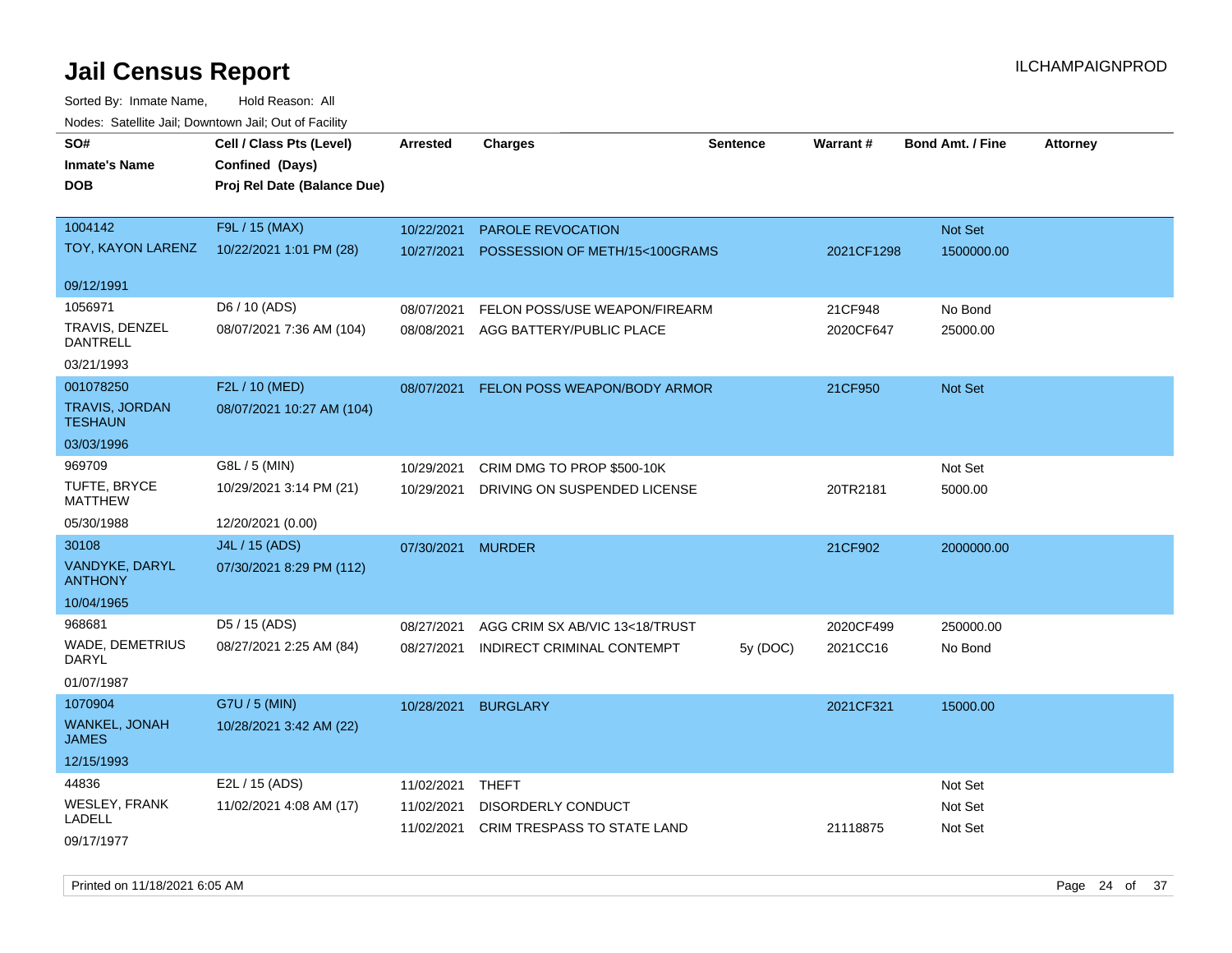Sorted By: Inmate Name, Hold Reason: All

|  | Nodes: Satellite Jail; Downtown Jail; Out of Facility |  |  |  |
|--|-------------------------------------------------------|--|--|--|
|--|-------------------------------------------------------|--|--|--|

| SO#<br><b>Inmate's Name</b><br><b>DOB</b>                           | Cell / Class Pts (Level)<br>Confined (Days)<br>Proj Rel Date (Balance Due) | <b>Arrested</b>          | Charges                                          | <b>Sentence</b> | Warrant#            | <b>Bond Amt. / Fine</b> | Attorney |
|---------------------------------------------------------------------|----------------------------------------------------------------------------|--------------------------|--------------------------------------------------|-----------------|---------------------|-------------------------|----------|
| 001078511<br><b>WILLIAMS, KANAAN</b><br><b>AUBREY</b><br>03/17/2000 | G3U / 5 (MIN)<br>10/18/2021 2:21 PM (32)                                   | 10/18/2021 WRIT          |                                                  |                 | 20CF1318            | No Bond                 |          |
| 1058072<br>WILLIAMS, KENNETH<br><b>BERNARD</b><br>10/04/1985        | A2U / 15 (SPH)<br>02/25/2021 3:24 PM (267)                                 | 02/25/2021               | ARMED HABITUAL CRIMINAL                          |                 |                     | Not Set                 |          |
| 53518<br><b>WILLIAMS, TORREY</b><br><b>TOSHIBA</b><br>03/30/1975    | $15/15$ (ADS)<br>08/19/2021 10:10 AM (92)                                  | 08/19/2021<br>09/01/2021 | <b>AGGRAVATED BATTERY</b><br>PROBATION VIOLATION |                 | 21CF1014<br>20CF381 | Not Set<br>Not Set      |          |
| 9326<br>YOUNG, ANTHONY<br><b>PAUL</b><br>03/13/1954                 | $12/5$ (ADS)<br>06/14/2021 12:07 PM (158)                                  | 06/14/2021               | <b>BURGLARY</b>                                  |                 | 2020-CF-625         | Not Set                 |          |
| <b>Total Downtown Jail: 59</b>                                      |                                                                            | Males: 59                | Females: 0<br>Unknown: 0                         |                 |                     |                         |          |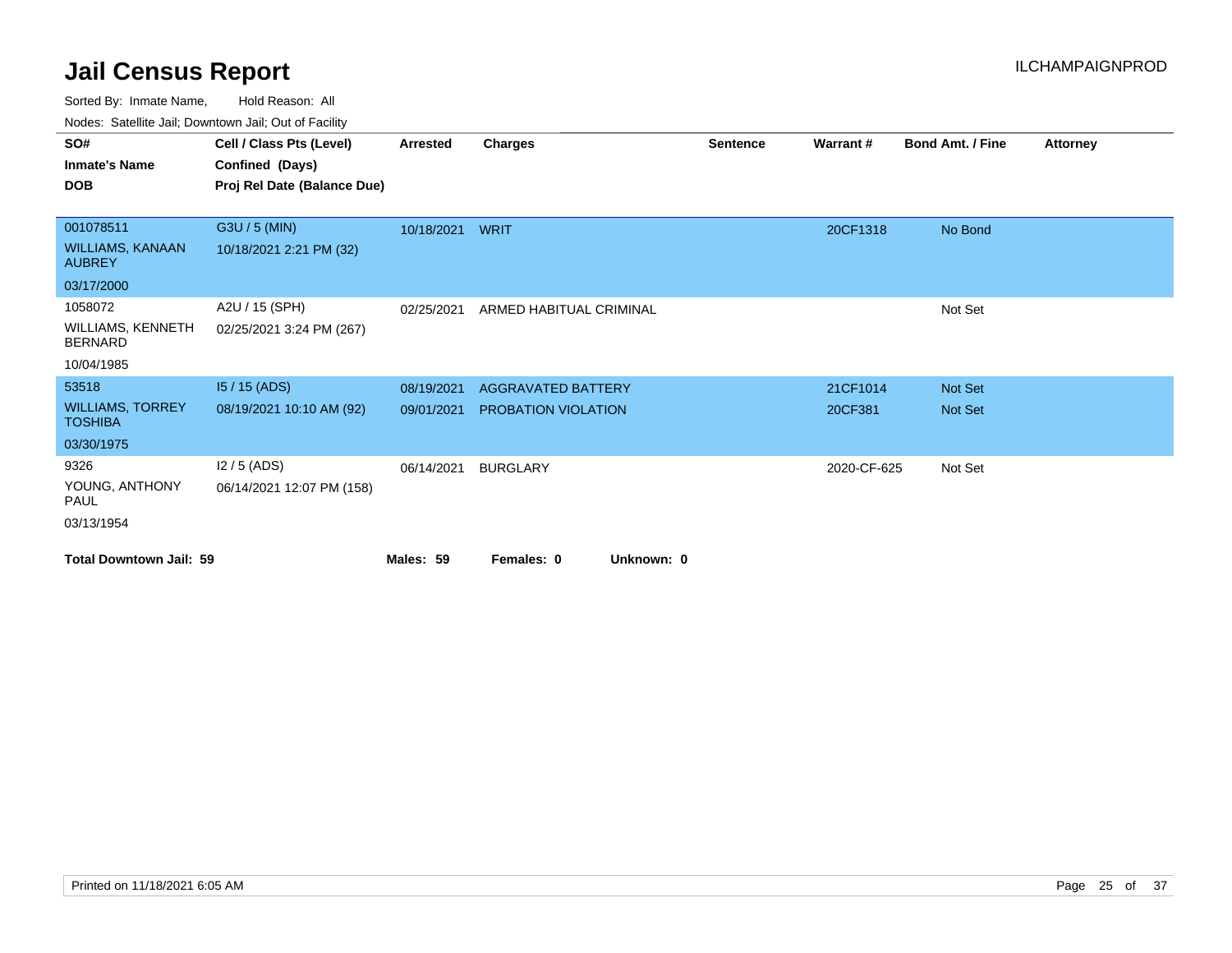| <b>Out of Facility</b> |  |  |
|------------------------|--|--|
|                        |  |  |

| SO#<br><b>Inmate's Name</b><br><b>DOB</b> | Cell / Class Pts (Level)<br>Confined (Days)<br>Proj Rel Date (Balance Due) | <b>Arrested</b> | <b>Charges</b>                   | <b>Sentence</b> | <b>Warrant#</b> | Bond Amt. / Fine | <b>Attorney</b> |
|-------------------------------------------|----------------------------------------------------------------------------|-----------------|----------------------------------|-----------------|-----------------|------------------|-----------------|
| 61095<br>AMOS, DERRICK<br><b>JAMES</b>    | <b>DEW / 10 (ADS)</b><br>05/02/2021 9:02 PM (201)                          | 05/02/2021      | HOME INVASION/CAUSE INJURY       |                 | 2021CF323       | 100000.00        |                 |
| 06/12/1985                                |                                                                            |                 |                                  |                 |                 |                  |                 |
| 19971                                     | <b>EHD</b>                                                                 | 11/09/2021      | DRIVING RVK/SUSP DUI/SSS 4-9     |                 | 2021CF968       | Not Set          |                 |
| <b>LYNN</b>                               | BARNESKE, RAYMOND 11/09/2021 9:32 AM (10)                                  |                 |                                  |                 |                 |                  |                 |
| 08/17/1961                                | 5/6/2022 (0.00)                                                            |                 |                                  |                 |                 |                  |                 |
| 516062                                    | <b>DEW / 15 (MAX)</b>                                                      | 02/22/2021      | <b>PHONE HARASSMENT/2+</b>       |                 | 20CF194         | 5000.00          |                 |
| <b>BENNETT, JOHN</b><br><b>MICHAEL</b>    | 02/22/2021 10:47 AM (270)                                                  | 02/22/2021      | AGG DISCH FIR/VEH/PC OFF/FRMAN   |                 | 21CF210         | No Bond          |                 |
| 04/30/1986                                |                                                                            |                 |                                  |                 |                 |                  |                 |
| 976538                                    | EHD                                                                        | 10/12/2021      | DOMESTIC BATTERY/OTHER PRIOR     |                 | 2020CF1095      | Not Set          |                 |
|                                           | BLISSIT, WYATT TYRES 10/12/2021 10:05 AM (38)                              |                 |                                  |                 |                 |                  |                 |
| 09/05/1989                                | 1/6/2022 (0.00)                                                            |                 |                                  |                 |                 |                  |                 |
| 33993                                     | <b>DEW / 10 (MED)</b>                                                      | 06/14/2021      | AGGRAVATED DOMESTIC BATTERY      |                 | 21CF688         | Not Set          |                 |
| <b>BOOKER, STEPHON</b>                    | 06/14/2021 7:42 PM (158)                                                   | 06/14/2021      | POSSESSING A CONTROLLED SUBSTAND |                 | 21CF657         | Not Set          |                 |
| <b>MONTELL</b>                            |                                                                            | 06/14/2021      | PAROLE REVOCATION                |                 | CH2103612       | No Bond          |                 |
| 06/11/1971                                |                                                                            |                 |                                  |                 |                 |                  |                 |
| 1074315                                   | DEW / 15 (MAX)                                                             | 07/27/2021      | AGG DISCHARGE FIREARM/VEH/SCH    |                 | 21CF927         | Not Set          |                 |
| <b>BRIGGS, PATRICK</b><br><b>MONTAY</b>   | 08/03/2021 4:56 PM (108)                                                   |                 |                                  |                 |                 |                  |                 |
| 08/05/2001                                |                                                                            |                 |                                  |                 |                 |                  |                 |
| 001078065                                 | <b>KAN / 10 (ADS)</b>                                                      | 06/17/2021      | AGG BATTERY/DISCHARGE FIREARM    |                 | 21CF704         | 1000000.00       |                 |
| <b>BROWN, CHARMAN</b><br><b>LAKEEF</b>    | 06/17/2021 12:32 PM (155)                                                  |                 |                                  |                 |                 |                  |                 |
| 11/30/2002                                |                                                                            |                 |                                  |                 |                 |                  |                 |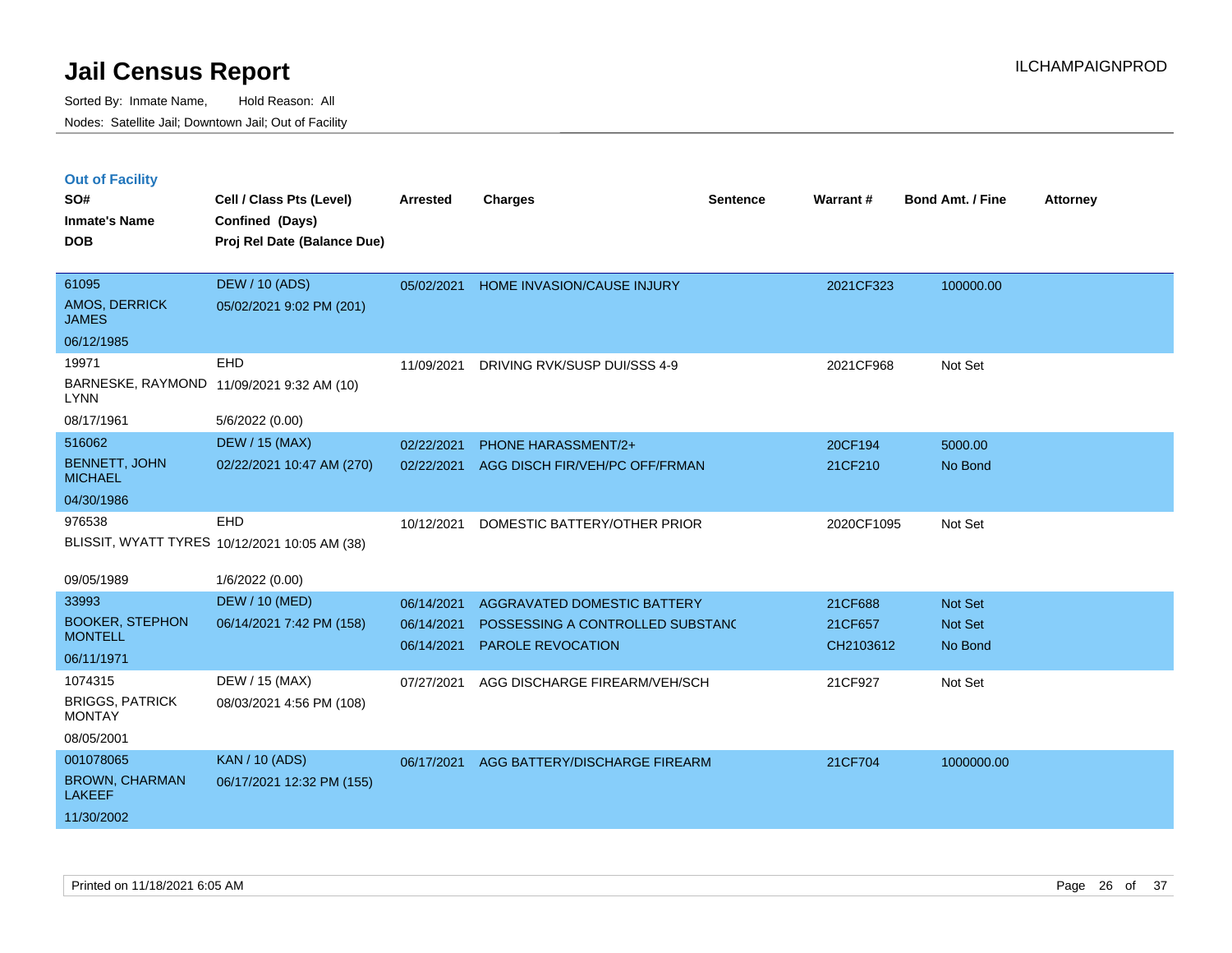| roaco. Oatomto dan, Downtown dan, Oat or Fability |                                                                            |                 |                                    |                 |            |                         |                 |
|---------------------------------------------------|----------------------------------------------------------------------------|-----------------|------------------------------------|-----------------|------------|-------------------------|-----------------|
| SO#<br><b>Inmate's Name</b><br><b>DOB</b>         | Cell / Class Pts (Level)<br>Confined (Days)<br>Proj Rel Date (Balance Due) | <b>Arrested</b> | <b>Charges</b>                     | <b>Sentence</b> | Warrant#   | <b>Bond Amt. / Fine</b> | <b>Attorney</b> |
|                                                   |                                                                            |                 |                                    |                 |            |                         |                 |
| 1038554                                           | <b>KAN / 15 (MAX)</b>                                                      | 08/18/2021      | DELIVERY OF OR POSSESSION OF W/INT |                 | 21CF1009   | No Bond                 |                 |
| <b>BROWN, CORRION</b><br>DEVONTAE                 | 08/18/2021 5:40 PM (93)                                                    | 08/18/2021      | ARMED HABITUAL CRIMINAL            |                 | 21CF1162   | Not Set                 |                 |
| 04/19/1995                                        |                                                                            |                 |                                    |                 |            |                         |                 |
| 1071662                                           | KAN / 15 (MAX)                                                             | 12/07/2020      | FELON POSS/USE FIREARM PRIOR       | 7y (DOC)        | 20CF1418   | 250000.00               |                 |
| BROWN, JAWON<br>EDWARD                            | 12/14/2020 6:02 PM (340)                                                   |                 |                                    |                 |            |                         |                 |
| 04/21/2000                                        |                                                                            |                 |                                    |                 |            |                         |                 |
| 1038579                                           | <b>KAN / 15 (MAX)</b>                                                      | 08/18/2021      | FELON POSS/USE WEAPON/FIREARM      |                 | 21CF1010   | <b>Not Set</b>          |                 |
| <b>BROWN, MARKEL</b><br>rikki                     | 08/18/2021 2:05 PM (93)                                                    |                 |                                    |                 |            |                         |                 |
| 01/06/1995                                        |                                                                            |                 |                                    |                 |            |                         |                 |
| 1003006                                           | KAN / 15 (MAX)                                                             | 08/19/2021      | FELON POSS/USE MACHINE GUN         |                 | 21CF1011   | No Bond                 |                 |
| <b>BROWN, ROCKEITH</b><br><b>JAVONTE</b>          | 08/19/2021 12:55 AM (92)                                                   |                 |                                    |                 |            |                         |                 |
| 07/23/1991                                        |                                                                            |                 |                                    |                 |            |                         |                 |
| 987334                                            | <b>DEW / 15 (MAX)</b>                                                      | 03/10/2021      | ATTEMPT (FIRST DEGREE MURDER)      |                 | 19CF689    | <b>Not Set</b>          |                 |
| CAIN, ISAIAH<br>DEPRIEST                          | 03/10/2021 2:22 PM (254)                                                   |                 |                                    |                 |            |                         |                 |
| 12/23/1990                                        |                                                                            |                 |                                    |                 |            |                         |                 |
| 992962                                            | DEW / 15 (ADS)                                                             | 05/25/2021      | MURDER/INTENT TO KILL/INJURE       |                 | 2018CF1045 | 1000000.00              |                 |
| CAMPBELL, KEITH<br><b>KNAQEEB</b>                 | 05/25/2021 1:19 PM (178)                                                   |                 |                                    |                 |            |                         |                 |
| 07/22/1991                                        |                                                                            |                 |                                    |                 |            |                         |                 |
| 1064992                                           | KAN / 15 (MAX)                                                             | 09/20/2021      | ARMED VIOLENCE/CATEGORY I          |                 | 21CF1137   | <b>Not Set</b>          |                 |
| CARTER, KEJUAN<br><b>JAVONTE</b>                  | 09/20/2021 11:42 PM (60)                                                   |                 |                                    |                 |            |                         |                 |
| 06/27/1998                                        |                                                                            |                 |                                    |                 |            |                         |                 |
| 959420                                            | <b>EHD</b>                                                                 | 11/16/2021      | AGG DUI/NO VALID DL                |                 | 2021CF673  | Not Set                 |                 |
| CHAPPLE, RAYMOND<br>DEONTE                        | 11/16/2021 9:49 AM (3)                                                     |                 |                                    |                 |            |                         |                 |
| 06/30/1988                                        | 12/29/2021 (0.00)                                                          |                 |                                    |                 |            |                         |                 |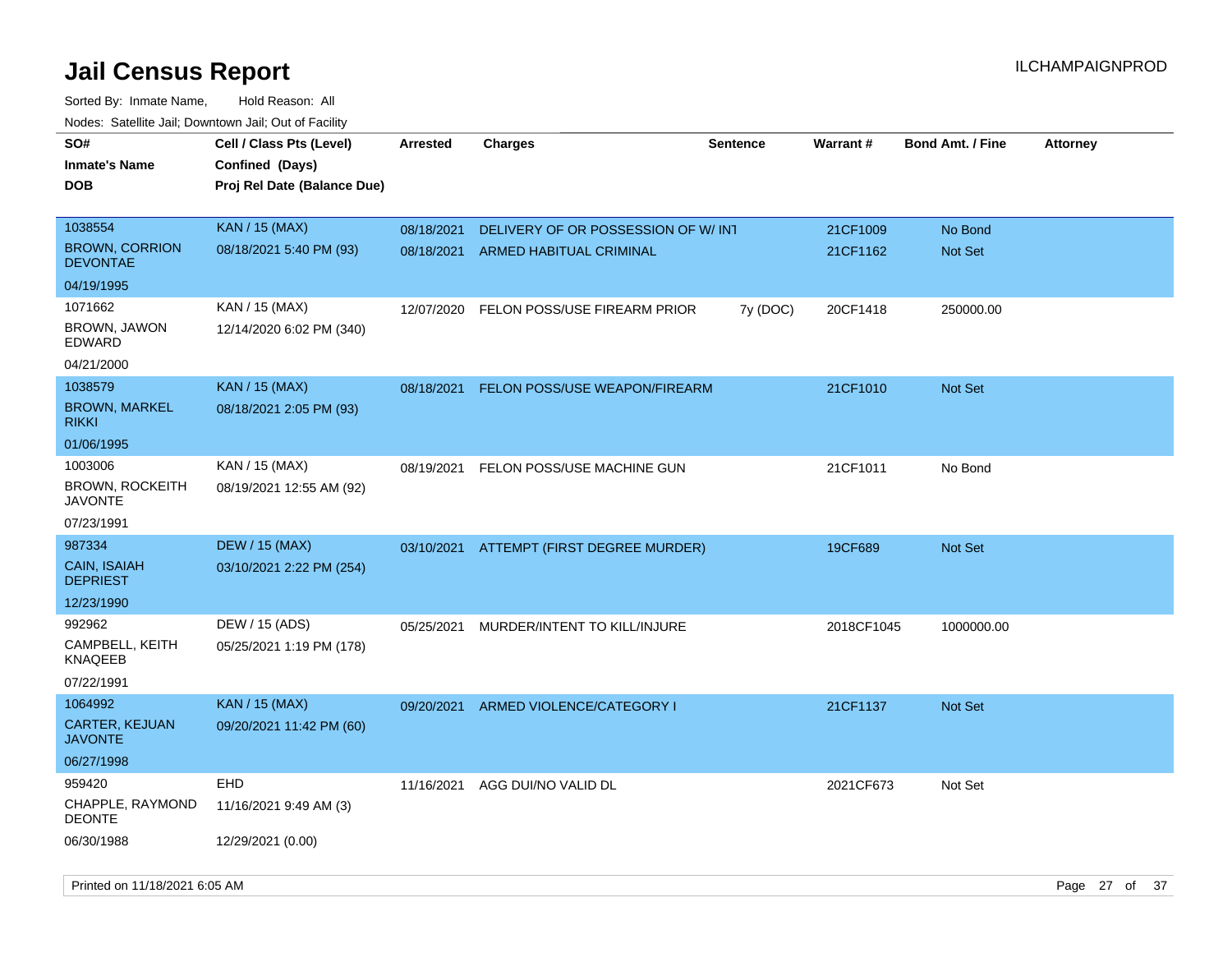| <b>DOB</b>                                                           | Proj Rel Date (Balance Due)                                |                                        |                                                                                                  |                                      |                               |  |
|----------------------------------------------------------------------|------------------------------------------------------------|----------------------------------------|--------------------------------------------------------------------------------------------------|--------------------------------------|-------------------------------|--|
|                                                                      |                                                            |                                        |                                                                                                  |                                      |                               |  |
| 1068848<br><b>CHATMAN, MICHAEL</b><br><b>DAISEAN</b>                 | <b>KAN / 15 (MAX)</b><br>02/06/2020 5:22 PM (652)          | 02/06/2020                             | MURDER/INTENT TO KILL/INJURE                                                                     | 20CF-156                             | No Bond                       |  |
| 11/12/1999                                                           |                                                            |                                        |                                                                                                  |                                      |                               |  |
| 001078461<br>COLE, ERIC JOSE<br>01/24/2002                           | KAN / 10 (MED)<br>10/08/2021 12:25 AM (42)                 | 10/07/2021<br>10/07/2021<br>10/08/2021 | AGG UNLAWFUL USE WEAPON/PERSON<br>AGG DOMESTIC BATTERY/STRANGLE<br>HARASS WITNESS/FAMILY MBR/REP | 2021CF1209<br>2021CF1208<br>21CF1218 | No Bond<br>Not Set<br>Not Set |  |
| 57733<br><b>CRAIG, ANTOINE</b><br><b>DARRELL</b><br>10/09/1982       | <b>KAN / 15 (SPH)</b><br>02/25/2020 4:08 PM (633)          | 02/25/2020<br>02/25/2020               | <b>HOMICIDE</b><br>FELON POSS/USE WEAPON/FIREARM                                                 | 2020-CF250<br>19CF-1827              | 2000000.00<br>80000.00        |  |
| 001077939<br><b>CROSS, PATRICK</b><br><b>DONTRELLE</b><br>11/07/2001 | DEW / 10 (MED)<br>05/10/2021 7:31 PM (193)                 | 05/10/2021<br>06/02/2021               | FIREARM/FOID INVALID/NOT ELIG<br>POSS STOLEN VEHICLE > \$25,000                                  | 21CF526<br>21CF612                   | No Bond<br>Not Set            |  |
| 62096<br><b>DEES, CHARLES</b><br><b>ANTHONY</b><br>02/24/1981        | <b>EHD</b><br>11/16/2021 11:13 AM (3)<br>11/25/2021 (0.00) | 11/16/2021                             | DRIVING ON REVOKED LICENSE                                                                       | 2020TR9624                           | Not Set                       |  |
| 1061304<br>DORRIS, KEMION<br><b>DAETOCE</b><br>11/19/1997            | DEW / 15 (MAX)<br>10/11/2021 7:30 PM (39)                  | 10/11/2021<br>10/11/2021<br>10/11/2021 | ARMED HABITUAL CRIMINAL<br>ARMED HABITUAL CRIMINAL<br>HOME INVASION/FIREARM                      | 21CF1226<br>21CF1227<br>21CF1228     | No Bond<br>No Bond<br>No Bond |  |
| 1076663<br>DYE, KENNE YAKIEM<br>05/30/1988                           | <b>DEW / 15 (MAX)</b><br>07/15/2020 11:49 AM (492)         | 07/15/2020                             | *ARMED HABITUAL CRIMINAL                                                                         | 2020-CF783                           | 500000.00                     |  |
| 27428<br>FRANKLIN, TYRONE<br>Senior<br>09/12/1966                    | <b>EHD</b><br>09/21/2021 9:27 AM (59)<br>12/19/2021 (0.00) | 09/21/2021<br>09/21/2021               | DRIVING RVK/SUSP DUI/SSS 3RD<br>DRIVING RVK/SUSP DUI/SSS 3RD                                     | 2020CF1368<br>2021CF435              | Not Set<br>Not Set            |  |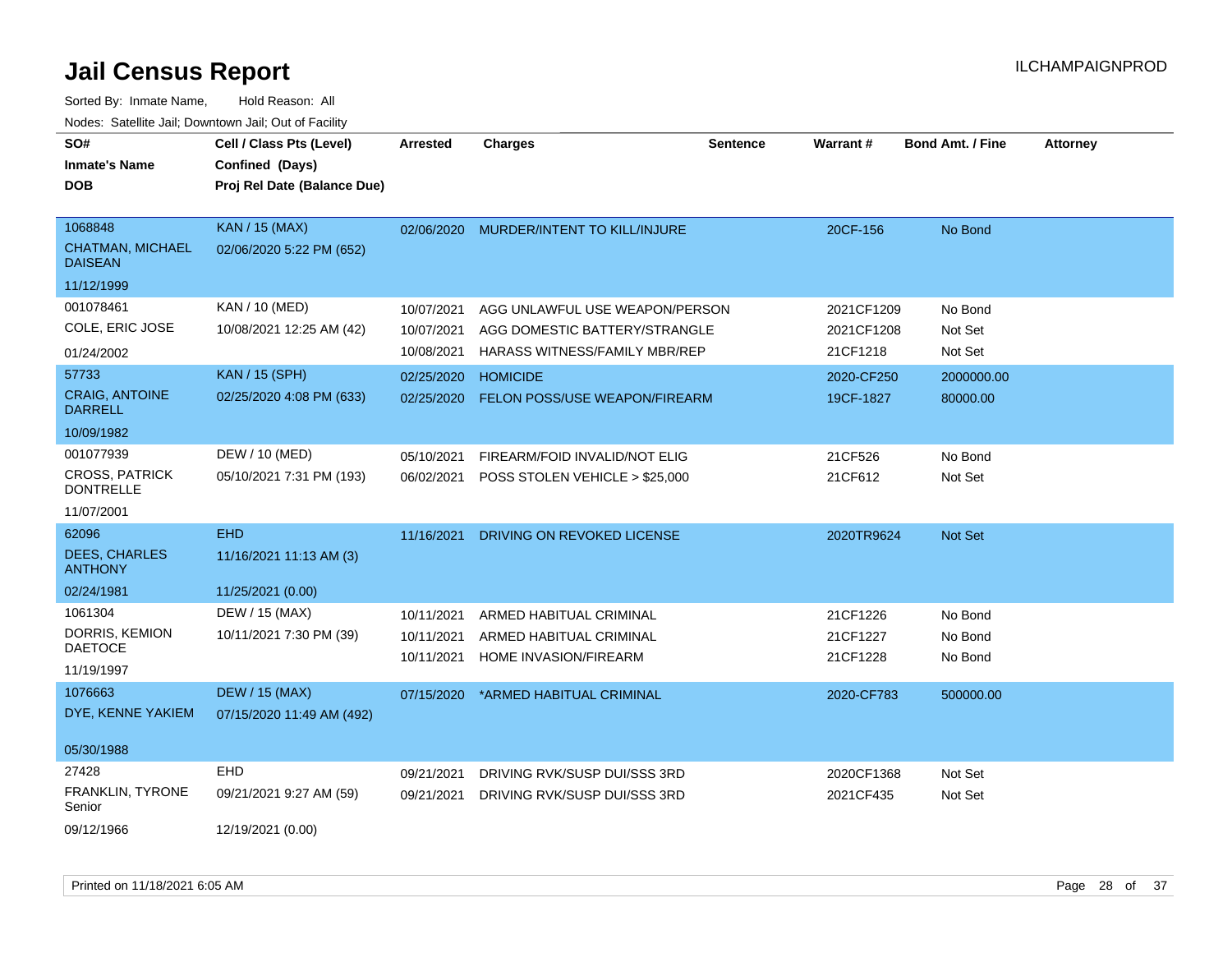Sorted By: Inmate Name, Hold Reason: All

| Nodes: Satellite Jail; Downtown Jail; Out of Facility |                                             |                 |                                           |                 |                 |                         |                 |  |  |  |
|-------------------------------------------------------|---------------------------------------------|-----------------|-------------------------------------------|-----------------|-----------------|-------------------------|-----------------|--|--|--|
| SO#                                                   | Cell / Class Pts (Level)                    | <b>Arrested</b> | <b>Charges</b>                            | <b>Sentence</b> | <b>Warrant#</b> | <b>Bond Amt. / Fine</b> | <b>Attorney</b> |  |  |  |
| <b>Inmate's Name</b>                                  | Confined (Days)                             |                 |                                           |                 |                 |                         |                 |  |  |  |
| <b>DOB</b>                                            | Proj Rel Date (Balance Due)                 |                 |                                           |                 |                 |                         |                 |  |  |  |
|                                                       |                                             |                 |                                           |                 |                 |                         |                 |  |  |  |
| 60154                                                 | <b>EHD</b>                                  | 10/20/2021      | AGG DUI/LIC SUSP OR REVOKED               |                 | 2021cf261       | Not Set                 |                 |  |  |  |
| GARCIA-MEZA,<br><b>CARLOS</b>                         | 10/20/2021 9:23 AM (30)                     |                 |                                           |                 |                 |                         |                 |  |  |  |
| 03/06/1983                                            | 1/16/2022 (0.00)                            |                 |                                           |                 |                 |                         |                 |  |  |  |
| 001077363                                             | KAN / 25 (SPH)                              | 10/30/2020      | HOME INVASION/FIREARM                     |                 | 20CF1202        | 500000.00               |                 |  |  |  |
| GARY, DAKOTA<br><b>TREVON</b>                         | 10/30/2020 10:41 AM (385)                   |                 |                                           |                 |                 |                         |                 |  |  |  |
| 12/31/2001                                            |                                             |                 |                                           |                 |                 |                         |                 |  |  |  |
| 1065946                                               | <b>KAN / 10 (MED)</b>                       | 09/04/2021      | AGG BATTERY/DISCHARGE FIREARM             |                 | 21CF1057        | 750000.00               |                 |  |  |  |
| <b>GODBOLT, DESMOND</b><br><b>DEVONTAE</b>            | 09/04/2021 1:17 AM (76)                     | 09/04/2021      | <b>RESIST/OBSTRUCTING A PEACE OFFICEF</b> |                 | 21CM407         | Not Set                 |                 |  |  |  |
| 11/15/1997                                            |                                             |                 |                                           |                 |                 |                         |                 |  |  |  |
| 1070256                                               | KAN / 10 (MED)                              | 06/09/2021      | RETAIL THEFT/DISP MERCH/<\$300            |                 | 19CM336         | 5000.00                 |                 |  |  |  |
| GORDON, TYRONE                                        | 06/09/2021 7:11 AM (163)                    | 06/09/2021      | BURGLARY W/O CAUSING DAMAGE               | $3y/6m$ (DOC)   | 18CF1193        | 5000.00                 |                 |  |  |  |
| 03/16/2000                                            |                                             |                 |                                           |                 |                 |                         |                 |  |  |  |
| 1070118                                               | <b>KAN / 15 (MAX)</b>                       | 08/31/2021      | AGGRAVATED DOMESTIC BATTERY               |                 | 21CF1049        | No Bond                 |                 |  |  |  |
| <b>GRAHAM, CORTEZ</b><br><b>LAMON</b>                 | 08/31/2021 9:32 PM (80)                     | 09/02/2021      | PROBATION VIOLATION                       |                 | 21CF55          | <b>Not Set</b>          |                 |  |  |  |
| 03/31/1976                                            |                                             |                 |                                           |                 |                 |                         |                 |  |  |  |
| 1000641                                               | KAN / 10 (MED)                              | 09/14/2021      | ARMED HABITUAL CRIMINAL                   |                 | 21CF1116        | No Bond                 |                 |  |  |  |
| <b>GRANT, CEDRIC</b><br><b>DYSHAWN</b>                | 09/14/2021 6:32 PM (66)                     |                 |                                           |                 |                 |                         |                 |  |  |  |
| 01/03/1991                                            |                                             |                 |                                           |                 |                 |                         |                 |  |  |  |
| 46548                                                 | <b>EHD</b>                                  | 11/16/2021      | DRIVING RVK/SUSP DUI/SSS 2ND              |                 | 2021CF739       | Not Set                 |                 |  |  |  |
| <b>GRAY, DEMARCO</b><br><b>COTESS</b>                 | 11/16/2021 9:13 AM (3)                      |                 |                                           |                 |                 |                         |                 |  |  |  |
| 10/19/1976                                            | 12/15/2021 (0.00)                           |                 |                                           |                 |                 |                         |                 |  |  |  |
| 1076506                                               | KAN / 15 (MAX)                              | 09/17/2021      | AGG UUW/PERSON/CM THREAT VIOL             |                 | 21CF1131        | Not Set                 |                 |  |  |  |
|                                                       | GRAY, JAMARH EMERE 09/17/2021 10:41 AM (63) | 09/20/2021      | <b>DOMESTIC BATTERY</b>                   |                 | 21CM430         | Not Set                 |                 |  |  |  |

06/21/2003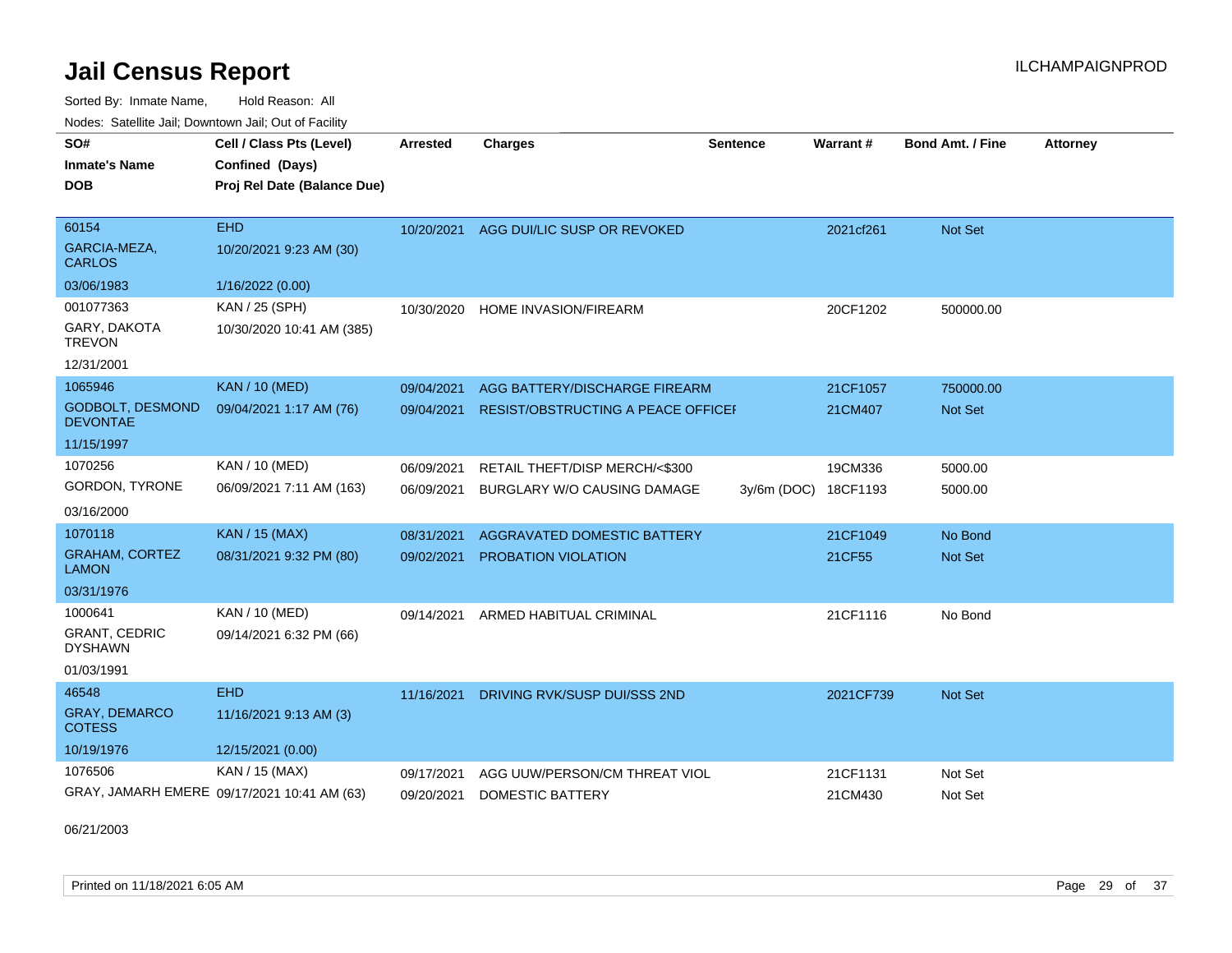| SO#<br><b>Inmate's Name</b><br><b>DOB</b>          | Cell / Class Pts (Level)<br>Confined (Days)<br>Proj Rel Date (Balance Due) | <b>Arrested</b> | <b>Charges</b>                 | <b>Sentence</b> | Warrant#   | <b>Bond Amt. / Fine</b> | <b>Attorney</b> |
|----------------------------------------------------|----------------------------------------------------------------------------|-----------------|--------------------------------|-----------------|------------|-------------------------|-----------------|
| 001078364<br><b>HAWKINS, ELIJA</b><br><b>TALON</b> | <b>KAN / 15 (MAX)</b><br>09/09/2021 2:03 AM (71)                           | 09/09/2021      | <b>HOME INVASION</b>           |                 | 21CF1081   | Not Set                 |                 |
| 10/20/2001                                         |                                                                            |                 |                                |                 |            |                         |                 |
| 1045186                                            | DEW / 15 (MAX)                                                             | 08/16/2021      | ARMED VIOLENCE/CATEGORY I      |                 | 21CF934    | 1000000.00              |                 |
| <b>HOLBROOK, JOHNNIE</b><br><b>MATHIS</b>          | 08/16/2021 11:07 AM (95)                                                   | 08/16/2021      | FELON POSS/USE WEAPON/FIREARM  |                 | 19CF968    | Not Set                 |                 |
| 07/19/1996                                         |                                                                            | 08/16/2021      | AGG FLEEING POLICE/21 MPH OVER |                 | 21CF988    | Not Set                 |                 |
|                                                    |                                                                            | 08/16/2021      | FELON POSS/USE WEAPON/FIREARM  |                 | 21CF989    | Not Set                 |                 |
| 001078383                                          | <b>KAN / 15 (MAX)</b>                                                      | 09/14/2021      | UNLAWFUL USE OF A WEAPON       | 4y (DOC)        | 21CF1110   | Not Set                 |                 |
| <b>HUGHES, TYDERRIUS</b><br><b>DEQUON</b>          | 09/14/2021 3:22 PM (66)                                                    |                 |                                |                 |            |                         |                 |
| 12/16/1996                                         |                                                                            |                 |                                |                 |            |                         |                 |
| 001078146                                          | DEW / 15 (MAX)                                                             | 07/09/2021      | AGG BATTERY/DISCHARGE FIREARM  |                 | 21CF795    | 1000000.00              |                 |
| HUNT, TEIGAN<br><b>JAZAIREO</b>                    | 07/09/2021 12:41 PM (133)                                                  | 07/09/2021      | ARMED ROBBERY/ARMED W/FIREARM  |                 | 21CF806    | Not Set                 |                 |
| 05/14/2003                                         |                                                                            |                 |                                |                 |            |                         |                 |
| 989743                                             | <b>DEW / 15 (ADS)</b>                                                      | 04/13/2021      | AGG DISCHARGE FIREARM/VEH/SCH  |                 | 21CF400    | Not Set                 |                 |
| JACKSON, STEVE<br><b>ALLEN</b>                     | 04/13/2021 2:45 AM (220)                                                   | 04/13/2021      | AGGRAVATED DOMESTIC BATTERY    |                 | 21CF399    | Not Set                 |                 |
| 06/04/1991                                         |                                                                            |                 |                                |                 |            |                         |                 |
| 50495                                              | <b>EHD</b>                                                                 | 08/10/2021      | DRIVING RVK/SUSP DUI/SSS 10-14 |                 | 2020CF997  | Not Set                 |                 |
| JENKINS, ARNOLD<br><b>FARRIS</b>                   | 08/10/2021 9:08 AM (101)                                                   | 08/10/2021      | DRIVING RVK/SUSP DUI/SSS 10-14 |                 | 2019CF1363 | Not Set                 |                 |
| 04/19/1962                                         | 2/4/2022 (0.00)                                                            |                 |                                |                 |            |                         |                 |
| 001077709                                          | <b>EHD</b>                                                                 | 07/06/2021      | DRIVING RVK/SUSP DUI/SSS 4-9   |                 | 2021CF167  | Not Set                 |                 |
| JINKINS, DEWAYNE<br><b>ALLEN</b>                   | 07/06/2021 9:00 AM (136)                                                   |                 |                                |                 |            |                         |                 |
| 01/02/1967                                         | 1/1/2022 (0.00)                                                            |                 |                                |                 |            |                         |                 |
| 1076450                                            | DEW / 15 (MAX)                                                             | 06/25/2020      | MURDER/INTENT TO KILL/INJURE   |                 | 2020-CF703 | 750000.00               |                 |
| <b>JONES, CARLOS</b><br><b>ANTONIO</b>             | 06/25/2020 2:13 PM (512)                                                   | 11/02/2020      | <b>HOME INVASION/FIREARM</b>   |                 | 20CF1204   | 500000.00               |                 |
| 11/18/2001                                         |                                                                            |                 |                                |                 |            |                         |                 |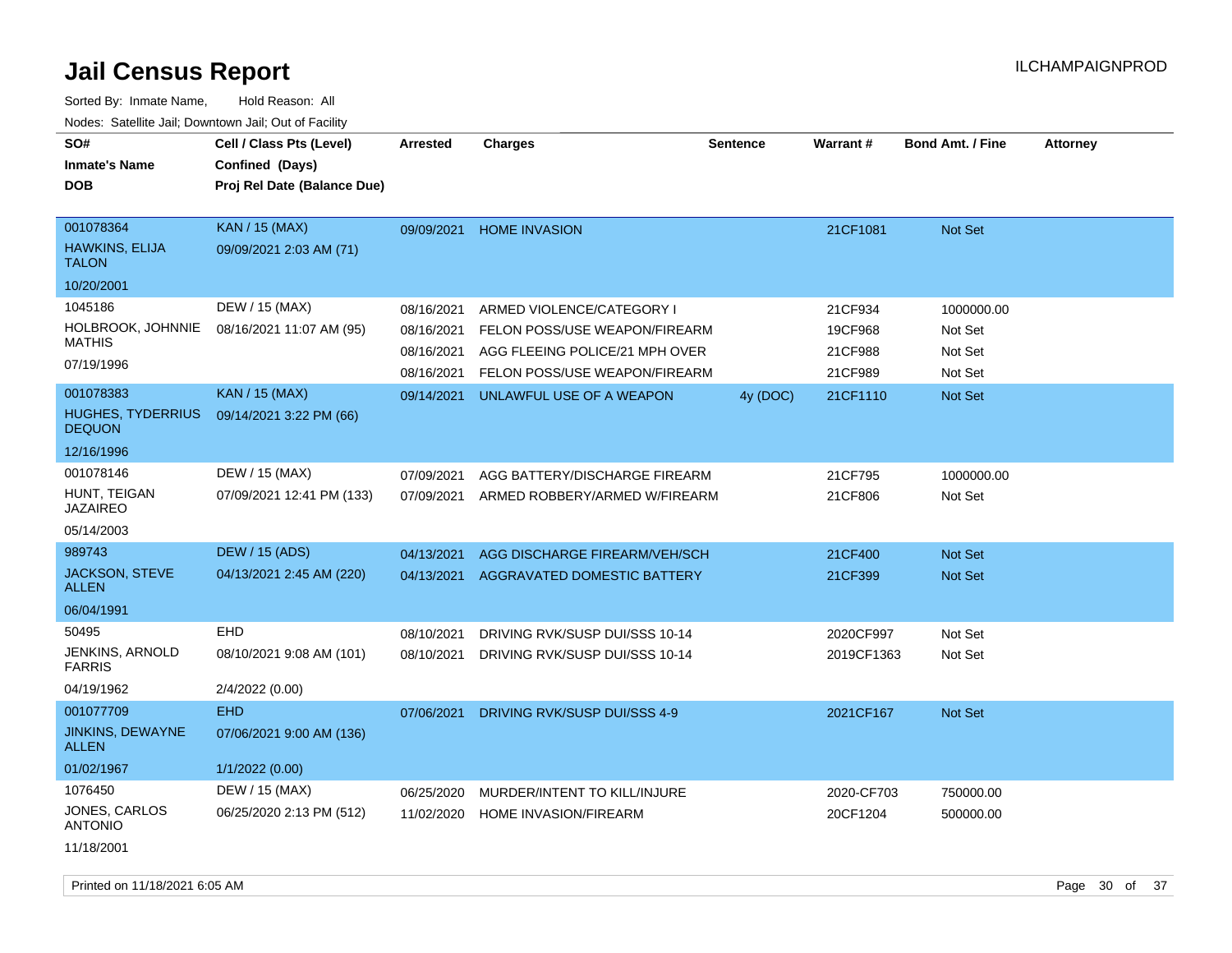| ivouss. Saleline Jali, Downtown Jali, Out of Facility |                             |                 |                                      |                 |           |                         |                 |
|-------------------------------------------------------|-----------------------------|-----------------|--------------------------------------|-----------------|-----------|-------------------------|-----------------|
| SO#                                                   | Cell / Class Pts (Level)    | <b>Arrested</b> | <b>Charges</b>                       | <b>Sentence</b> | Warrant#  | <b>Bond Amt. / Fine</b> | <b>Attorney</b> |
| <b>Inmate's Name</b>                                  | Confined (Days)             |                 |                                      |                 |           |                         |                 |
| <b>DOB</b>                                            | Proj Rel Date (Balance Due) |                 |                                      |                 |           |                         |                 |
|                                                       |                             |                 |                                      |                 |           |                         |                 |
| 001077877                                             | <b>DEW / 10 (MED)</b>       | 04/24/2021      | AGG DISCHARGE FIREARM/OCC BLDG       |                 | 21CF459   | Not Set                 |                 |
| <b>JORDAN, PATRICK</b><br><b>RODEL</b>                | 04/24/2021 3:53 PM (209)    |                 |                                      |                 |           |                         |                 |
| 10/22/2002                                            |                             |                 |                                      |                 |           |                         |                 |
| 998873                                                | <b>EHD</b>                  | 10/12/2021      | DRIVING RVK/SUSP DUI/SSS 3RD         |                 | 2021CF235 | Not Set                 |                 |
| KINCAID, AMANDA<br><b>MICHELLE</b>                    | 10/12/2021 11:31 AM (38)    |                 |                                      |                 |           |                         |                 |
| 01/07/1990                                            | 1/9/2022 (0.00)             |                 |                                      |                 |           |                         |                 |
| 001078401                                             | <b>DEW / 10 (ADS)</b>       | 09/19/2021      | UNLAWFUL VEHICULAR INVASION          |                 | 21CF1134  | Not Set                 |                 |
| <b>KNIGHT, ERIC</b>                                   | 09/19/2021 7:32 PM (61)     | 09/19/2021      | <b>HRSMT/THREATEN PERSON/KILL</b>    |                 | 2021CF561 | 50000.00                |                 |
| 07/11/1991                                            |                             | 09/21/2021      | <b>BURGLARY</b>                      |                 | 21CF1139  | Not Set                 |                 |
| 1064445                                               | DEW / 15 (MAX)              | 04/23/2021      | <b>FELON POSS/USE FIREARM/PAROLE</b> |                 | 21CF899   | Not Set                 |                 |
| LARUE, TERENCE                                        | 04/23/2021 11:18 AM (210)   | 04/23/2021      | AGG DISCHARGE FIREARM/OCC VEH        |                 | 2021CF295 | 500000.00               |                 |
| <b>TRAMEL</b>                                         |                             | 04/23/2021      | POSSESS 15<100 GRAMS COCAINE         |                 | 19CF1052  | 10000.00                |                 |
| 12/23/1998                                            |                             |                 |                                      |                 |           |                         |                 |
| 001078237                                             | <b>KAN / 15 (ADS)</b>       | 08/03/2021      | AGG DISCHARGE FIREARM/OCC VEH        |                 | 21CF928   | No Bond                 |                 |
| <b>LAWS, TERON</b><br><b>RAMONTE</b>                  | 08/03/2021 6:29 PM (108)    |                 |                                      |                 |           |                         |                 |
| 04/03/2001                                            |                             |                 |                                      |                 |           |                         |                 |
| 001078470                                             | DEW / 15 (MAX)              | 10/10/2021      | MURDER/INTENT TO KILL/INJURE         |                 | 21CF1221  | Not Set                 |                 |
| LEE, AMAHRION<br><b>JA'MERE</b>                       | 10/10/2021 1:23 PM (40)     |                 |                                      |                 |           |                         |                 |
| 11/05/2002                                            |                             |                 |                                      |                 |           |                         |                 |
| 001078170                                             | <b>KAN / 10 (MED)</b>       | 09/07/2021      | AGG UNLAWFUL USE OF WEAPON/VEH       |                 | 21CF1060  | Not Set                 |                 |
| LEMONS, DEANGELO<br><b>DEVELLE</b>                    | 09/07/2021 12:49 AM (73)    |                 |                                      |                 |           |                         |                 |
| 05/29/2003                                            |                             |                 |                                      |                 |           |                         |                 |
| 56792                                                 | DEW / 10 (MED)              | 02/02/2021      | ARMED HABITUAL CRIMINAL              |                 | 2021CF141 | 500000.00               |                 |
| LILLARD, LAWRENCE<br><b>TYRONE</b>                    | 02/02/2021 2:11 PM (290)    | 02/22/2021      | DRIVING ON REVOKED LICENSE           |                 | 21TR426   | 5000.00                 |                 |
| 10/20/1982                                            |                             |                 |                                      |                 |           |                         |                 |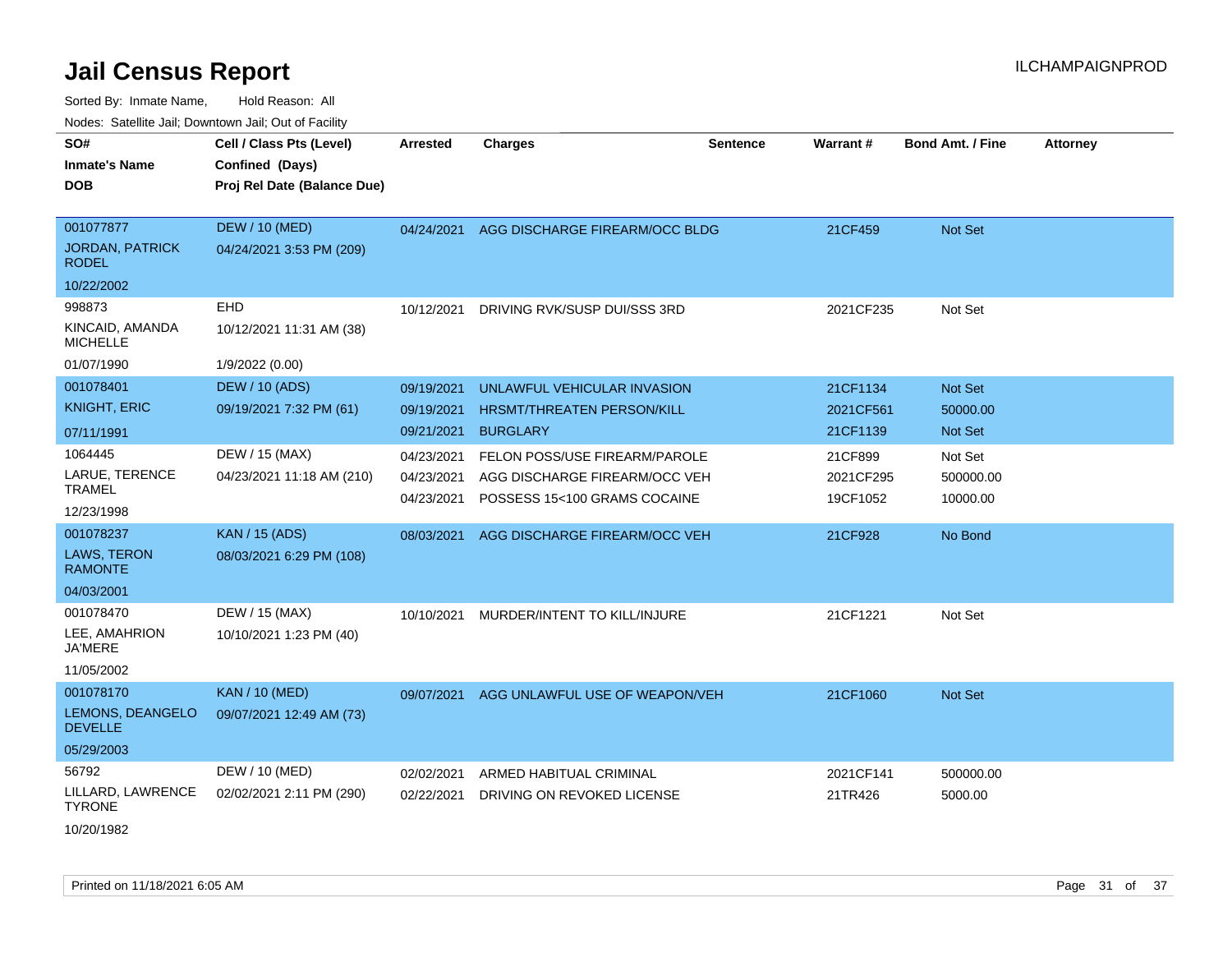Sorted By: Inmate Name, Hold Reason: All Nodes: Satellite Jail; Downtown Jail; Out of Facility

| SO#                                      | Cell / Class Pts (Level)    | <b>Arrested</b> | <b>Charges</b>                            | Sentence | Warrant#     | <b>Bond Amt. / Fine</b> | <b>Attorney</b> |
|------------------------------------------|-----------------------------|-----------------|-------------------------------------------|----------|--------------|-------------------------|-----------------|
| <b>Inmate's Name</b>                     | Confined (Days)             |                 |                                           |          |              |                         |                 |
| <b>DOB</b>                               | Proj Rel Date (Balance Due) |                 |                                           |          |              |                         |                 |
|                                          |                             |                 |                                           |          |              |                         |                 |
| 964047                                   | <b>EHD</b>                  | 11/16/2021      | DRIVING ON REVOKED LICENSE                |          | 2021TR1346   | Not Set                 |                 |
| <b>LODEN, ROBERT</b><br><b>WAYNE</b>     | 11/16/2021 8:29 AM (3)      |                 |                                           |          |              |                         |                 |
| 08/10/1989                               | 11/25/2021 (0.00)           |                 |                                           |          |              |                         |                 |
| 001078407                                | EHD                         | 09/21/2021      | DRIVING ON SUSPENDED LICENSE              |          | 2019TR16777  | Not Set                 |                 |
| LOVE, BRANDON<br><b>TERRELL</b>          | 09/21/2021 11:26 AM (59)    |                 |                                           |          |              |                         |                 |
| 06/13/1994                               | 12/19/2021 (0.00)           |                 |                                           |          |              |                         |                 |
| 46837                                    | <b>KAN / 15 (MAX)</b>       | 09/07/2021      | <b>RESIDENTIAL BURGLARY</b>               |          | 2019-CF-1207 | 25000.00                |                 |
| <b>MARCRUM, JEFFERY</b><br>LEE           | 09/07/2021 11:43 AM (73)    |                 |                                           |          |              |                         |                 |
| 11/17/1968                               |                             |                 |                                           |          |              |                         |                 |
| 1011046                                  | KAN / 15 (ADS)              |                 | 04/10/2021 ATTEMPT (FIRST DEGREE MURDER)  |          | 21CF392      | Not Set                 |                 |
| MILES, DARRION<br><b>ANTONIO KEVONTA</b> | 04/11/2021 12:46 AM (222)   |                 |                                           |          |              |                         |                 |
| 03/18/1990                               |                             |                 |                                           |          |              |                         |                 |
| 001077278                                | <b>DEW / 15 (MAX)</b>       | 10/06/2020      | MURDER/INTENT TO KILL/INJURE              |          | 2020CF146    | 2000000.00              |                 |
| MILLER, D'ANDRE                          | 10/06/2020 12:49 PM (409)   |                 | 10/06/2020 AGG FLEEING POLICE/21 MPH OVER |          | 2019CF1171   | 50000.00                |                 |
| 09/08/1986                               |                             |                 |                                           |          |              |                         |                 |
| 963426                                   | <b>EHD</b>                  | 09/14/2021      | ACCIDENT INJURY/DEATH/11-403              |          | 2020CF1367   | Not Set                 |                 |
| MITCHELL, MARCELL<br><b>MARTELL</b>      | 09/14/2021 9:03 AM (66)     |                 |                                           |          |              |                         |                 |
| 12/19/1987                               | 12/10/2021 (0.00)           |                 |                                           |          |              |                         |                 |
| 1026477                                  | <b>KAN / 15 (ADS)</b>       | 09/21/2021      | AGG DISCHARGE FIREARM/OCC VEH             |          | 21CF1138     | <b>Not Set</b>          |                 |
| NEWBILL, DEVONTRE<br><b>LAMONT</b>       | 09/21/2021 2:27 AM (59)     | 09/22/2021      | <b>PROBATION VIOLATION</b>                |          | 20CF577      | <b>Not Set</b>          |                 |
| 11/22/1993                               |                             |                 |                                           |          |              |                         |                 |
| 1072907                                  | <b>KAN</b>                  | 07/14/2021      | ATTEMPT (FIRST DEGREE MURDER)             |          | 2021-CF-832  | 2000000.00              |                 |
| NIKOLAEV, YEVGENIY                       | 07/14/2021 10:10 PM (128)   |                 |                                           |          |              |                         |                 |

10/06/1983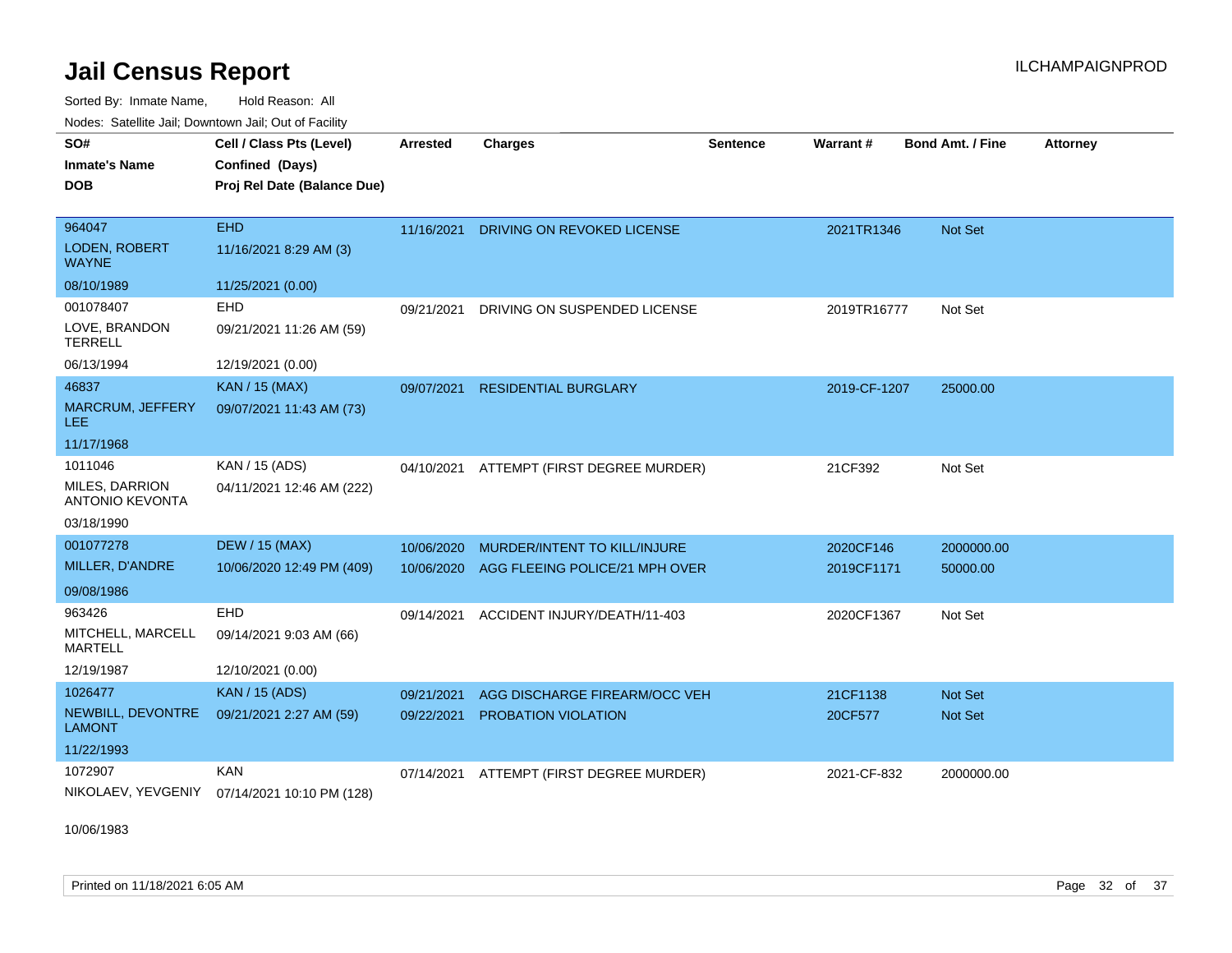| SO#                                   | Cell / Class Pts (Level)                      | <b>Arrested</b> | <b>Charges</b>                 | <b>Sentence</b> | Warrant #   | Bond Amt. / Fine | <b>Attorney</b> |
|---------------------------------------|-----------------------------------------------|-----------------|--------------------------------|-----------------|-------------|------------------|-----------------|
| <b>Inmate's Name</b>                  | Confined (Days)                               |                 |                                |                 |             |                  |                 |
| <b>DOB</b>                            | Proj Rel Date (Balance Due)                   |                 |                                |                 |             |                  |                 |
|                                       |                                               |                 |                                |                 |             |                  |                 |
| 001077928                             | <b>EHD</b>                                    | 09/01/2021      | AGG DOMESTIC BATTERY/STRANGLE  |                 | 2021CF515   | Not Set          |                 |
| PATTON, MICHAEL<br><b>RYAN</b>        | 09/01/2021 9:43 AM (79)                       |                 |                                |                 |             |                  |                 |
| 08/15/1994                            | 12/31/2021 (0.00)                             |                 |                                |                 |             |                  |                 |
| 001078063                             | DEW / 15 (MAX)                                | 06/15/2021      | AGG CRIM SEX ASSAULT/WEAPON    |                 | 2021CF678   | 1000000.00       |                 |
|                                       | PERRY, ROBERT Junior 06/15/2021 4:37 PM (157) | 06/15/2021      | <b>ROBBERY</b>                 |                 | 2021CF159   | 25000.00         |                 |
| 12/21/1990                            |                                               |                 |                                |                 |             |                  |                 |
| 1072761                               | <b>EHD</b>                                    | 11/03/2021      | DRIVING ON SUSPENDED LICENSE   |                 | 2020TR5958  | Not Set          |                 |
| POWELL, KYESHA<br><b>MONAE</b>        | 11/03/2021 10:01 AM (16)                      |                 |                                |                 |             |                  |                 |
| 07/14/2000                            | 12/17/2021 (0.00)                             |                 |                                |                 |             |                  |                 |
| 001077614                             | KAN / 15 (MAX)                                | 01/17/2021      | ATTEMPT (FIRST DEGREE MURDER)  |                 | 21CF66      | Not Set          |                 |
| <b>DEVON</b>                          | ROBINSON, DONTRELL 01/17/2021 3:08 PM (306)   |                 |                                |                 |             |                  |                 |
| 09/22/2002                            |                                               |                 |                                |                 |             |                  |                 |
| 1061216                               | <b>KAN / 10 (MED)</b>                         | 06/22/2021      | <b>HOME INVASION/FIREARM</b>   |                 | 21CF727     | <b>Not Set</b>   |                 |
| <b>RUNGE, ANDRE</b><br><b>MARSEAN</b> | 06/22/2021 4:42 PM (150)                      |                 |                                |                 |             |                  |                 |
| 12/05/1997                            |                                               |                 |                                |                 |             |                  |                 |
| 650295                                | PIA / 50 (MAX)                                | 04/22/2020      | <b>CRIMINAL SEXUAL ASSAULT</b> |                 | 2020-CF407  | 750000.00        |                 |
| SANDAGE, JERALD                       | 04/22/2020 6:30 AM (576)                      | 04/22/2020      | CRIMINAL SEXUAL ASSAULT        |                 | 2020-CF408  | 750000.00        |                 |
| <b>EUGENE</b>                         |                                               | 04/22/2020      | <b>CRIMINAL SEXUAL ABUSE</b>   |                 | 2020-CF409  | 750000.00        |                 |
| 06/07/1971                            |                                               | 04/22/2020      | <b>CRIMINAL SEXUAL ASSAULT</b> |                 | 2020-CF410  | 750000.00        |                 |
|                                       |                                               | 04/22/2020      | OFFICIAL MISCONDUCT            |                 | 2019-CF1811 | 25000.00         |                 |
| 1062194                               | <b>DEW / 15 (MAX)</b>                         | 02/27/2020      | MURDER/OTHER FORCIBLE FELONY   |                 | 20CF-247    | 1000000.00       |                 |
| SIMMONS, MICHAEL<br><b>JAMAL</b>      | 02/27/2020 1:11 PM (631)                      | 09/23/2020      | AGG BATTERY/DISCHARGE FIREARM  |                 | 20CF1061    | Not Set          |                 |
| 11/03/1997                            |                                               |                 |                                |                 |             |                  |                 |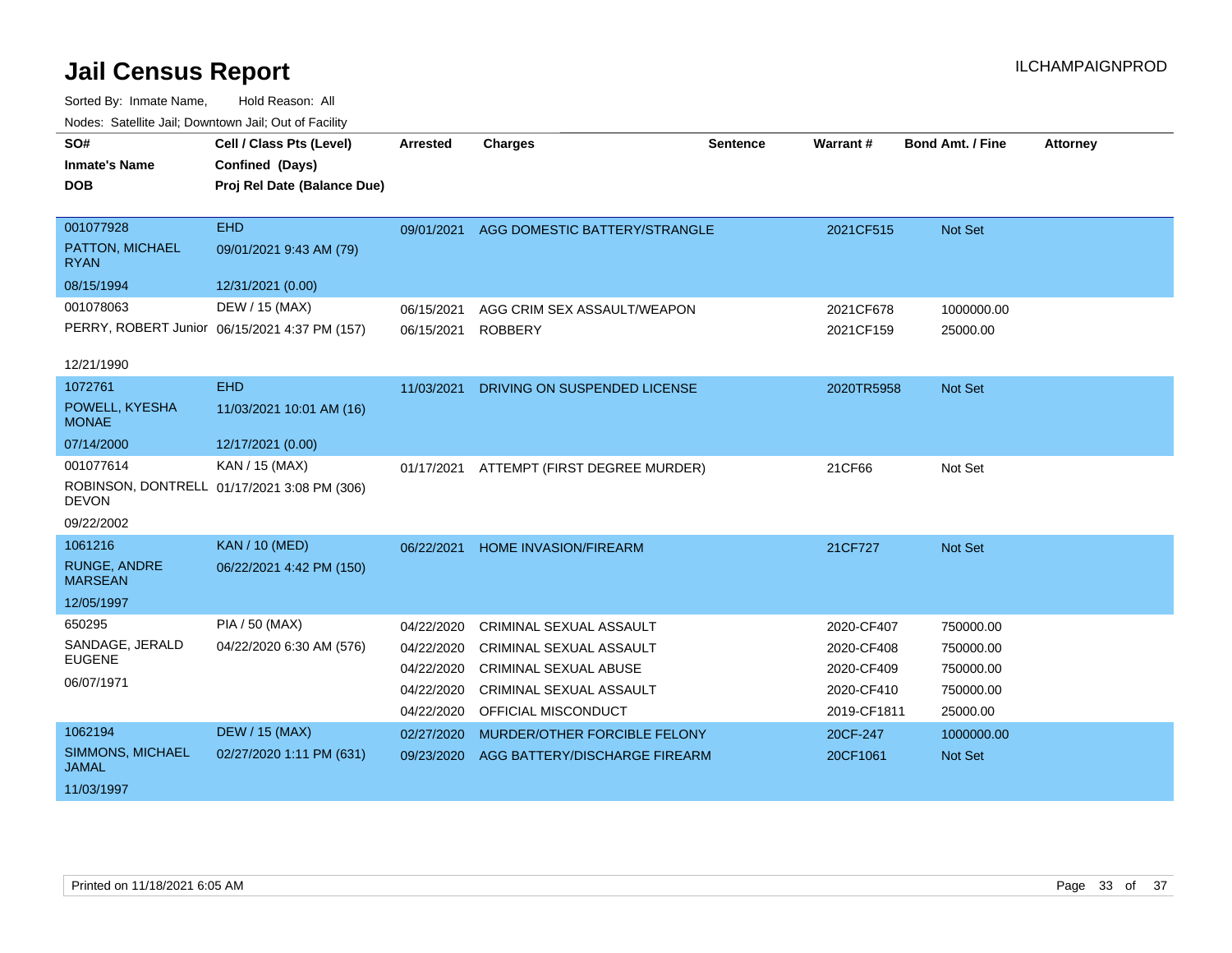| rougs. Calcing Jan, Downtown Jan, Out of Facility |                                              |                      |                                    |                 |                 |                         |                 |
|---------------------------------------------------|----------------------------------------------|----------------------|------------------------------------|-----------------|-----------------|-------------------------|-----------------|
| SO#                                               | Cell / Class Pts (Level)                     | <b>Arrested</b>      | <b>Charges</b>                     | <b>Sentence</b> | <b>Warrant#</b> | <b>Bond Amt. / Fine</b> | <b>Attorney</b> |
| <b>Inmate's Name</b>                              | Confined (Days)                              |                      |                                    |                 |                 |                         |                 |
| <b>DOB</b>                                        | Proj Rel Date (Balance Due)                  |                      |                                    |                 |                 |                         |                 |
|                                                   |                                              |                      |                                    |                 |                 |                         |                 |
| 55331                                             | <b>DEW / 15 (MAX)</b>                        |                      | 07/31/2021 ARMED HABITUAL CRIMINAL |                 | 21CF900         | Not Set                 |                 |
| <b>SMITH, TARRIO</b><br><b>TERRELLE</b>           | 07/31/2021 2:22 AM (111)                     |                      |                                    |                 |                 |                         |                 |
| 04/25/1982                                        |                                              |                      |                                    |                 |                 |                         |                 |
| 001077868                                         | DEW / 15 (MAX)                               | 04/21/2021           | ARMED ROBBERY/ARMED W/FIREARM      |                 | 21CF445         | Not Set                 |                 |
| SPEARMENT,<br>KENTRELL                            | 04/21/2021 9:48 PM (212)                     | 08/19/2021           | FLEEING/ATTEMPT ELUDE OFFICER      |                 | 2021TR1053      | 1000.00                 |                 |
| 01/21/2002                                        |                                              |                      |                                    |                 |                 |                         |                 |
| 759816                                            | <b>EHD</b>                                   | 11/17/2021 AGG DUI/3 |                                    |                 | 2021CF382       | <b>Not Set</b>          |                 |
| ST AUBIN, LACY<br><b>NICOLE</b>                   | 11/17/2021 10:17 AM (2)                      |                      |                                    |                 |                 |                         |                 |
| 07/20/1984                                        | 11/30/2021 (0.00)                            |                      |                                    |                 |                 |                         |                 |
| 001077854                                         | <b>EHD</b>                                   | 09/15/2021           | DRIVING RVK/SUSP DUI/SSS 4-9       |                 | 2021CF306       | Not Set                 |                 |
| STUKINS, DANNY RAY                                | 09/15/2021 10:17 AM (65)                     |                      |                                    |                 |                 |                         |                 |
| 07/05/1985                                        | 3/13/2022 (0.00)                             |                      |                                    |                 |                 |                         |                 |
| 1046632                                           | <b>KAN / 15 (MAX)</b>                        | 09/14/2021           | ARMED VIOLENCE/CATEGORY II         |                 | 21CF912         | 750000.00               |                 |
|                                                   | TATE, JAVON MARQUIS 09/14/2021 12:10 PM (66) |                      |                                    |                 |                 |                         |                 |
| 08/10/1996                                        |                                              |                      |                                    |                 |                 |                         |                 |
| 949990                                            | DEW / 15 (MAX)                               | 07/27/2021           | AGG DISCHARGE FIREARM/OCC VEH      |                 | 2021CF829       | 750000.00               |                 |
| THATCH, CALVIN                                    | 07/27/2021 5:12 PM (115)                     | 07/27/2021           | <b>WARRANT OUT OF COUNTY</b>       |                 | 21TR49          | 1500.00                 |                 |
| <b>ANTHONY</b>                                    |                                              |                      |                                    |                 |                 |                         |                 |
| 07/09/1986                                        |                                              |                      |                                    |                 |                 |                         |                 |
| 001077662                                         | <b>DEW / 15 (MAX)</b>                        | 02/03/2021           | ARMED ROBBERY/ARMED W/FIREARM      |                 | 21CF123         | 250000.00               |                 |
| TIPSORD, NOAH LEE                                 | 02/03/2021 4:33 PM (289)                     |                      |                                    |                 |                 |                         |                 |
| 08/14/1998                                        |                                              |                      |                                    |                 |                 |                         |                 |
| 1033031                                           | KAN / 15 (MAX)                               | 08/19/2020           | *AGG BATTERY W/FIREARM/PERSON      |                 | 2020-CF923      | 500000.00               |                 |
| TOMS, ANDREW<br><b>CHUCKY</b>                     | 08/19/2020 5:59 PM (457)                     |                      |                                    |                 |                 |                         |                 |
| 09/28/1978                                        |                                              |                      |                                    |                 |                 |                         |                 |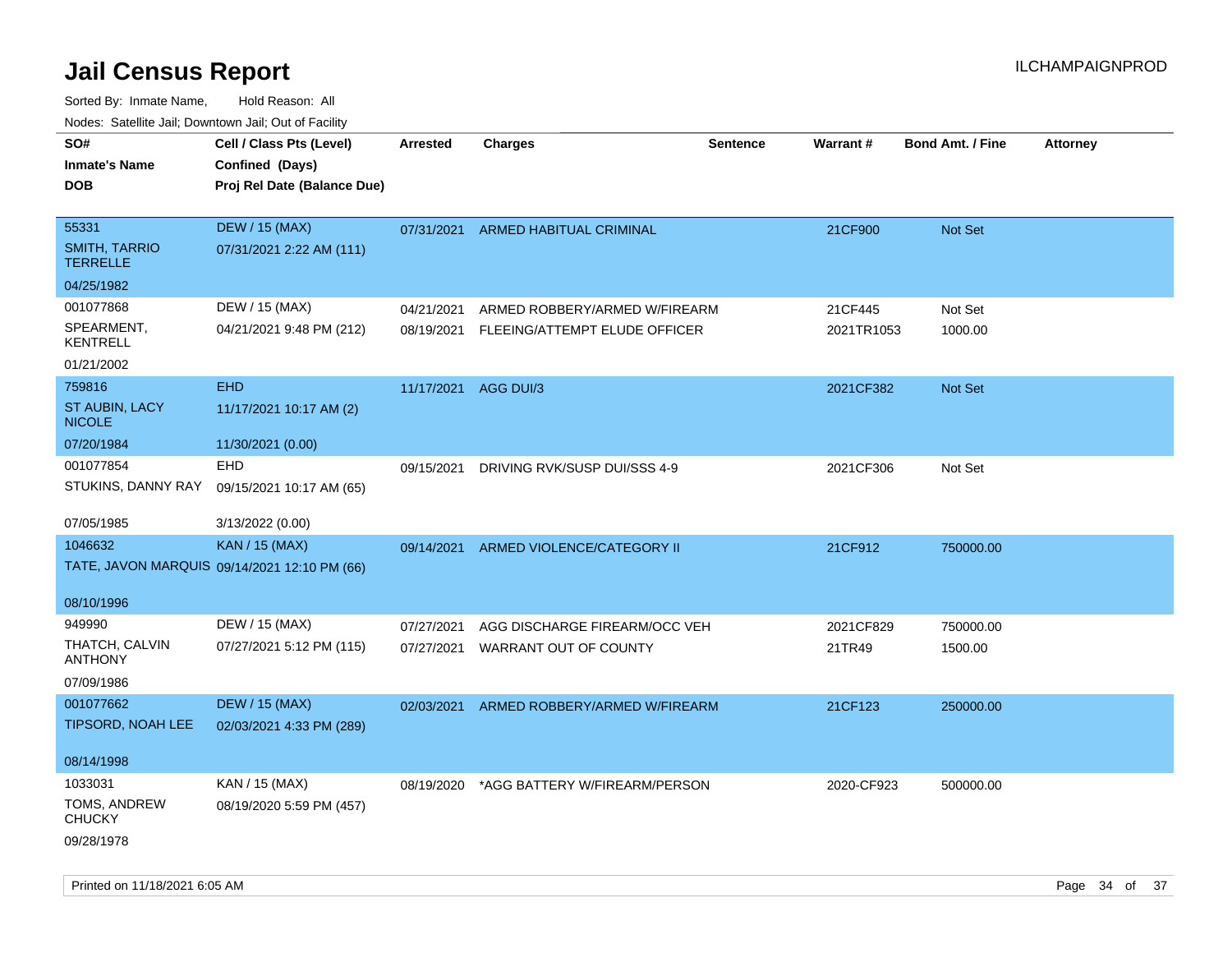| SO#                                            | Cell / Class Pts (Level)    | <b>Arrested</b> | <b>Charges</b>                       | <b>Sentence</b> | Warrant#   | <b>Bond Amt. / Fine</b> | <b>Attorney</b> |
|------------------------------------------------|-----------------------------|-----------------|--------------------------------------|-----------------|------------|-------------------------|-----------------|
| <b>Inmate's Name</b>                           | Confined (Days)             |                 |                                      |                 |            |                         |                 |
| <b>DOB</b>                                     | Proj Rel Date (Balance Due) |                 |                                      |                 |            |                         |                 |
|                                                |                             |                 |                                      |                 |            |                         |                 |
| 27007                                          | <b>KAN / 15 (MAX)</b>       | 09/19/2021      | DOMESTIC BATTERY/OTHER PRIOR         |                 | 21CF1133   | No Bond                 |                 |
| <b>TUELL, ROBERT</b><br><b>STEPHEN</b>         | 09/19/2021 9:51 AM (61)     |                 |                                      |                 |            |                         |                 |
| 09/25/1967                                     |                             |                 |                                      |                 |            |                         |                 |
| 001078263                                      | KAN / 10 (ADS)              | 08/11/2021      | AGG BATTERY/PUBLIC PLACE             |                 | 2020CF420  | 7500.00                 |                 |
| <b>TURK, BRANDON</b><br>LARSHAWN               | 08/11/2021 6:23 PM (100)    | 08/11/2021      | RECEIVE/POSS/SELL STOLEN VEH         |                 | 2020CF928  | 200000.00               |                 |
| 10/18/1995                                     |                             |                 |                                      |                 |            |                         |                 |
| 64700                                          | <b>KAN / 10 (MED)</b>       | 09/07/2021      | UNLAWFUL USE OF A WEAPON             |                 | 21CF1074   | Not Set                 |                 |
| <b>TURNER, ADAM</b><br><b>ANTONIO</b>          | 09/08/2021 12:49 AM (72)    |                 |                                      |                 |            |                         |                 |
| 08/29/1985                                     |                             |                 |                                      |                 |            |                         |                 |
| 001078386                                      | KAN / 10 (MED)              | 09/14/2021      | POSSESSION OF STOLEN FIREARM         |                 | 2021CF1099 | 250000.00               |                 |
| <b>TURNER, AMARIO</b>                          | 09/14/2021 11:42 PM (66)    |                 |                                      |                 |            |                         |                 |
| 09/23/2002                                     |                             |                 |                                      |                 |            |                         |                 |
| 1050636                                        | <b>KAN / 15 (MAX)</b>       | 09/24/2021      | <b>FELON POSS/USE WEAPON/FIREARM</b> |                 | 21CF1154   | <b>Not Set</b>          |                 |
| <b>TURNER, TIMOTHY</b><br><b>SEANTEZ</b>       | 09/24/2021 9:18 PM (56)     |                 |                                      |                 |            |                         |                 |
| 09/27/1994                                     |                             |                 |                                      |                 |            |                         |                 |
| 1040925                                        | KAN / 10 (MED)              | 10/05/2021      | AGG BATTERY/DISCHARGE FIREARM        |                 | 2021CF1105 | 1000000.00              |                 |
| <b>WEATHERALL,</b><br><b>JOHNNY EARL JAMES</b> | 10/05/2021 4:17 PM (45)     |                 |                                      |                 |            |                         |                 |
| 04/29/1994                                     |                             |                 |                                      |                 |            |                         |                 |
| 1062558                                        | <b>DEW / 10 (MED)</b>       | 10/02/2021      | FELON POSS/USE WEAPON/FIREARM        |                 | 21CF1185   | <b>Not Set</b>          |                 |
| <b>WELLS, JIAMANTE</b><br><b>AMORE</b>         | 10/02/2021 8:29 PM (48)     |                 |                                      |                 |            |                         |                 |
| 09/02/1995                                     |                             |                 |                                      |                 |            |                         |                 |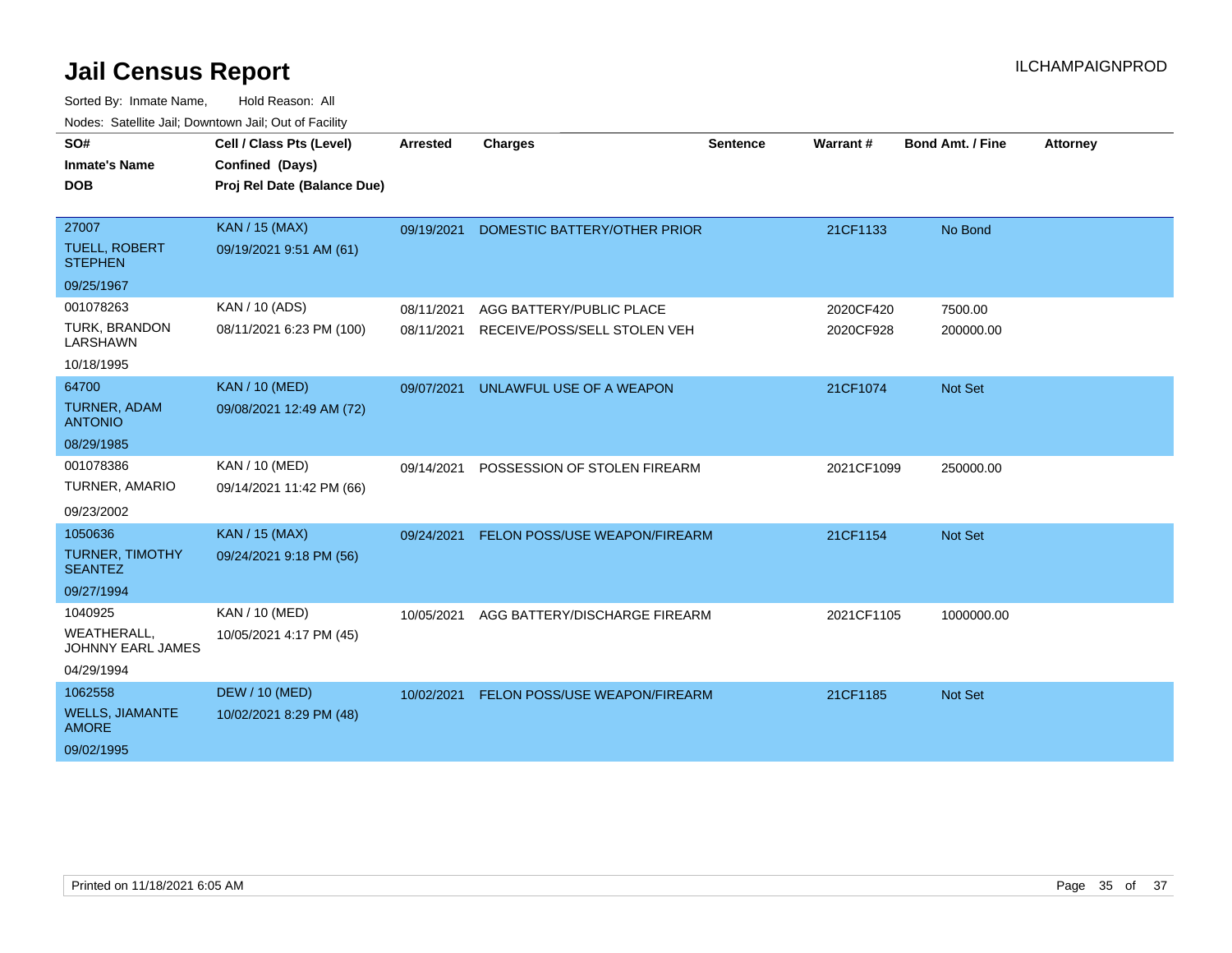| SO#<br><b>Inmate's Name</b><br><b>DOB</b>                            | Cell / Class Pts (Level)<br>Confined (Days)<br>Proj Rel Date (Balance Due) | <b>Arrested</b>                                                    | <b>Charges</b>                                                                                                                                                     | <b>Sentence</b> | Warrant#                                                                      | <b>Bond Amt. / Fine</b>                                                    | <b>Attorney</b> |
|----------------------------------------------------------------------|----------------------------------------------------------------------------|--------------------------------------------------------------------|--------------------------------------------------------------------------------------------------------------------------------------------------------------------|-----------------|-------------------------------------------------------------------------------|----------------------------------------------------------------------------|-----------------|
| 1002033<br><b>WEST, ANTONIO</b><br><b>DEONTA</b><br>04/15/1992       | <b>KAN / 15 (MAX)</b><br>09/08/2021 11:01 PM (72)                          | 09/08/2021<br>09/08/2021<br>09/08/2021<br>09/08/2021<br>09/08/2021 | DRIVING ON SUSPENDED LICENSE<br>ARMED ROBBERY/ARMED W/FIREARM<br>AGG UNLAWFUL USE OF WEAPON/VEH<br><b>OBSTRCT JUSTICE/LEAVE STATE</b><br>ARMED VIOLENCE/CATEGORY I |                 | 2019-TR-11944<br>2020-CF-1406<br>2021-CF-AWOW<br>2021-CF-AWOW<br>2021-CF-AWOW | 5000.00<br>500000.00<br><b>Not Set</b><br><b>Not Set</b><br><b>Not Set</b> |                 |
| 1022068<br><b>WILKINS, MICHAEL</b><br>CARL<br>07/10/1992             | DEW / 15 (ADS)<br>10/10/2021 5:07 AM (40)                                  | 10/10/2021                                                         | FELON POSS/USE WEAPON/FIREARM                                                                                                                                      |                 | 21CF1212                                                                      | Not Set                                                                    |                 |
| 001077508<br><b>WILLIAMS, CALVIN</b><br><b>TIMOTHY</b><br>10/23/2002 | <b>DEW / 15 (ADS)</b><br>12/10/2020 8:55 PM (344)                          | 12/10/2020                                                         | <b>MURDER/STRONG PROB KILL/INJURE</b>                                                                                                                              |                 | 2020CF1293                                                                    | No Bond                                                                    |                 |
| 539662<br>WILLIAMS, JAVONTAE<br><b>DEMAR</b><br>07/28/1991           | KAN / 10 (MED)<br>08/14/2021 1:28 AM (97)                                  | 08/14/2021<br>08/14/2021<br>08/14/2021<br>08/14/2021               | AGGRAVATED BATTERY<br>AGGRAVATED DOMESTIC BATTERY<br>DOM BTRY/CONTACT/1-2 PRECONV<br><b>CITY OV ARREST</b>                                                         |                 | 21CF979<br>2020CF1098<br>2021CF770<br>2017OV893                               | No Bond<br>25000.00<br>250000.00<br>1000.00                                |                 |
| 1019420<br><b>WILLIAMS.</b><br><b>MARSHAWN ANTONIO</b><br>06/02/1994 | <b>KAN / 10 (MED)</b><br>02/19/2021 6:15 PM (273)                          | 02/19/2021                                                         | METH DELIVERY/15<100 GRAMS                                                                                                                                         |                 | 21CF205                                                                       | Not Set                                                                    |                 |
| 1037579<br><b>WILLIAMS, STEVEN</b><br>PATRICK, Second<br>11/25/1994  | KAN / 10 (MED)<br>08/17/2021 8:16 PM (94)                                  | 08/17/2021                                                         | FELON POSS/USE WEAPON/FIREARM                                                                                                                                      |                 | 2019CF73                                                                      | No Bond                                                                    |                 |
| 545746<br><b>WOODS, MICHAEL</b><br><b>LACKENDRICK</b><br>10/06/1996  | <b>KAN / 15 (ADS)</b><br>08/07/2021 8:40 AM (104)                          | 08/07/2021<br>08/07/2021<br>08/07/2021                             | FELON POSS/USE WEAPON/FIREARM<br><b>BURGLARY</b><br><b>WARRANT OUT OF COUNTY</b>                                                                                   |                 | 21CF949<br>2020CF597<br>2020TR9119                                            | Not Set<br>50000.00<br>5000.00                                             |                 |
| <b>Total Out of Facility: 84</b>                                     |                                                                            | Males: 81                                                          | Females: 3<br>Unknown: 0                                                                                                                                           |                 |                                                                               |                                                                            |                 |